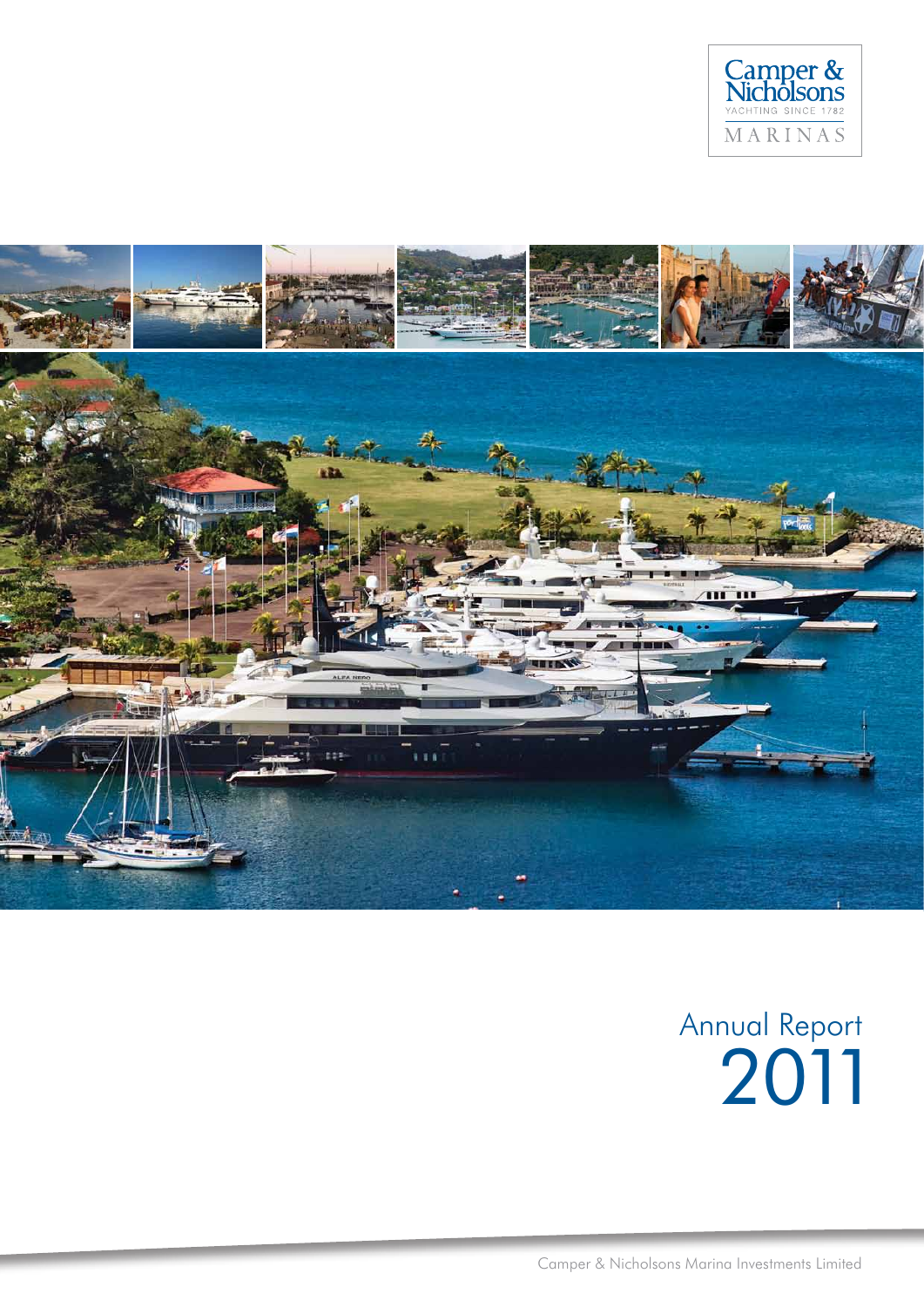# **CONTENTS**

|                                                | Page |
|------------------------------------------------|------|
| Chairman's Statement                           |      |
| <b>Business Review</b>                         | 2    |
| General information                            | 13   |
| Directors                                      | 14   |
| Directors' report                              | 15   |
| Auditor's report                               | 20   |
| Consolidated Statement of Comprehensive Income | 21   |
| Consolidated Statement of changes in equity    | 22   |
| Consolidated Statement of Financial Position   | 23   |
| <b>Consolidated Statement of Cash Flows</b>    | 24   |
| Notes to the consolidated financial statements | 25   |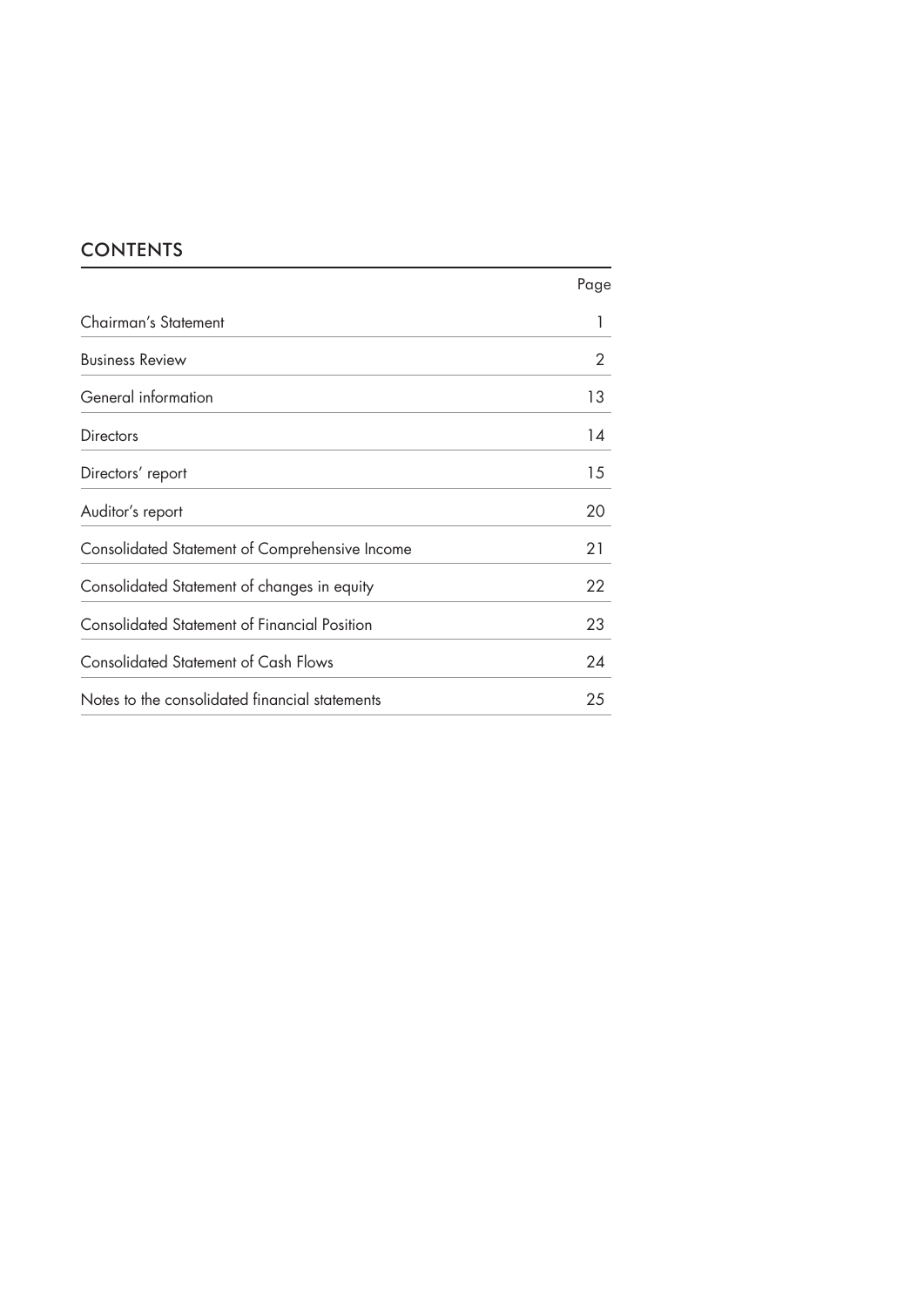## **CHAIRMAN'S STATEMENT**

## By Sir Christopher Lewinton, Chairman

During 2011, we took a number of significant steps to strengthen the Company and the Board expects these will provide a good foundation for 2012.

- We completed a Strategic Review following which we secured First Eastern Marina Investments Limited, part of First Eastern Investment Group ("First Eastern") as a 25% shareholder in CNMI through an investment of  $\epsilon$ 4.8 million (£4.2 million) in the Company. We also established a JV company between Camper & Nicholsons and First Eastern based in Hong Kong. This JV has already confirmed our expectations of the great opportunities in China where we have signed contracts in relation to marinas in Tianiin, Qingdao and Huizhou.
- 2011 saw the completion of the investment phase of our 3 owned marinas along with improved underlying performance. We entered 2012 with 3 marinas fully operational and with strong management teams in place.
- Our third party business has had a successful year increasing its revenues by nearly 100%. Important elements of which include our first period of operation of the Yas marina in Abu Dhabi and the forthcoming opening in early 2013 of the Limassol marina in Cyprus now nearing completion. We aim to close further contracts over the coming year.
- We saw an encouraging improvement in the underlying performance of the businesses which is fully reported in the Business Review. The operating loss, before one off costs reduced from €4.6 million to €2.2 million and the Board expects to see this trend continue moving towards profitability. In spite of the economic conditions, berth sales in 2011 were €1.2m, the same level as in 2010. However, we have in hand a number of active negotiations which we expect to contribute to improved results in 2012.

The loss before tax of €5.1 million (7.6 Euro cents per share) improved from €5.9 million loss (10.4 Euro cents per share in 2010. After including a €10 million non-cash impairment charge relating to Port Louis the 2011 loss before tax increased to €15.1 million.

Group net assets have reduced by €10.2 million to €28.7 million since 31 December 2010, primarily as a result of a €10.0 million non-cash impairment charge against the value of our Port Louis Marina. Whilst the Board continues to believe in the long term value of this quality asset it is clear that the current value has been impacted by the global economic conditions and therefore the Directors considered it appropriate to write down the book value of the Port Louis asset.

In the first quarter of 2012 there has been a change to our Board of Directors. John Hignett, who has been a Director of CNMI since 2006 and of GHM since 2007, decided for health reasons to resign his position as of February 29th 2012. We are pleased to announce that he has been succeeded by Martin Bralsford who has wide experience in both financial services and international corporate activities which we believe will prove to be of value to the Board.

## **OUTLOOK**

Your Board believes we can expect several years of a challenging economic environment but with the completion of the 3 marinas, the encouraging growth of the third party business and the increasing confidence in the opportunities in China, 2012 will be a year when we see CNMI moving towards profitability.

Most importantly, following the completion of the Strategic Review in 2011 your Board believes the Company is now positioned to enable us to address the needs of our shareholders going forward.

Sir Christopher Lewinton Chairman 18 April 2012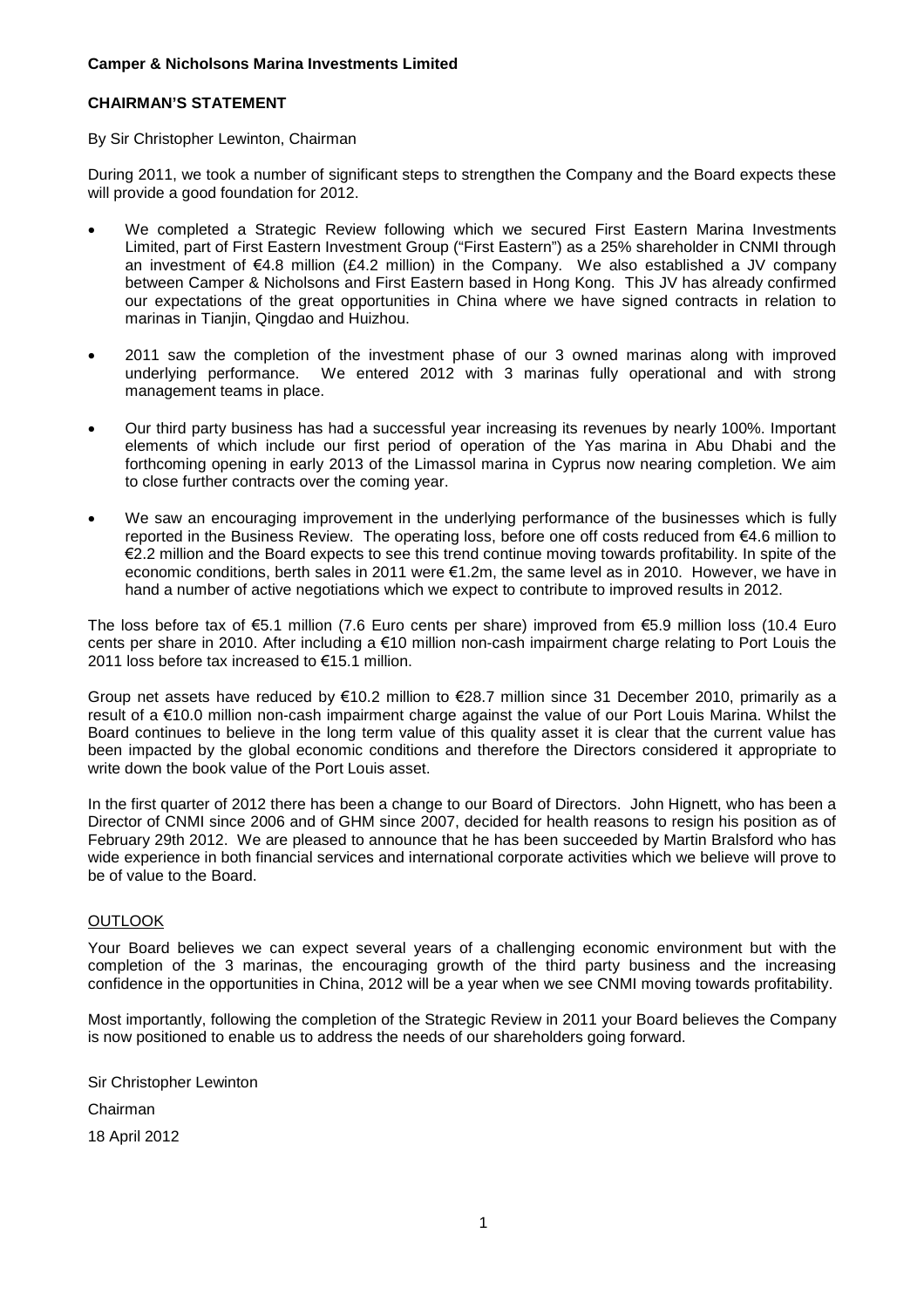## **BUSINESS REVIEW**

By Nick Maris, Chairman & CEO of Camper & Nicholsons Marinas International Limited

## *Review & Outlook*

During 2011 we have delivered strong revenue growth in our own marinas, in our third party business, and to our clients who have entrusted us with the design, commissioning and management of their marinas.

We have secured as a cornerstone investor and joint venture partner. First Eastern – a leading Hong Kong based investment group pioneering in the field of direct investment in China since 1988. The joint venture Camper & Nicholsons First Eastern is already securing contracts in China - the world's fastest growing marina market.

These steps forward are masked in our financial results by certain one off costs of which the most important is a non-cash impairment charge relating to the value of our Port Louis Marina.

We believe that all of our marinas have significant upside potential, as does our third party business and Far East joint venture. The skills which our team have in international marina operation have repeatedly proved of real value to our clients and in our own business.

Within the frame of caution that the fragile world economy requires we look forward to 2012 as being a year during which our growing number of clients continue to benefit from our skills and our shareholders from our increasing revenues.

#### *Strong Growth in Revenues*

Marina operating revenues for the three marinas in which we are invested, grew strongly for the fourth successive year, reaching €6.7 million, a 45% increase over 2010.

Berth sales declined marginally against 2010 standing at  $\epsilon$ 1.2 million for the year.

Our capital spending in the marinas declined to  $\epsilon$ 0.6 million from the previous year's  $\epsilon$ 6.2 million reflecting the completion of the development phase of the marinas.

Our third party consultancy business, which includes long term agreements, showed a third year of strong growth with revenues close to doubling over 2010, reaching €0.9 million.

Growth in Marina Operating Revenues - €000 *Revenues (100% level) excluding berth sales*

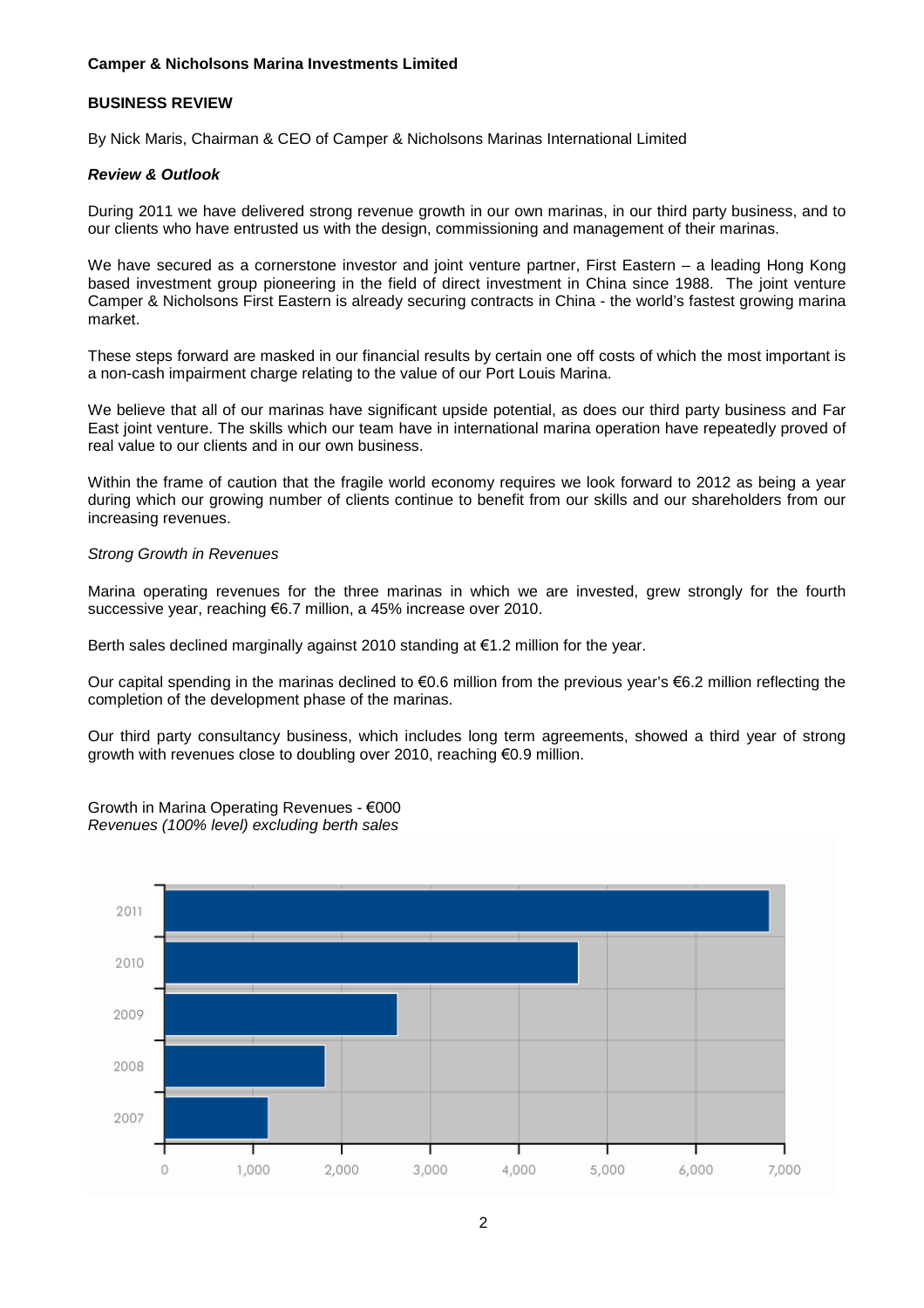

## Growth in Revenues from Third Party Marinas - €000

#### *Delivering Value to our Clients*

For our clients who own or are developing marinas, we have been able to deliver increases in lettable berth areas and hence revenue potential during the design phase, by 60% in one case. Cost savings during the construction phase, by over €1 million in another case. And material occupancy increases, coupled with cost savings during the operation phase. As an example at a recent important event which accounts for 60% of annual berth revenues at a client marina, raising the profit margin by 57% through occupancy growth and cost saving.

#### *The asset value of our marinas*

The marinas in which we are invested have been valued by CBRE at 31<sup>st</sup> December 2011 at a total of €62.3 million.

The marinas are held on long term concessions of 99 years in the case of Grand Harbour Marina and Port Louis, and under a BoT contract of 25 years in the case of Cesme Marina – our joint venture with IC Investment Holdings one of Turkey's leading groups.

Each of the marinas is large scale, strategically located and recently completed. These are not assets for high frequency trading, and therefore our view is that their value should be linked to our own or an acquirers investment horizon. However there is pressure to modify projected future cash flows for current economic conditions. Following consultation with your Board and to ensure compliance with IFRS, an impairment charge (non-cash) of €10 million relating to the Port Louis Marina, is reflected in the accounts. Management's view however is that the Port Louis Marina's value will in due course reflect the full investment made.

#### *Strategic Review & Joint Venture in Asia*

Our Strategic Review concluded with an investment of €4.8 million through the purchase of new shares in CNMI Limited, by First Eastern Marina Investments Ltd a First Eastern Company. First Eastern is a leading Hong Kong-based investment group pioneering in the field of direct investments in China. Founded by Victor L.L. Chu in 1988, First Eastern has offices in Hong Kong, Beijing, Shanghai, Dubai, and London. First Eastern and its associates have invested into over 100 projects in China covering infrastructure projects, light industries, real-estate development and financial services, generating over US\$7 billion of total investments for these projects. First Eastern is an investment institution regulated by the Hong Kong Securities & Futures Commission.

The Strategic Review incurred costs of €1.3 million but still has a number of future benefits to deliver to your Company.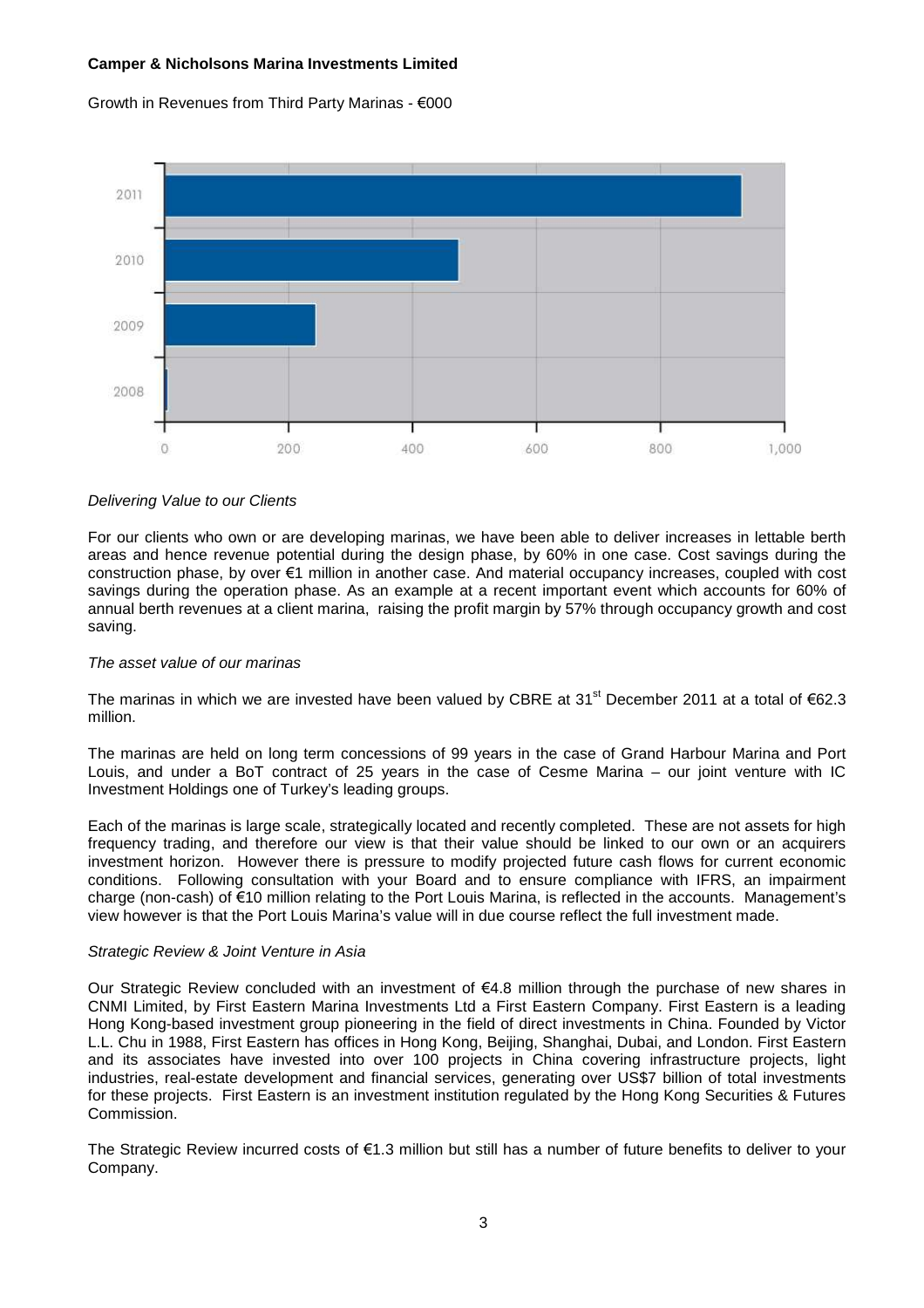In addition to the investment in your Company we have formed with First Eastern a 50:50 joint venture, Camper & Nicholsons First Eastern Limited ("CNFE"), chaired by Victor L. L Chu. It is capitalized at US\$1 million and is headquartered in Hong Kong. Its core objective is to develop marina consultancy contracts in China, the world's fastest growing market for marinas, and in Asia.

First Eastern's long experience in China, coupled with your Company's strong marina sector capabilities, is already proving a very successful combination with clients in China. Important contracts have been signed in 2012 by CNFE.

Two key CNFE staff members have been recruited; Joseph Wong – Business Development Director and Todd Jeffery – Project Director, and both are in place in Hong Kong supporting our China and Asian business. Full support to CNFE is given by both Camper & Nicholson and First Eastern personnel.

#### *Operating costs at marinas and investment in consultancy business*

Close attention has been paid to controlling operating costs at the marinas and in the group responsible for developing and delivering our third party consultancy business.

Between 2009 and 2011 substantially the whole of the operating costs increase of €1.4 million was accounted for by the opening of Cesme Marina which occurred in mid 2010 and over the same period operating revenues increased by €4.8 million or over 170%. Operating expenses at the other marinas and the investment in third party consultancy remained flat or declined.

#### *Operating Costs 2009 – 2011*

Our refocusing on China led us to reduce the third party consultancy activities based in Malta closing the office which housed them. This led to one off closure costs which together with the transaction costs associated with GHM's acquisition of the 45% stake in Cesme Marina totalled €0.7 million.



Operating Costs  $2009 - 2011$  by business -  $€000$ 

Management & Consultancy costs exclude those costs which are recharged to the marinas and included as operating costs in the marina figures.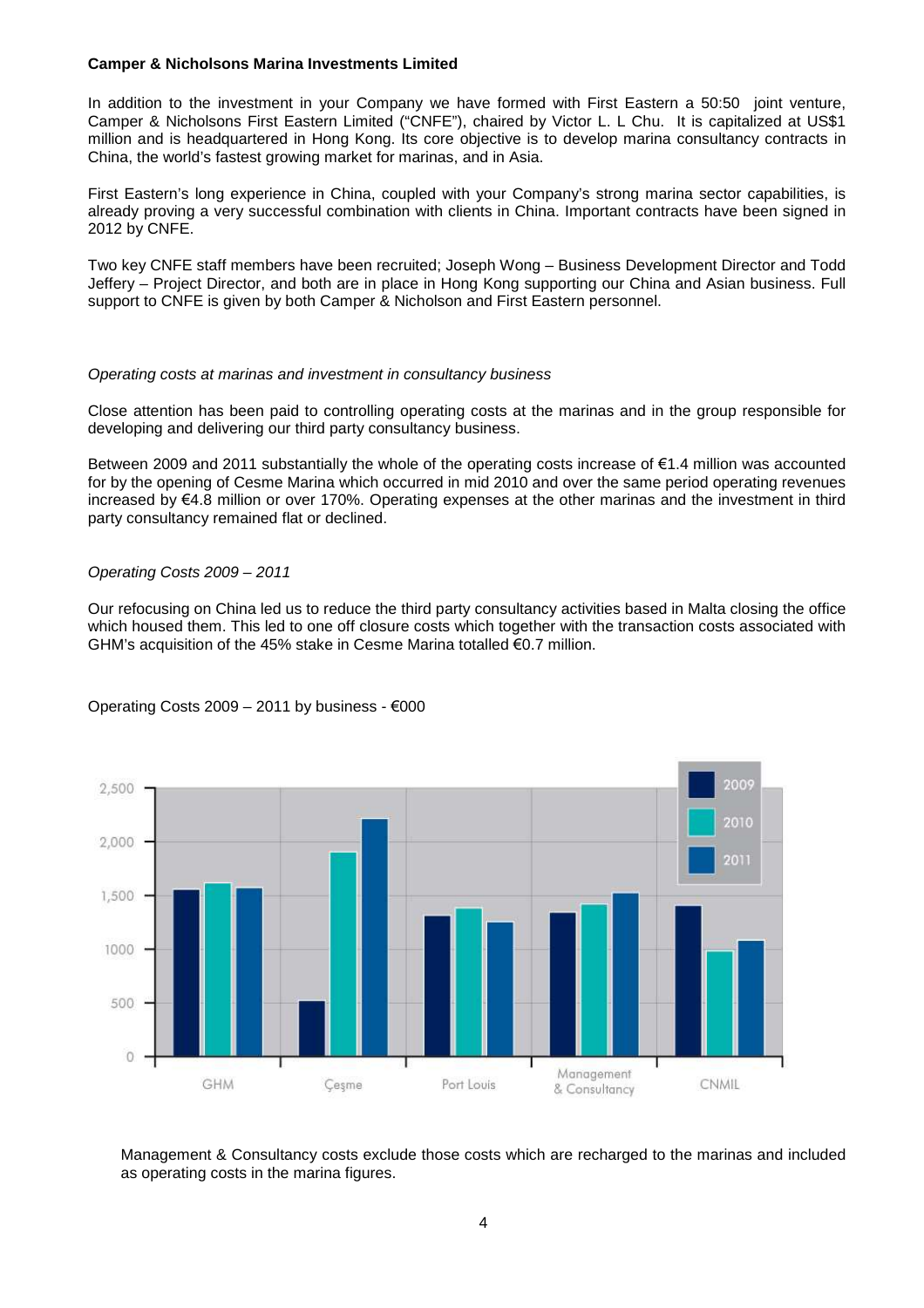## *Annual Operating Results*

## EBITDA operating results show a loss of €0.9 million a reduction in loss of €1.6 million from 2010.

|                                          |         | <b>Annual Operating Results</b> |                          |
|------------------------------------------|---------|---------------------------------|--------------------------|
| $\epsilon$ m                             | 2011    | 2010                            | 2009                     |
| Marina operating activities              | 5.1     | 3.8                             | 2.6                      |
| Licensing of superyacht berths           | 1.2     | 1.2                             | $\overline{\phantom{a}}$ |
| Marina consultancy fees                  | 0.9     | 0.5                             | $0.2^{\circ}$            |
| <b>Total revenues</b>                    | 7.2     | 5.5                             | 2.8                      |
| Gross Profit                             | 5.5     | 4.3                             | 2.2                      |
| <b>EBITDA</b>                            | (0.9)   | (2.5)                           | (4.0)                    |
| Operating (Loss)/ Profit                 | (2.2)   | (4.6)                           | (5.0)                    |
| Average Lettable Berth area (sq metres)  | 107.000 | 93,900                          | 67,100                   |
| Period end Lettable Berth area (sq mtrs) | 107,000 | 107,000                         | 76,400                   |
| Investments made (capital expenditure)   | 1.0     | 6.2                             | 9.0                      |

*EBITDA and Operating loss in 2011 are stated before the €1.3m charge for the strategic review, restructuring and closure costs.*

Whilst the EBITDA loss was reduced to €0.9 million, after allowing for all strategic review, restructuring and Malta closure costs, and also for depreciation, interest and the impairment charge, the loss before tax is €15.1 million

The net asset value of the Company at 31 December 2011 is €28.1 million or 35.1 euro cents per share.

## **Grand Harbour Marina –** *manager* **Ben Stuart**

|                           | <b>Annual Results</b> |                          |                          |  |
|---------------------------|-----------------------|--------------------------|--------------------------|--|
| $\epsilon$ m              | 2011                  | 2010                     | 2009                     |  |
| <b>Berth Sales</b>        | 1.2                   | $\overline{\phantom{a}}$ | $\overline{\phantom{a}}$ |  |
| Marina operating revenues | 2.5                   | 2.3                      | 2.1                      |  |
| Total revenues            | 3.7                   | 2.3                      | 2 <sub>1</sub>           |  |
| Cost of Sales             | (1.0)                 | (0.4)                    | (0.4)                    |  |
| <b>Operating Expenses</b> | (1.6)                 | (1.6)                    | (1.6)                    |  |
| EBITDA                    |                       | 0.3                      |                          |  |

*Operating costs exclude transaction costs and Fund raising costs*

Voted one of the top 5 marinas in the world in a survey in November 2011 by Portbooker, a leading online nautical guide featuring over 8,500 marinas worldwide, Grand Harbour Marina is strategically located in the Mediterranean and well placed to attract boats from the surrounding area.

EBITDA increased by €0.8 million to €1.1 million with revenues increasing by €1.4 million as a result of higher berth tariffs and increased occupancy and the completion of two berth sales which generated revenues of €1.2 million (2010: berth sales revenues €Nil). As reported in the Group's 2011 Interim Results, GHM acquired from its parent company, CNMI, its 45% equity interest in IC Cesme Marina. This transaction occurred in March 2011 with consideration paid being €4.4 million plus costs, which comprised €1.9 million for the beneficial interest in the equity and the balance through the assumption of shareholders' subordinated loans. During the balance of 2011, GHM provided additional funding of €0.5 million to Cesme whilst the marina builds towards full occupancy. A fuller report on the performance of Cesme is given below.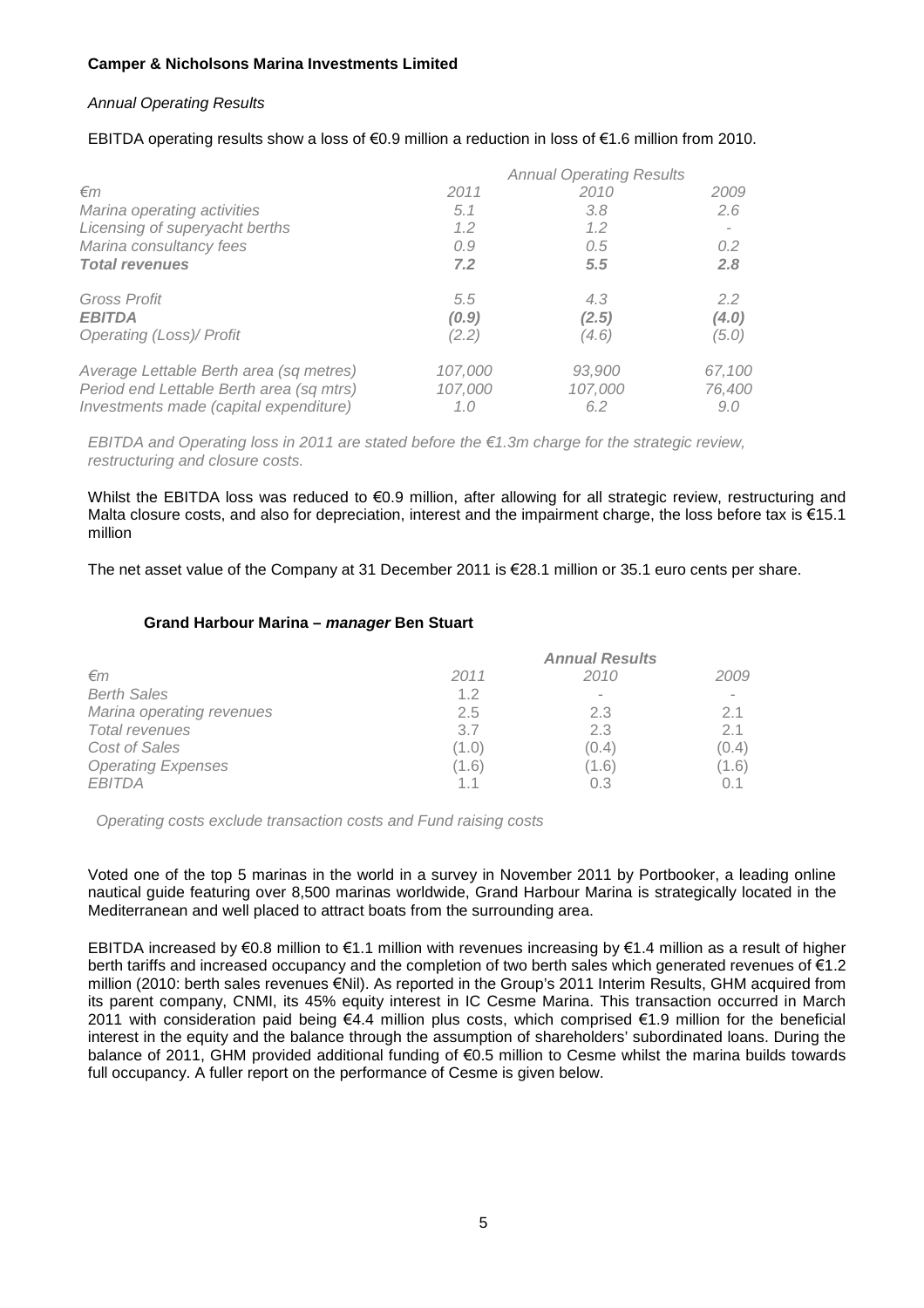*Grand Harbour Marina Growth in Marina Operating Revenues- €000 Revenues excluding berth sales*



*Grand Harbour Marina* 2011 Analysis of Total Revenues



## *Trading*

GHM continued its growth in EBITDA through increased revenues whilst controlling costs. After one off costs relating to the acquisition of Cesme (€0.1 million), finance charges including a net interest cost of €0.8 million relating to the Bond and depreciation of €0.35 million, GHM made a loss before tax of €0.1 million (2010: €0.8 million loss).

The pontoon berths generated an average revenue over the year of €66 per square metre. Sold superyacht berths generated €24 per square metre in berth service charges and net rental revenues whilst unsold superyacht berths (excluding pontoon H) generated revenues of €0.3 million. Utility revenues totalled nearly €0.6 million or 25% of revenues excluding berth sales. Utility net margins averaged approximately 11% of berth rental revenues. Unsold super yacht berths have a value in excess of €30 million at current price levels.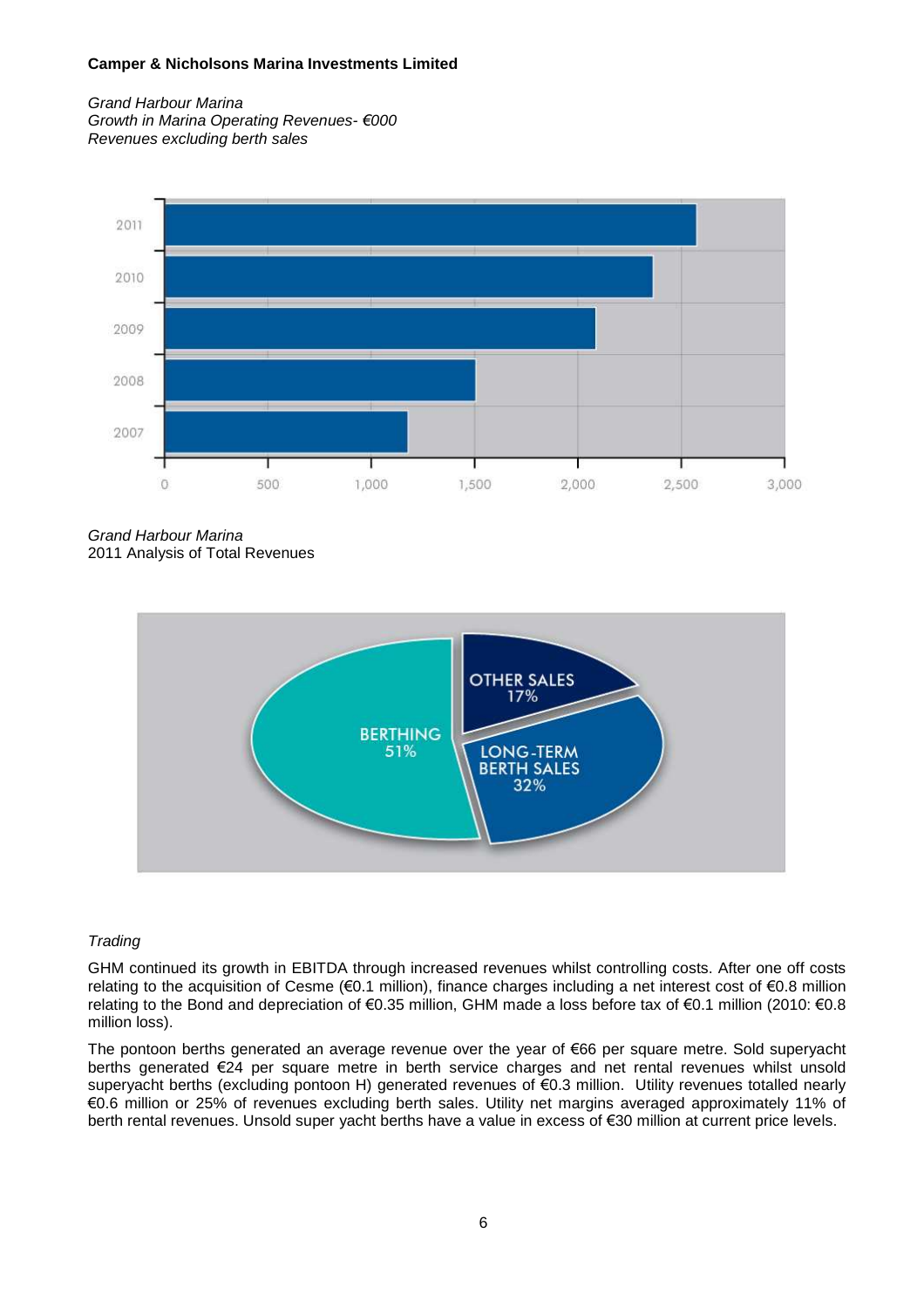In spite of challenging market conditions, GHM achieved two berth sales during the year, a 30m berth and a 46m berth. Enquiry levels increased and at mid-April there was a pipeline of opportunities some of which may complete during 2012. GHM's planning application for an extension of the super-yacht capacity continues to be pursued but reconfiguration work will commence only when there is a buyer for one of the new berths.

CBRE valued GHM (based on a 100% interest) at €23.6 million as at 31 December 2011 (2010: €22.2 million). This valuation compares with the market capitalisation of GHM on the Malta Stock Exchange of €18.9 million.

#### **Cesme Marina – manager Kemal Saatcioglu**

| For 100% of the Marina | <b>Annual Results</b> |       |        |  |
|------------------------|-----------------------|-------|--------|--|
| €m                     | 2011                  | 2010  | 2009   |  |
| Seaside revenues       | 1.4                   | 0.5   |        |  |
| Landside revenues      | 1.5                   | 1.0   |        |  |
| <b>Total revenues</b>  | 2.9                   | 1.5   | $\sim$ |  |
| Cost of Sales          | (0.3)                 | (0.2) |        |  |
| Operating expenses     | (2.2)                 | (1.8) | (0.5)  |  |
| <b>EBITDA</b>          | 0.4                   | (0.5) | (0.5)  |  |

Cesme Marina, a joint venture with our valued partners, IC Holdings, completed its first full year of operation in 2011 and continues to generate favourable comments from visitors to both the seaside and landside facilities. Having won first prize in the multi-purpose category of the Arkitera Architectural Awards in March 2011, in November the Marina won the Turkish Golden Anchor award for the best marina in Turkey, based on its highspecification construction, use of the latest technology and delivery of the highest standard of facilities and services for its customers. The quality of the marina has resulted in the rapid occupation of the available 373 berths with nearly 300 annual or seasonal contracts now in place. The widely reported economic problems in Greece make Cesme an attractive berthing location for Greek boat owners wishing to escape from Greece.

#### *Cesme Marina*

*Growth in Marina Operating Revenues - €000 For 100% of marina including landside revenues*

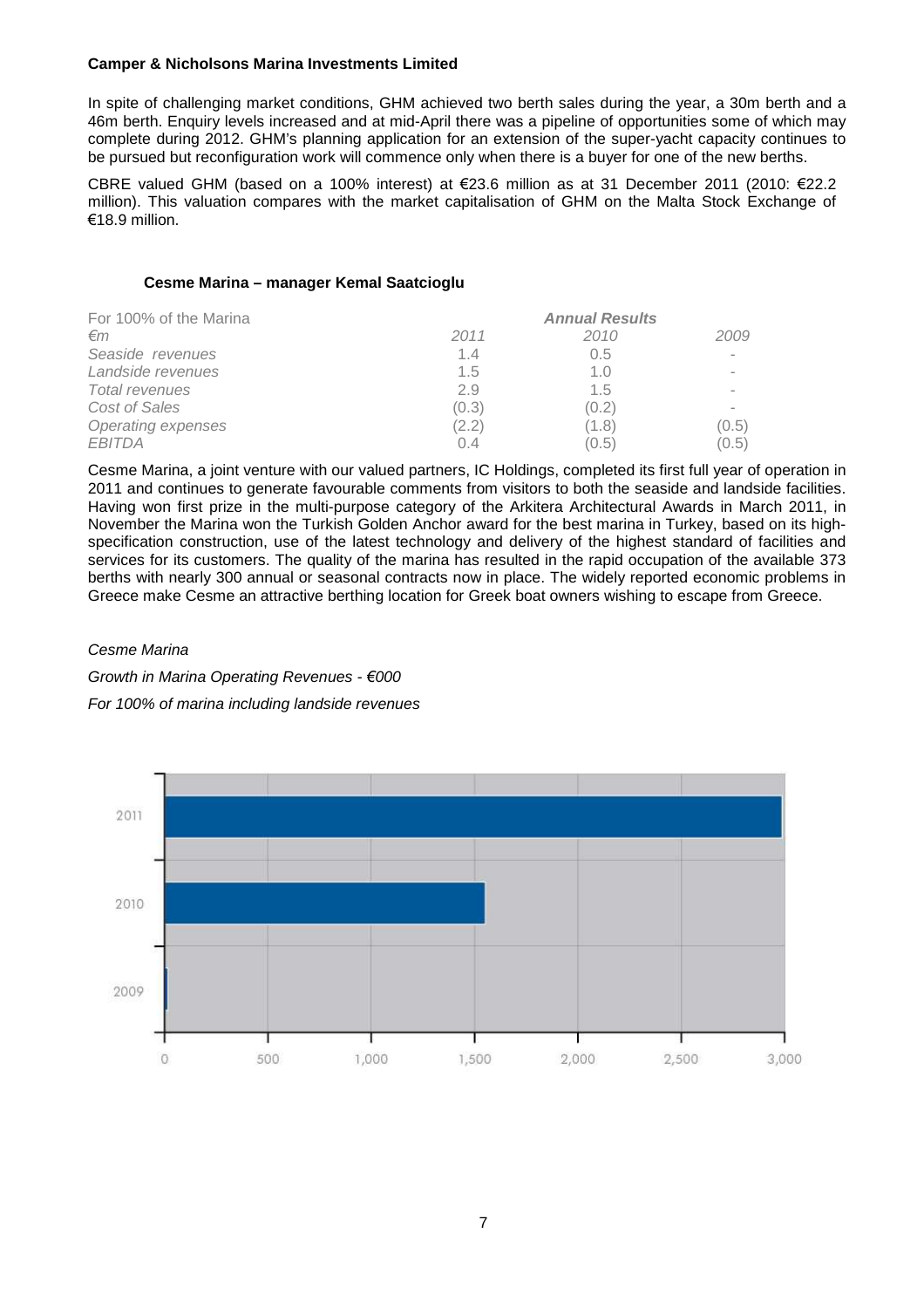#### Cesme Marina 2011 Analysis of Total Revenues



## *Trading*

EBITDA increased by €0.9 million to turn the 2010 loss of €0.5 million into a €0.4 million profit in 2011 as revenues almost doubled in the first full year of trading (2010: 6 months) and operating costs increased by 17%, Marina occupancy has continued to rise since opening in mid-2010 and the commercial areas remained fully let and performing ahead of budget. After finance charges depreciation and exchange losses, Cesme made a loss of €1.5 million (2010: €2.5 million loss). The Group's 45% share includes revenues of €1.3 million (2010: €0.7 million) and loss before tax of €0.7 million (2010: €1.1 million loss), including €0.1 million relating to exchange.

Based on existing annual tariffs at full occupancy berthing revenues would be €3.3 million.

The 58 retail units in the 6,300 square metre retail village remained fully occupied during the year. With the high footfall and extended opening, the revenues from fixed and turnover based rentals and ancillaries averaged around €240 per square metre over the year.

CBRE valued Cesme Marina (based on a 100% interest) at €18 million as at 31 December 2011 which is unchanged from the valuation at 31 December 2010.

#### *Other*

Planned capital expenditure of €0.5 million for a small breakwater extension to improve comfort for vessels in the outer berths and improve water utilisation is underway and this has now been substantially completed in time for the Turkish season.

## **Port Louis – manager Glynn Thomas**

|                           |       | <b>Annual Results</b> |        |
|---------------------------|-------|-----------------------|--------|
| $\epsilon$ m              | 2011  | 2010                  | 2009   |
| <b>Berth Sales</b>        |       | 1.2                   | $\sim$ |
| Marina operating revenues | 1.2   | 0.8                   | 0.5    |
| <b>Total revenues</b>     | 1.2   | 2.0                   | 0.5    |
| Cost of sales             | (0.2) | (0.6)                 | (0.1)  |
| <b>Operating expenses</b> | (1.3) | (1.4)                 | (1.3)  |
| EBITDA                    | (0.3) | $\sim$                | (0.9)  |

Port Louis Marina has established a reputation as a high quality marina providing a five star welcome to yacht owners, their guests and crews. This well-earned reputation has attracted leading international yacht charter operations and the marina is now the home port for the Grenada Sailing Festival each January. The marina is also a regular stop-off or base for rallies such as the World ARC and the Oyster Caribbean Regatta, both of which were hosted in 2011.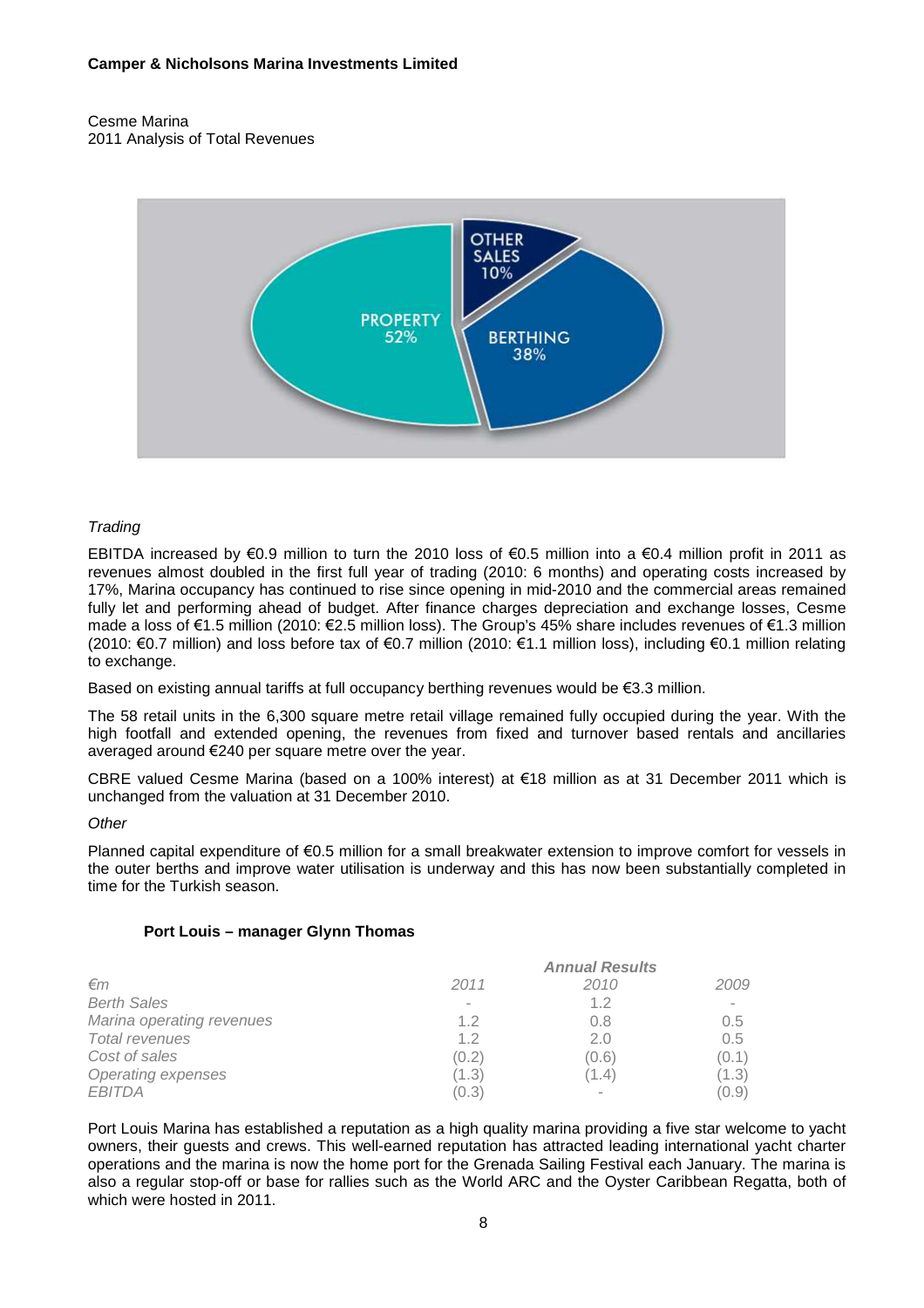The marina operated at an EBITDA loss of €0.3 million (2010: €Nil) with no berth sales being made during the year (2010: €1.2 million). Revenues from marina operating activities at €1.2 million (2010: €0.8 million) were nearly 60% ahead of 2010 mainly due to significantly improved visitor levels.

## *Port Louis Marina*

*Growth in Marina Operating Revenues - €000 Revenues excluding berth sales*



*Port Louis Marina 2011 Analysis of Total Revenues*



## *Trading*

The strong marketing activities and the growing reputation resulted in significantly increased operating revenues in 2011 with berthing revenues increasing by 55%, and landside and utility revenues increasing by 104% and 96% respectively.

Operating costs were controlled tightly and showed a real decrease of 3% from the prior year but with no berth sales in the period the marina made a small EBITDA loss. After depreciation and interest charges but before the €10 million impairment charge, there was a pre and post-tax loss of €1.3 million (2010: €2.0 million loss). Capital expenditure in the year reduced to €0.3 million reflecting the fact that the marina was completed in 2010.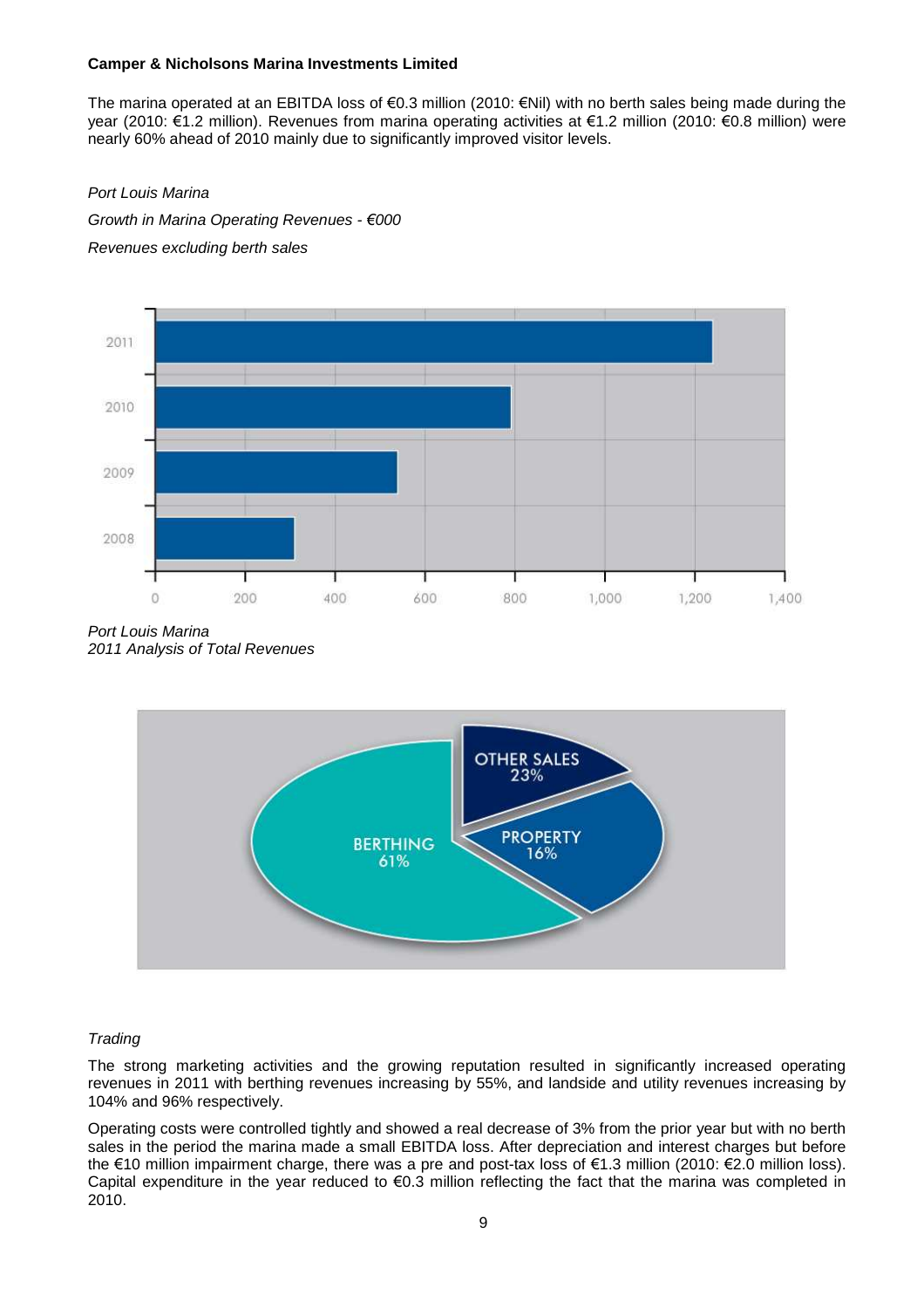Late in the year Savills was retained to assist with the marketing of super yacht berths. Although no sales were achieved in 2011 the marketing activities have started to create a pipeline of opportunities with a small berth sold for US\$54k in February 2012.

In 2011 the marina achieved average revenue of \$35 per square metre of lettable water area an increase of 55% over the prior year. Additional net revenues from utilities generated around 11% of the berthing revenues. The landside properties generated net revenues including utilities, of \$0.2 million or \$260 per square metre.

Acquisition of the marina in 2008 included an area of land with planning consent for the construction of residential and commercial properties. An independent valuation of this land was completed during July 2011 which gave a value of US\$1.8 million in its current state or c.US\$9 million with land reclaimed which it is estimated would cost US\$1.5 million.

CBRE has valued the marina at US\$26.8 million (€20.7 million) at 31 December 2011, (2010 - US\$29.0 million €21.7 million). After adjusting for other assets and liabilities, the impairment charge taken in the current period and losses there is a cumulative €1.8 million negative adjustment as at 31 December 2011.

#### *Third Party Marina Service Agreements*

|                      |      | <b>Annual Results</b> |      |
|----------------------|------|-----------------------|------|
| $\epsilon$ m         | 2011 | 2010                  | 2009 |
| External revenues    | 0.9  | 0.5                   | 0.2  |
| Intra Group revenues | 21   | 2.5                   | 2.0  |
| Total revenues       | 3.0  | 3 O                   | つつ   |

Third Party Growth in external revenues - €000



The Third Party Marina Service Business was acquired late in December 2008 as part of the internalisation of the Group's management company. Since acquisition the revenues generated have doubled each year. During 2011 one significant new 10 year services agreement was signed with the contract commencing on 1<sup>st</sup> June 2011. This was for Yas Marina (Manager Cedric Le Rest) on Yas Island Abu Dhabi at the heart of the Yas Marina Circuit, home to the Formula 1<sup>TM</sup> Etihad Airways Abu Dhabi Grand Prix. Consultancy work has also been completed for major new marinas in the Caribbean and Mediterranean with the first of these scheduled to open in late 2012.

Following the closure of the C&N Marinas International office in Malta at the end of 2011, the management team has been consolidated into an office in Richmond from which they will be able to support our client marinas from the Caribbean through the Mediterranean and Abu Dhabi to China. Further growth in revenues in this sector is expected during 2011.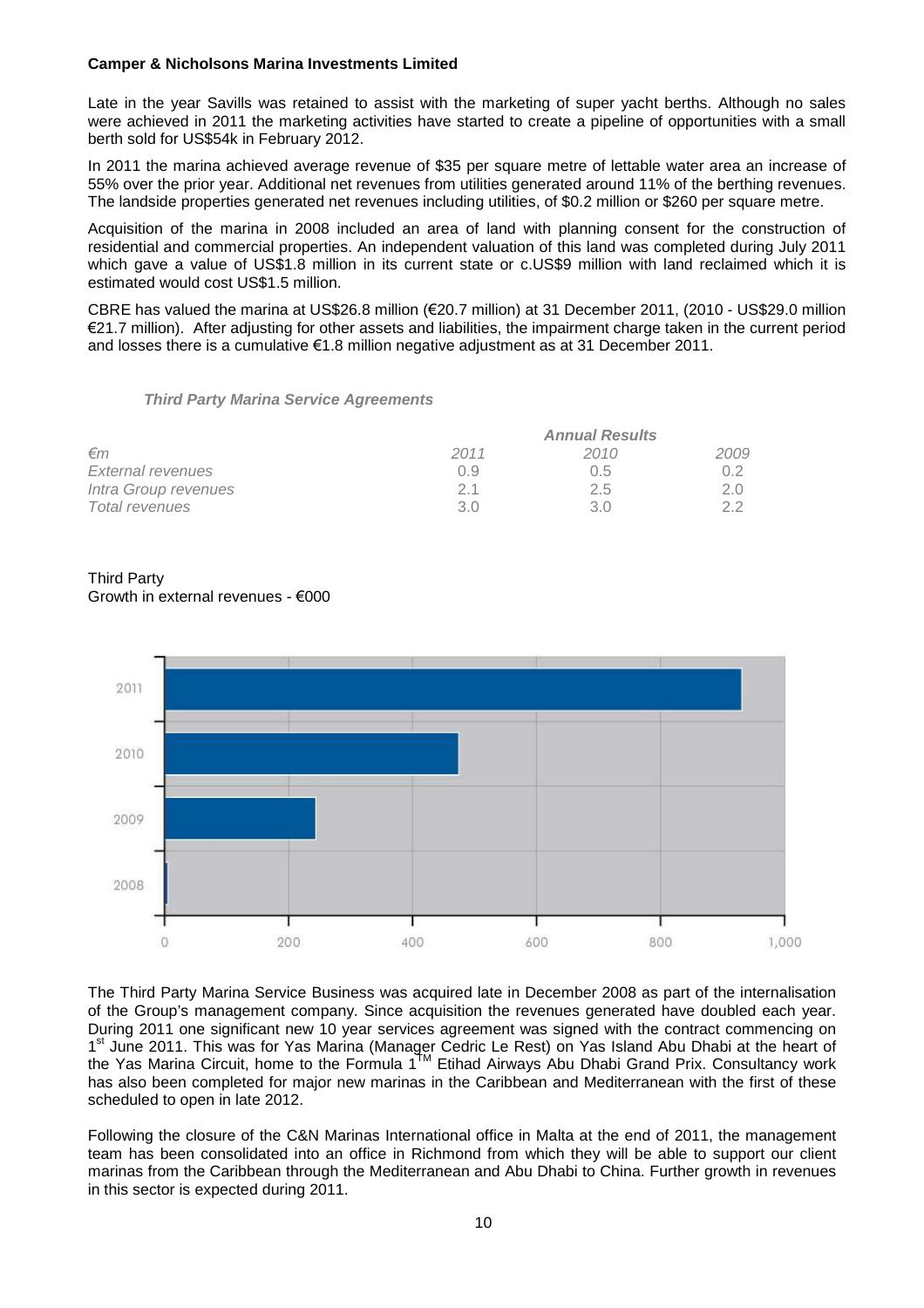#### *Net Asset Value and property valuation*

At 31 December 2011 the Group's net assets, on an IFRS basis, amounted to €28.7 million (Dec 2010: €38.9 million). Of this amount, €0.6 million related to the minority shareholders in GHM with €28.1 million (Dec 2010: €38.2 million) attributable to the Company, which equated to 35.1 cents (Dec 2010: 63.4 cents) per share on both a basic and diluted basis. On a revaluation basis, the net assets per share were 39.3 cents (Dec 2010: 50.1 cents) on both a basic and diluted basis. As indicated previously, these figures do not reflect any revaluation of the Company's investments in subsidiaries and joint ventures, since in accordance with our statutory accounting policies, which conform to the requirements of International Financial Reporting Standards (IFRS), such investments are consolidated in the statement of financial position at the book value of the Group's share of net assets.

However, in accordance with the Group's stated valuation policy, which was set out in the Admission Document, CBRE Limited has updated its valuations of Cesme Marina, Turkey, Grand Harbour Marina, Malta and Port Louis Marina, Grenada. The basis on which these valuations were completed, is explained in the Note at the end of this report. CBRE's valuations of Cesme, Grand Harbour Marina and Port Louis Marina, completed in accordance with RICS Appraisal and Valuation Standards, are €18.0 million, €23.6 million and US\$26.8 million respectively. Adjusting for debt and other liabilities, and taking into account the Company's shareholdings in Cesme and Grand Harbour Marina of 45% and 79.2% respectively and the €10 million impairment charge for Port Louis Marina, there is an NAV increase of €3.5 million equating to an Adjusted NAV per share of 39.3 cents on both a basic and diluted basis.

The Company holds certain investments, which are accounted for and valued in currencies other than Euros. In keeping with its stated policies, it is not intended to hedge the exchange rate risk but, where possible, the Company's investments and related borrowings will be in matched currencies.

|                                                                          | Total          | Per share # |
|--------------------------------------------------------------------------|----------------|-------------|
|                                                                          | $(\epsilon m)$ | (c)         |
| NAV (IFRS) after €10 million impairment charge relating td<br>Port Louis | 28.1           | 35.1        |
| <b>Grand Harbour Marina</b>                                              | 3.5            | 4.2         |
| Cesme Marina, Turkey                                                     | 1.8            | 2.3         |
| Port Louis Marina                                                        | (1.8)          | (2.3)       |
| NAV (Adjusted)                                                           | 31.6           | 39.3        |

The NAV, and reconciliation to Adjusted NAV, are summarised in the table below.

# Basic and diluted per share figures are the same as no options in issue at the reporting date

The year on year reconciliation, including the impact of the equity share issue in August 2011, is shown in the table below: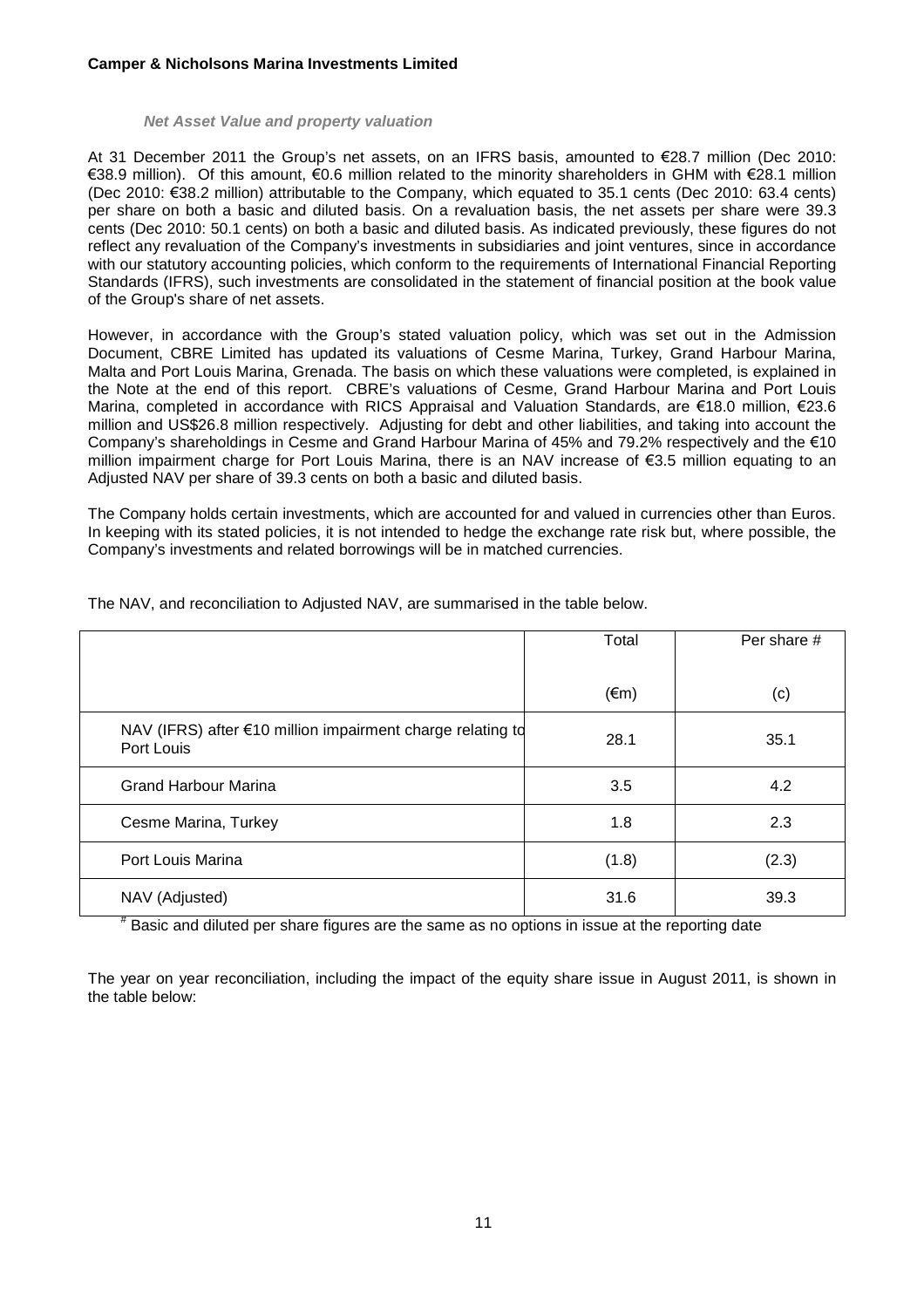|                                    | Total          | Per share |
|------------------------------------|----------------|-----------|
|                                    | $(\epsilon m)$ | $(c)$ #   |
| Adjusted NAV - 31 December 2010    | 30.1           | 50.1      |
| New shares issued August 2011      | 4.5            | (6.9)     |
| <b>Trading loss</b>                | (5.1)          | (6.4)     |
| Valuation adjustments              |                |           |
| <b>Grand Harbour Marina</b>        | 1.6            | 2.0       |
| Cesme                              | 0.6            | 0.7       |
| Port Louis Marina                  | (0.6)          | (0.8)     |
| Exchange gain on consolidation and | 0.5            | 0.5       |
| other changes                      |                |           |
| Adjusted NAV - 31 December 2011    | 31.6           | 39.3      |

# Basic and diluted per share figures are the same as no options in issue at the reporting date

## **Note concerning Property Valuations**

CBRE Ltd is the Company's property valuer and has prepared valuations for Grand Harbour Marina, Malta, Cesme Marina Turkey and Port Louis Marina, Grenada. Further information is set out below.

## *Grand Harbour Marina, Malta*

The property was initially valued as at 11 June 2007 in accordance with Royal Institution of Chartered Surveyors Appraisal and Valuation Standards Fifth Edition (Red Book) in the sum of €23.2 million. The property was valued as a fully operational business entity with reference to trading potential. The property is occupied by way of a sub-Emphyteusis agreement granted June 1999 expiring in 2098. The property was valued again in accordance with Royal Institution of Chartered Surveyors Valuation Standards, Seventh Edition at 31 December 2011 in the sum of €23.6 million. We are in receipt of a valuation report as at 31 December 2011.

## *Cesme Marina, Turkey*

The property was initially valued as at 20 April 2007 in accordance with Royal Institution of Chartered Surveyors Appraisal and Valuation Standards, Fifth Edition (Red Book) in the sum of €4.1 million. The property was valued as a fully operational business entity with reference to trading potential. The property is occupied by way of a Build Operate and Transfer agreement expiring after 25 years. On expiry, all interest in the Marina, its fixtures and fittings will revert to the Turkish Government, free of consideration or compensation. The property was valued again at 31 December 2011 in accordance with Royal Institution of Chartered Surveyors Valuation Standards, Seventh Edition in the sum of €18.0 million. We are in receipt of a valuation report as at 31 December 2011.

#### *Port Louis Marina, Grenada*

The property was initially valued as at 6 December 2007 in accordance with Royal Institution of Chartered Surveyors Appraisal and Valuation Standards Fifth Edition (Red Book) in the sum of \$27.3 million. The property and reclaimed land for development was valued in its then current state with reference to trading potential. The property is occupied by way of a 99 year lease from the Government of Grenada which expires in 2105 but is renewable at that time for a further 99 years. The property was valued again at 31 December 2011 in accordance with Royal Institution of Chartered Surveyors Valuation Standards, Seventh Edition in the sum of \$26.8 million. We are in receipt of a valuation report as at 31 December 2011.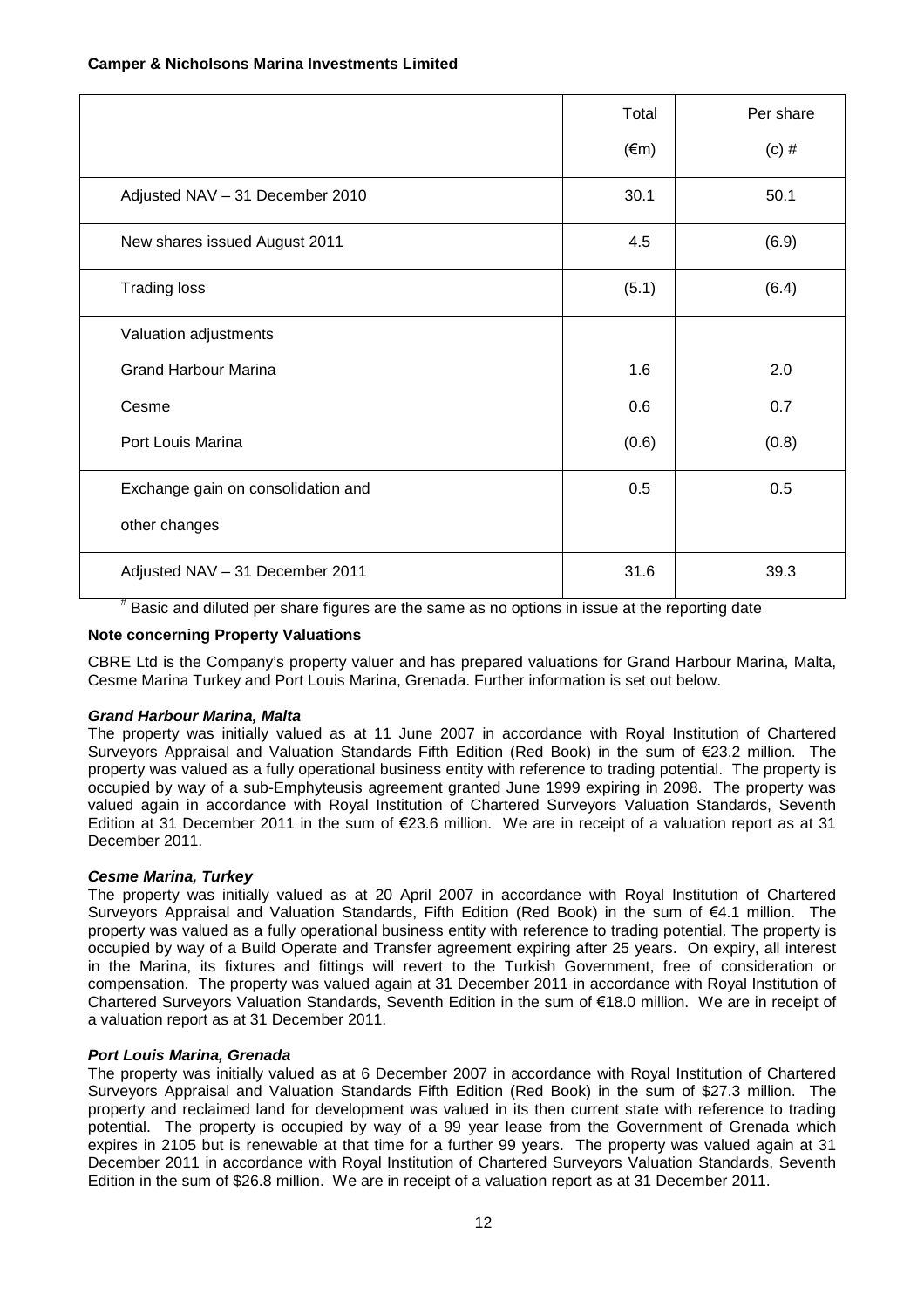## **General Information**

## **Directors:**

Sir Christopher Lewinton (Chairman) Nicholas Maris Roger Lewis Trevor Ash Martin Bralsford

## **Company Secretary:**

Shaftesbury Limited

## **Registered office:**

Island House Grande Rue St Martins Guernsey GY4 6RU

## **Legal Advisors United Kingdom:**

Stephenson Harwood, One, St Paul's Churchyard London EC4M 8SH

## **Legal Advisors Guernsey:**

Carey Olsen 7 New Street St. Peter Port Guernsey GY1 4BZ

## **Nominated Advisor:**

Canaccord Genuity Limited 88 Wood Street London EC2V 7QR

## **Auditor:**

KPMG Channel Islands Limited 20 New Street St. Peter Port Guernsey GY1 4AN

## **Bankers:**

HSBC Bank plc PO Box 31 St Peter Port Guernsey GY1 3AT

Barclays Private Clients International Le Marchant House Le Truchot St. Peter Port **Guernsey** GY1 3BE

Turkiye Is Bankasi London Branch 8 Prince's Street London EC2R 8HL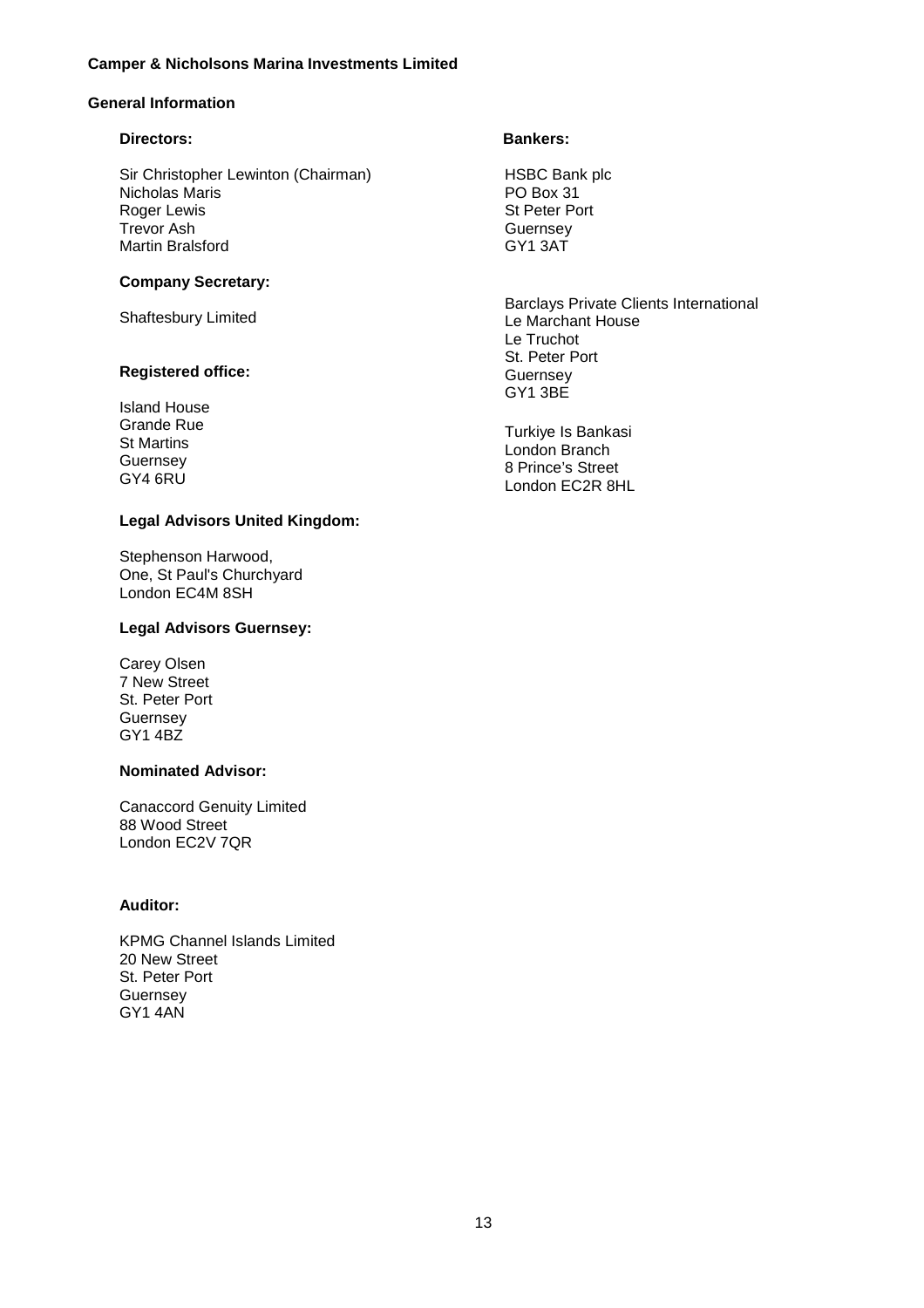## **DIRECTORS**

## **Sir Christopher Lewinton - UK resident**

Sir Christopher Lewinton is also Chairman of JF Lehman Europe, a private equity firm, and a member of the Advisory Board of Metalmark Capital/Morgan Stanley Capital Partners. He is an adviser to Compass Partners International Limited. Previous positions held include Chief Executive of TI Group plc (1986-1998) and its chairman (1989-2000), Chief Executive of the Wilkinson Sword Group and a member of the Board of Allegheny International, Inc. (1970-1985), non-executive Director of WPP Group plc (1998-2003), nonexecutive Director of Reed Elsevier plc (1993-1999) and a member of the Supervisory Board of Mannesman AG (1995-1999).

## **Nicholas Maris, Non-executive Director – UK resident**

Nicholas Maris has 40 years' experience in the marine sector, and a 17 year track record as a marina investor with experience of financing, developing, managing and investing in marinas and marina projects globally, including the acquisition and subsequent redevelopment and sale of Gosport Marina Limited in the United Kingdom and investment in Grand Harbour Marina Limited in Malta. He joined the Camper & Nicholsons Group as an investor and a non-executive Director in 1981 and since 1983 has held executive positions within the Group, including current positions as the Chairman of Camper & Nicholsons Marinas International Limited, Camper & Nicholsons Marinas Limited and Chairman of Camper & Nicholsons (Designs) Limited, which owns the rights to the Camper & Nicholsons trade marks. Mr Maris was also a Director and then Chairman of Camper & Nicholsons Yachts Limited (yacht builders and naval architects) from 1981 to 1999 and Chairman of Camper & Nicholsons International Limited (yacht brokers, charterers and managers) from 1988 to 1992.

## **Roger Lewis, Independent Director - Jersey resident**

Roger Lewis was a director of Berkeley Group Holdings plc for over 15 years, the last 8 of which were as Chairman, a position from which he retired at the end of July 2007. He now acts as a consultant to the Group which is the holding company to UK land and property development entities including Berkeley Homes PLC, St. George PLC and St. James Group Limited. Prior to joining the Berkeley Group, Mr. Lewis was Group chief executive officer of The Crest Nicholson Group PLC from 1983 to 1991, managing director of Crest Homes Limited and Crest Estates Limited and subsequently Chief Executive of Crest Nicholson's property division from 1975 to 1983 and finance director of Crest Homes Limited from 1973 to 1975. Mr Lewis chaired the marina division of Crest Nicholson which included 4 marinas and led the development by Berkeley of Gunwharf Quays in Portsmouth.

## **Trevor Ash, Independent Director - Guernsey resident**

Trevor Ash has over 30 years' investment experience. He is a Fellow of the Securities Institute in England & Wales. He was formerly managing director of Rothschild Asset Management (CI) Limited (now Insight Investment Management (CI) Limited). He is a director of a number of hedge funds, fund of hedge funds, venture capital, derivative and other offshore funds including several managed or advised by Insight, Merrill Lynch and Thames River Capital. Mr Ash recently retired as a director of NM Rothschild & Sons (CI) Limited, the banking arm of the Rothschild Group in the Channel Islands. He was a founding director of Valletta Fund Management Limited, the first fund management company to be established in Malta following the introduction of financial services regulations in 1995.

#### **Martin Bralsford, Independent Director - Jersey resident**

Martin Bralsford is a Chartered Accountant with over 40 years business experience having held finance and general management roles in C.I. Traders, Le Riche Group, Premier Brands Ltd, Calor Gas, Rank Group, Smith Kline Beecham and Cadbury Schweppes. He was Chief Executive of C.I. Traders, an AIM listed public company engaged in leisure, retail and wholesale distribution and property businesses having held the same position at Le Riche Group which was acquired by C.I. Traders. He has served as a non-executive member of the Boards of a number of commercial, banking and investment companies. His current Board appointments include being Chairman of UK listed Albion Prime VCT PLC and of The Stanley Gibbons Group plc, an AIM listed Jersey company. He is also Chairman of the wealth management business, Collins Stewart (CI) Ltd. Martin is a former President of the Jersey Chamber of Commerce and is approved by the Financial Service Regulatory Authorities in Jersey, Guernsey and the Isle of Man as a Director of a regulated body.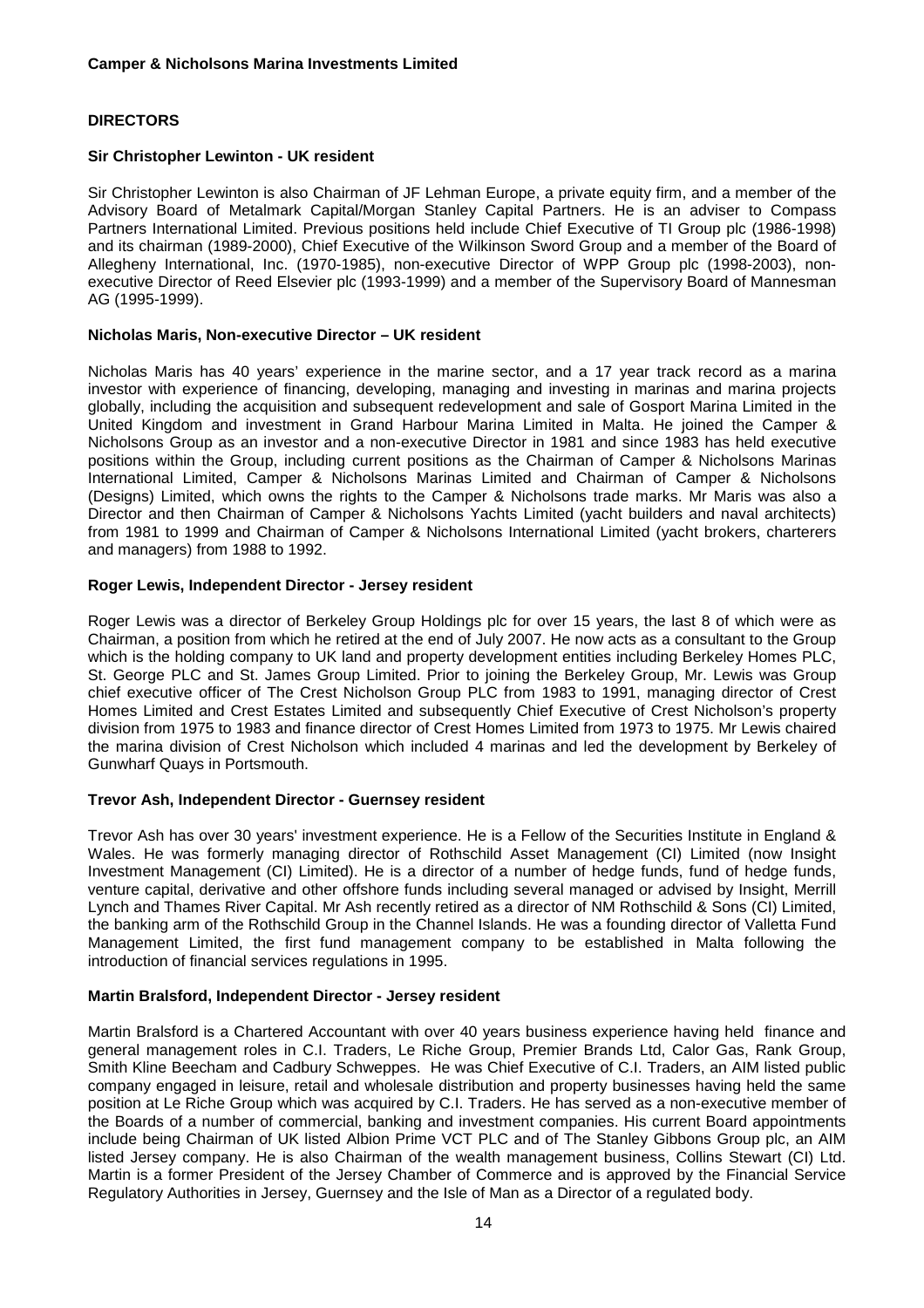## **DIRECTORS' REPORT**

The directors present their report and the audited financial statements for the year ended 31 December 2011.

#### **Principal activity**

Camper & Nicholsons Marina Investments Limited ("the Company") is a limited liability company, incorporated and domiciled in Guernsey, whose shares are publicly traded on the AIM Market.

The principal activity of the Company, and its subsidiaries (together the "Group") and jointly controlled entities is the acquisition, development, redevelopment and operation of an international portfolio of both new and existing marinas and related real estate primarily in the Mediterranean, the United States and the Caribbean. The Company continues to develop its third party marina management and consulting business.

The Directors' Report should be read in conjunction with the Chairman's statement and the Business review which together provide a commentary on the Group's operations.

#### **Results and dividends**

The results for the period are set out in the attached financial statements. No dividend has been paid in respect of the year ended 31 December 2011 (2010: Nil)

#### **Fixed assets**

Movements in fixed assets during the year are set out in Note 11 to the financial statements.

#### **Directors**

The directors, except where indicated otherwise, remained in office throughout the period and their interests in the shares of the company as at 31 December 2011 were:

|                                          | Number of<br><b>Shares</b><br>Held |
|------------------------------------------|------------------------------------|
| Sir Christopher Lewinton (Chairman)      | 2,403,129                          |
| Nicholas Maris                           | 8,154,297                          |
| Roger Lewis                              | 166.666                            |
| Trevor Ash                               |                                    |
| John Hignett (resigned 29 February 2012) | 50,000                             |

Included in the holding for Nicholas Maris are *3,246,625* shares held by the Maris Settlement, a discretionary trust of which Nicholas Maris is a potential beneficiary.

Mr Hignett retired from the Board on 29 February 2012 and was succeeded on the same day by Mr Martin Bralsford.

Sir Christopher Lewinton, Mr Nicholas Maris and Mr Martin Bralsford retire from the board in accordance with the company's Articles of Association and, being eligible, offers themselves for re-election.

Brief biographical details of each of the directors are shown on page 14.

## **Directors' and officers' liability insurance**

The Company has maintained insurance cover on behalf of the Directors and Secretary indemnifying them against certain liabilities which may be incurred by them in relation to the Company.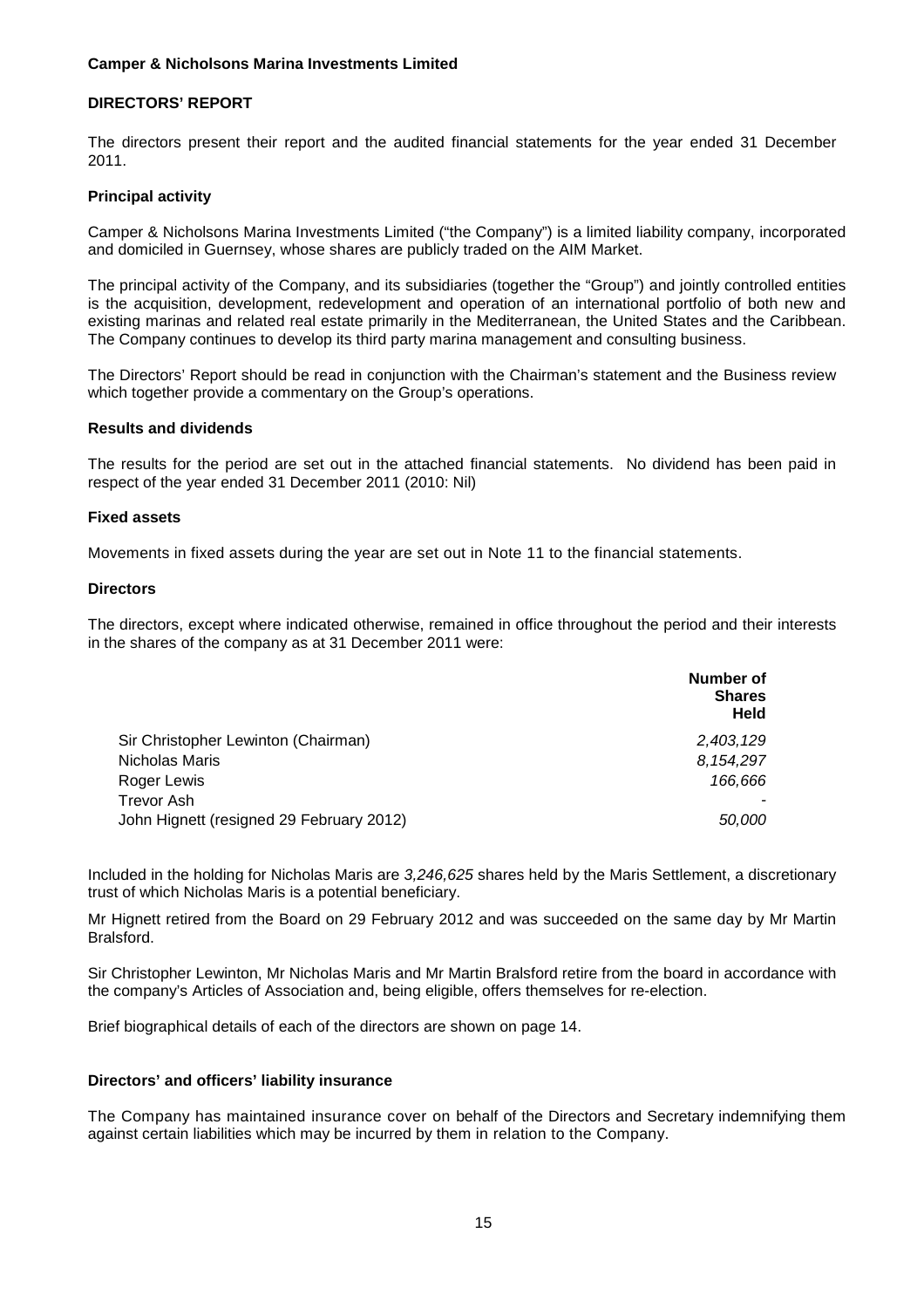## **Statement of directors' responsibilities**

The directors are responsible for preparing the Directors' Report and the financial statements in accordance with applicable law and regulations.

Company law requires the directors to prepare consolidated financial statements for each financial year. Under that law they have elected to prepare the consolidated financial statements in accordance with International Financial Reporting Standards and applicable law.

The consolidated financial statements are required by law to give a true and fair view of the state of affairs of the company and of the profit or loss of the company for that period.

In preparing these financial statements, the directors are required to:

- select suitable accounting policies and then apply them consistently;
- make judgements and estimates that are reasonable and prudent;
- state whether applicable accounting standards have been followed, subject to any material departures disclosed and explained in the financial statements; and
- prepare the financial statements on the going concern basis unless it is inappropriate to presume that the company will continue in business.

The directors are responsible for keeping proper accounting records which disclose with reasonable accuracy at any time the financial position of the company and to enable them to ensure that the consolidated financial statements comply with The Companies (Guernsey) Law, 2008, International Financial Reporting Standards, and the AIM Rules of the London Stock Exchange. They have general responsibility for taking such steps as are reasonably open to them to safeguard the assets of the company and to prevent and detect fraud and other irregularities.

#### **Going concern**

After making the necessary enquiries, the directors confirm that they are satisfied that the company has adequate resources to continue in business for the foreseeable future. The directors believe that it is appropriate to continue to apply the going concern basis in preparing the consolidated financial statements.

#### **Substantial shareholdings**

Individual shareholdings representing 3% or more of the company's issued share capital at the date of this report are detailed in note 30 to the accounts.

#### **Corporate governance**

#### *Introduction*

As a closed-ended investment company registered in Guernsey, the company is eligible for exemption from the requirements of the Combined Code issued by the Financial Reporting Council. However, the board recognises the importance of good corporate practice and is committed to maintaining high standards of corporate governance throughout the Group. It has put in place a framework which it considers appropriate for a company of this size, nature and stage of development.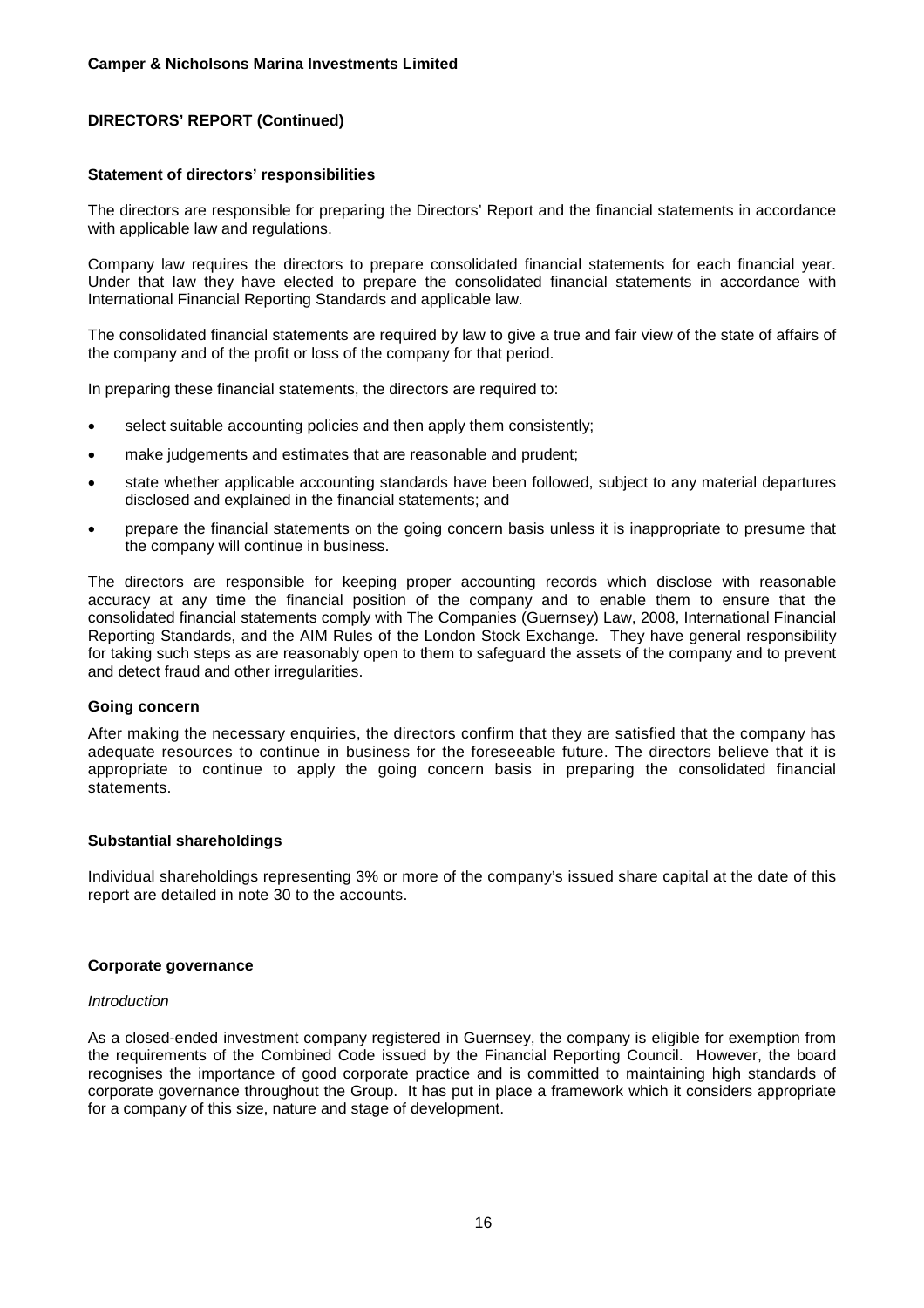#### **Corporate governance** (continued)

#### *Board of directors*

The company has a board of five non-executive directors.

The board meets regularly on a quarterly basis, and on other occasions as required, to review the investment performance and monitor compliance with the investment policy laid down by the board. The board has a formal schedule of matters specifically reserved for its decisions, including *inter alia* strategy, investment and dividend policies, gearing etc.

The table below sets out the number of board meetings held during the year ended 31 December 2011 and the number of meetings attended by each director:

|                                     | <b>Scheduled</b><br><b>Board Meetings</b> |                 | Ad Hoc<br><b>Board Meetings</b> |                 |
|-------------------------------------|-------------------------------------------|-----------------|---------------------------------|-----------------|
|                                     | Held                                      | <b>Attended</b> | Held                            | <b>Attended</b> |
| Sir Christopher Lewinton (Chairman) | 4                                         | 4               | 5                               |                 |
| Nicholas Maris                      | 4                                         | 4               | 5                               | 3               |
| Roger Lewis                         | 4                                         | 4               | 5                               | 5               |
| <b>Trevor Ash</b>                   | 4                                         | 3               | 5                               | 4               |
| John Hignett                        | 4                                         | 3               | 5                               |                 |

The company's Articles of Association require that one third of the directors should retire by rotation each year and seek re-election at the annual general meeting and that directors appointed by the board should seek re-appointment at the next annual general meeting. All directors therefore submit themselves for re-election at least every three years.

All Directors' contracts are for one year.

|                     |                        | <b>Unexpired</b><br>term of<br>contract at 31 | Contractual<br><b>Annual rate</b> | <b>Emoluments in year</b><br>ended 31 December<br>2011 |                          |
|---------------------|------------------------|-----------------------------------------------|-----------------------------------|--------------------------------------------------------|--------------------------|
|                     | Date of<br>appointment | <b>December</b><br>2011                       | of Directors<br>fees              | Group                                                  | <b>Parent</b><br>company |
|                     |                        |                                               | €                                 | €                                                      | €                        |
| Sir Christopher     |                        |                                               |                                   |                                                        |                          |
| Lewinton (Chairman) | 19-Dec-08              | 12 months                                     | 75,000                            | 83,037                                                 | 76,049                   |
| Nicholas Maris      | 19-Dec-08              | 12 months                                     | 28,805                            | 124,932                                                | 0                        |
| Roger Lewis         | 20-Oct-06              | 10 months                                     | 28,805                            | 35,680                                                 | 28,692                   |
| <b>Trevor Ash</b>   | 20-Oct-06              | 10 months                                     | 32,262                            | 32,135                                                 | 32,135                   |
| John Hignett        | 20-Oct-06              | 10 months                                     | 28,805                            | 36.379                                                 | 28,692                   |
|                     |                        |                                               | 193,677                           | 312.163                                                | 165.568                  |

Mr Nicholas Maris is entitled to a salary of £170,000 (€195,876) in his position as Chief Executive Officer of Camper & Nicholsons Marinas, the Group's management subsidiary. During the year Mr Maris waived his entitlement to his directors fees and part of this salary and was paid a salary of £95,000 (€109,460).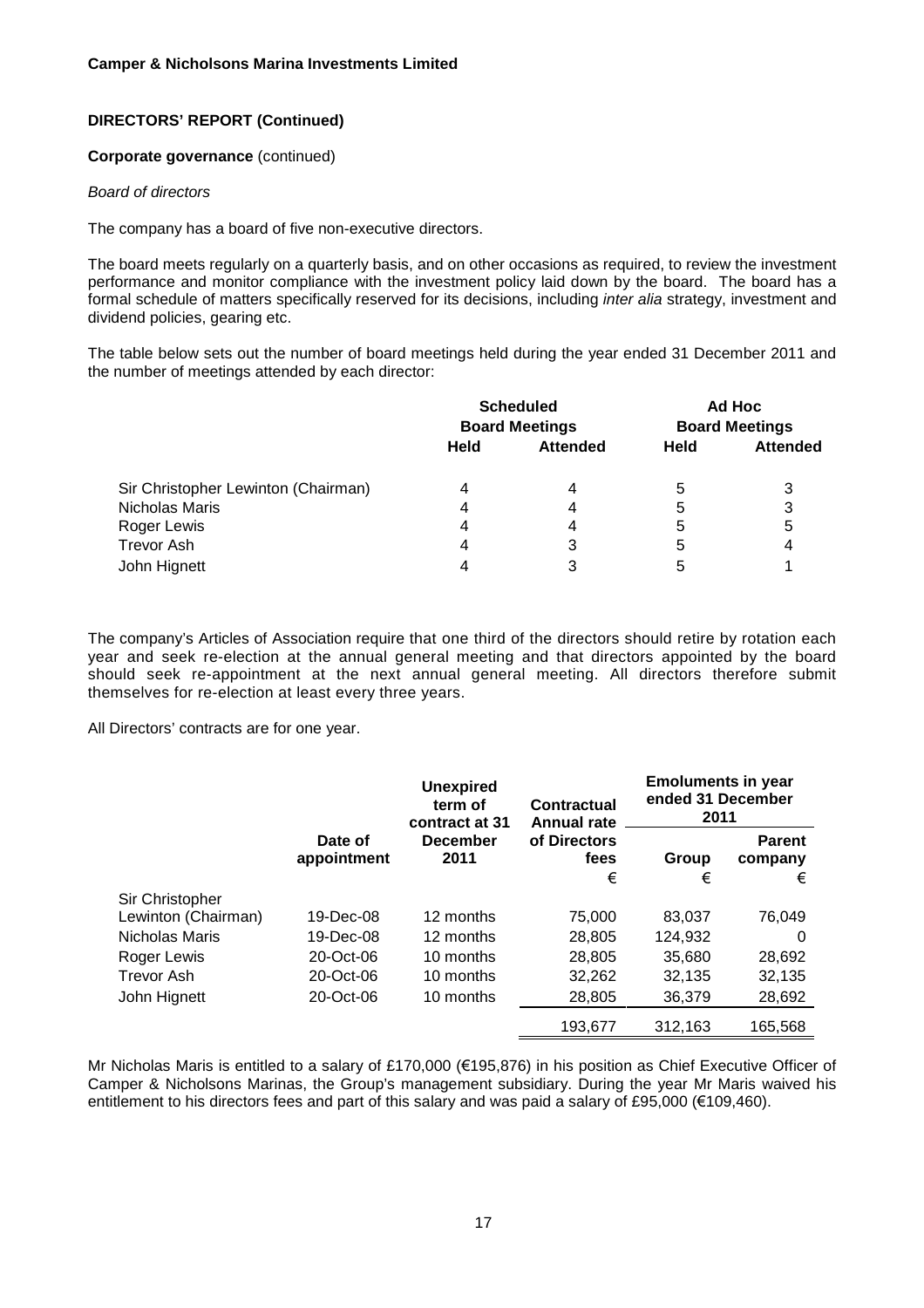## **Corporate governance** (continued)

The board has established Remuneration, Nominations and Audit Committees each with formally delegated duties and responsibilities.

#### *Remuneration Committee*

The Remuneration Committee is responsible for considering and making recommendations to the Board on the policy and on the quantum, structure and composition of remuneration packages of senior executives in the Group. In addition, it reviews the operation of the company's incentive schemes. Rewards are linked to both individual performance and the performance of the company or the Marina SPV which employs the executive.

The Remuneration Committee comprises Roger Lewis (Chairman), Martin Bralsford, Sir Christopher Lewinton and Nicholas Maris.

#### *Nominations Committee*

The Nominations Committee is responsible for reviewing the composition of the Board and proposing appointments to and terminations from the Board to meet the desired composition and for proposing appointments to the various Board Committees. In addition, the committee has responsibility for reviewing the remuneration and terms of appointment on the non executive Directors on the Board.

The Nominations Committee comprises Sir Christopher Lewinton, Roger Lewis and Nicholas Maris.

#### *Audit Committee*

The audit committee consists of Trevor Ash (chairman), Roger Lewis and Martin Bralsford. The audit committee deals with matters relating to audit, financial reporting and internal control systems. The committee meets as required and has direct access to KPMG Channel Islands Limited, the company's auditor.

#### *Internal controls*

The directors have overall responsibility for keeping under review the effectiveness of the company's systems of internal controls. The purpose of these controls is to ensure that proper accounting records are maintained, the company's assets are safeguarded and the financial information used within the business and for publication is accurate and reliable; such a system can only provide reasonable and not absolute assurance against material misstatement or loss. The system of internal controls is designed to manage rather than eliminate the risk of failure to achieve the business objectives. The board regularly reviews financial results and investment performance with its investment manager.

The Fort Group is engaged to carry out the administration including the accounting function for the parent company and retains physical custody of the documents of title relating to investments.

The directors confirm that they have established a continuing process throughout the year and up to the date of this report for identifying, evaluating and managing the significant potential risks faced by the company and have reviewed the effectiveness of the internal control systems. As part of this process an annual review of the internal control systems is carried out in accordance with the Turnbull guidelines for internal control. The Board does not consider it necessary to maintain a separate internal audit function.

#### *Risk management*

Management of liquid funds is carried out in accordance with the policy guidelines laid down and regularly reviewed by the Board. In general the guidelines require that uninvested cash will be held in money market funds. Group borrowings are monitored with a view to minimising both interest rate and currency risk. Wherever possible borrowing is in the operational currency of the borrowing entity.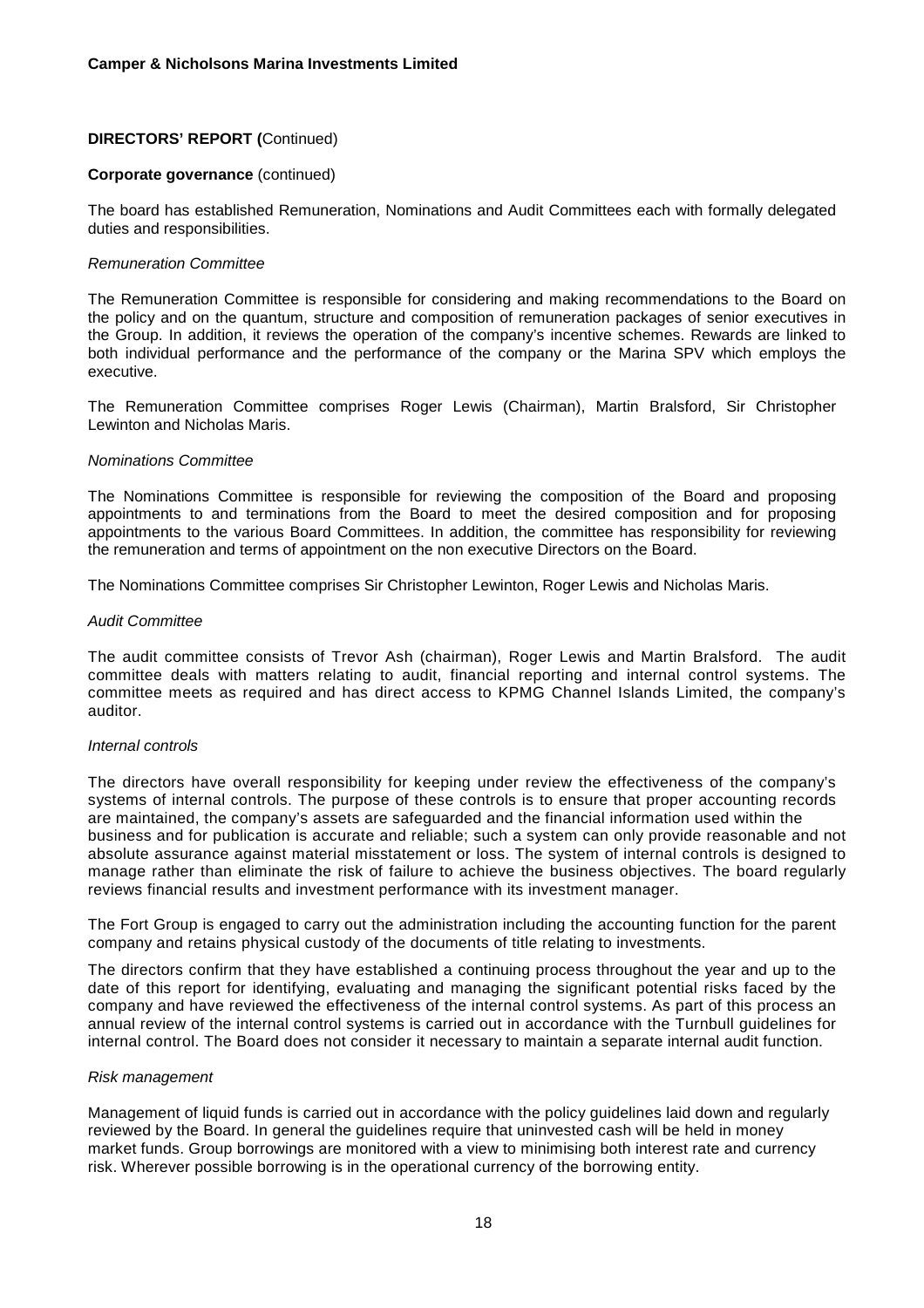#### **Corporate governance** (continued)

#### **Relations with shareholders**

The board recognises the value of maintaining regular communications with shareholders. In addition to the formal business of the annual general meeting, an opportunity is given to all shareholders to question the board on matters relating to the company's operation and performance. Proxy voting figures for each resolution are announced at the annual general meeting.

The board is also happy to respond to any written queries made by shareholders during the course of the year and can be contacted at the Registered Office. Alternatively, the Manager is happy to answer any questions you may have and can be contacted in the UK on 0203 405 3211.

#### **Annual General Meeting**

Notice convening the 2012 annual general meeting of the company and a form of proxy in respect of that meeting can each be found at the end of this document.

#### **Disclosure of information to auditors**

The directors who held office at the date of approval of this directors' report confirm that, so far as they are each aware, there is no relevant audit information of which the company's auditors are unaware; and each director has taken all the steps that he ought to have taken as a director to make himself aware of any relevant audit information and to establish that the company's auditors are aware of that information.

#### **Auditor**

KPMG Channel Islands Limited have expressed their willingness to continue in office as auditors.

## **By Order of the Board**

Shaftesbury Limited Secretary, 18 April 2012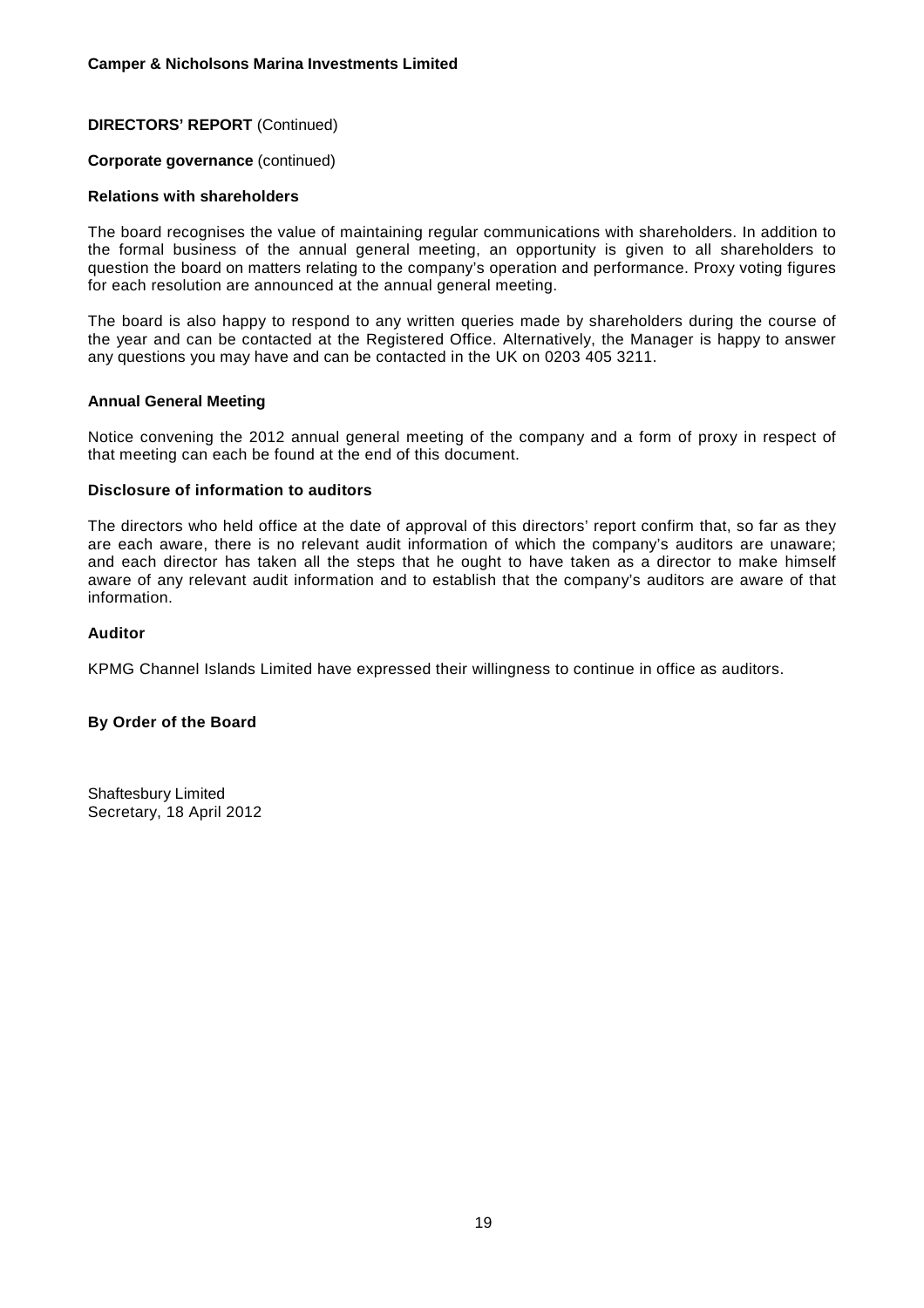#### **Independent auditor's report to the members of Camper & Nicholsons Marina Investments Limited**

We have audited the consolidated financial statements of Camper & Nicholsons Marina Investments Limited ("the Company" and "Group") for the year ended 31 December 2011 which comprise the Consolidated Statement of Comprehensive Income, the Consolidated Statement of Changes in Equity, the Consolidated Statement of Financial Position, the Consolidated Statement of Cash Flows, and the related notes. The financial reporting framework that has been applied in their preparation is applicable law and International Financial Reporting Standards.

This report is made solely to the Company's members, as a body, in accordance with section 262 of the Companies (Guernsey) Law, 2008. Our audit work has been undertaken so that we might state to the Company's members those matters we are required to state to them in an auditor's report and for no other purpose. To the fullest extent permitted by law, we do not accept or assume responsibility to anyone other than the Company and the Company's members as a body, for our audit work, for this report, or for the opinions we have formed.

## **Respective responsibilities of directors and auditors**

As explained more fully in the Statement of Directors' Responsibilities set out on page 16, the directors are responsible for the preparation of the consolidated financial statements and for being satisfied that they give a true and fair view. Our responsibility is to audit and express an opinion on the consolidated financial statements in accordance with applicable law and International Standards on Auditing (UK and Ireland). Those standards require us to comply with the Auditing Practices Board's (APB's) Ethical Standards for Auditors.

## **Scope of the audit of the consolidated financial statements**

An audit involves obtaining evidence about the amounts and disclosures in the consolidated financial statements sufficient to give reasonable assurance that the consolidated financial statements are free from material misstatement, whether caused by fraud or error. This includes an assessment of: whether the accounting policies are appropriate to the Group's circumstances and have been consistently applied and adequately disclosed; the reasonableness of significant accounting estimates made by the Board of Directors; and the overall presentation of the consolidated financial statements.

In addition, we read all the financial and non-financial information in Chairman's Statement, Business Review and Directors' Report to identify material inconsistencies with the audited consolidated financial statements. If we become aware of any apparent material misstatements or inconsistencies we consider the implications for our report.

## **Opinion on consolidated financial statements**

In our opinion the consolidated financial statements:

- give a true and fair view of the state of the Group's affairs as at 31 December 2011 and of the Group's loss for the year then ended;
- are in accordance with International Financial Reporting Standards; and
- comply with the Companies (Guernsey) Law, 2008.

#### **Matters on which we are required to report by exception**

We have nothing to report in respect of the following matters where the Companies (Guernsey) Law 2008 requires us to report to you if, in our opinion:

- the Company has not kept proper accounting records, or
- the consolidated financial statements are not in agreement with the accounting records; or
- we have not received all the information and explanations, which to the best of our knowledge and belief are necessary for the purpose of our audit.

KPMG Channel Islands Limited Guernsey, Channel Islands *Chartered Accountants* 18 April 2012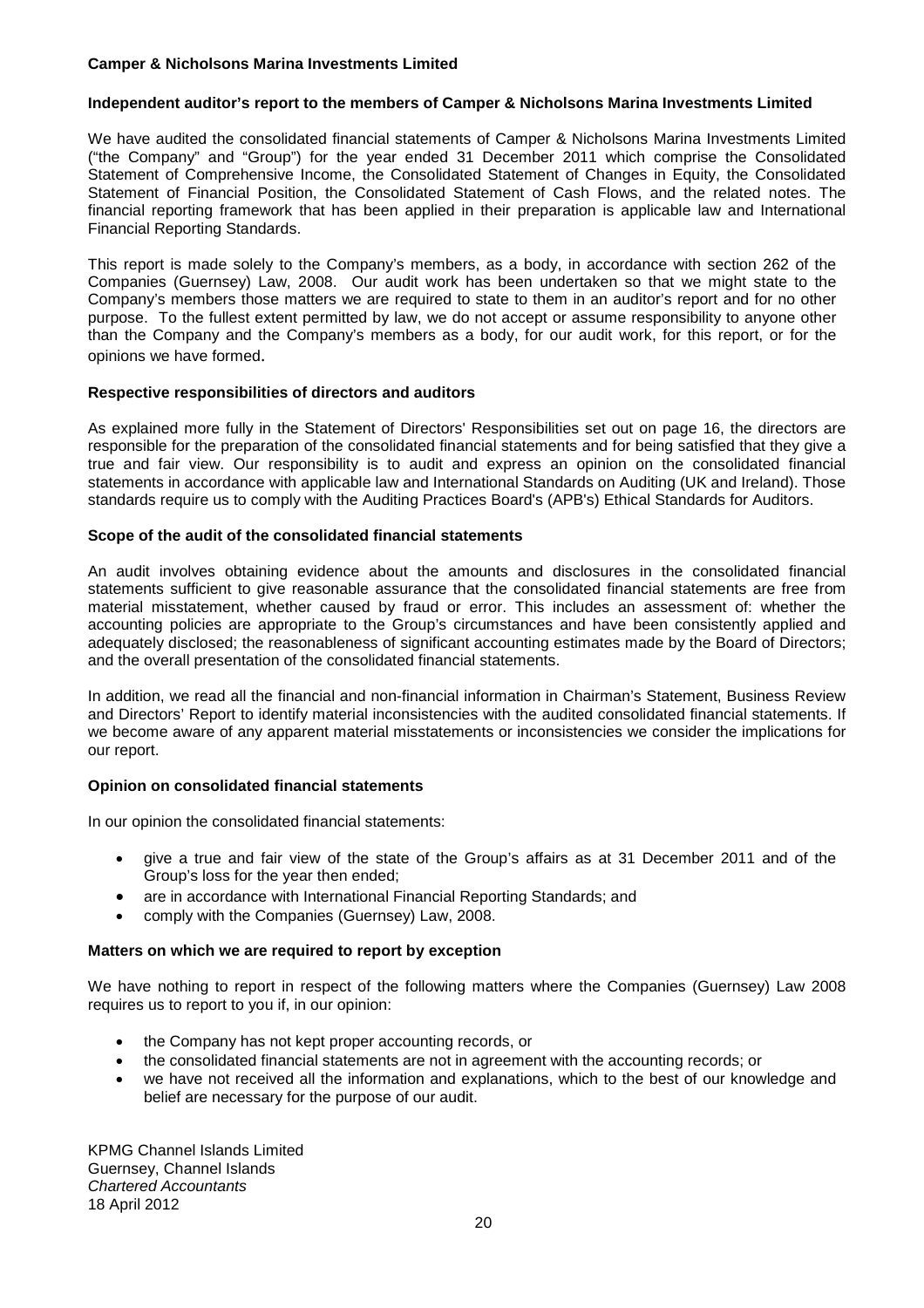## **Camper & Nicholsons Marina Investments Limited Consolidated Statement of Comprehensive Income for the year ended 31 December 2011**

|                                              | Note | 2011           | 2010          |
|----------------------------------------------|------|----------------|---------------|
|                                              |      | €              | €             |
| Marina operating activities                  |      | 5,097,041      | 3,794,665     |
| Licensing of super yacht berths              |      | 1,176,794      | 1,232,402     |
| Marina consultancy fees                      |      | 920,382        | 461,907       |
| Revenue                                      |      | 7,194,217      | 5,488,974     |
| Cost of sales                                |      | (1,736,723)    | (1, 146, 549) |
| <b>Gross Profit</b>                          |      | 5,457,494      | 4,342,425     |
| Directors' fees                              |      | 312,163        | 268,394       |
| Salaries & wages                             |      | 2,460,487      | 2,272,332     |
| Audit fees                                   |      | 141,214        | 127,673       |
| Rent and rates                               |      | 1,009,200      | 821,579       |
| Other general administration expenses        | 5    | 1,620,879      | 1,754,965     |
| Legal & professional and fundraising fees    |      | 266,874        | 535,489       |
| Promotion                                    |      | 522,023        | 683,042       |
| Depreciation                                 |      | 1,324,028      | 2,121,719     |
| Exchange differences                         |      | (12, 138)      | 343,818       |
| Operating expenses                           |      | 7,644,730      | 8,929,011     |
| <b>Operating loss</b>                        |      | (2, 187, 236)  | (4,586,586)   |
| Impairment loss on Port Louis assets         | 12   | (9,994,898)    |               |
| Strategic review costs                       | 6    | (1,259,004)    |               |
|                                              |      | (13, 441, 138) | (4,586,586)   |
| Finance income                               |      | 138,369        | 156,900       |
| Finance expense                              |      | (1,804,181)    | (1,474,090)   |
|                                              |      | (1,665,812)    | (1,317,190)   |
| Loss before tax                              |      | (15, 106, 950) | (5,903,776)   |
| Taxation                                     | 7    | (147, 731)     | (5,978)       |
| Loss for the year from continuing activities |      | (15, 254, 681) | (5,909,754)   |
| Other comprehensive income                   |      |                |               |
| Fair value reserve                           |      | (12,000)       |               |
| Foreign exchange reserve                     |      | 90,163         | 1,991,366     |
| Other comprehensive income for the year      |      | 78,163         | 1,991,366     |
| Total comprehensive income for the year      |      | (15, 176, 518) | (3,918,388)   |
| Loss attributable to:                        |      |                |               |
| Equity shareholders                          |      | (15, 122, 379) | (5,749,063)   |
| Non-controlling interest                     |      | (132, 302)     | (160, 691)    |
| Loss for the year                            |      | (15, 254, 681) | (5,909,754)   |
| Total comprehensive income attributable to:  |      |                |               |
| Equity shareholders                          |      | (15,041,716)   | (3,757,697)   |
| Non-controlling interest                     |      | (134, 802)     | (160, 691)    |
| Total comprehensive income for the year      |      | (15, 176, 518) | (3,918,388)   |
| Loss per share (Euro cents)                  |      |                |               |
| basic, attributable to equity shareholders   | 8    | (22.46)        | (10.43)       |
| diluted, attributable to equity shareholders | 8    | (22.46)        | (10.43)       |

The accompanying notes on pages 25 to 52 form an integral part of these consolidated financial statements.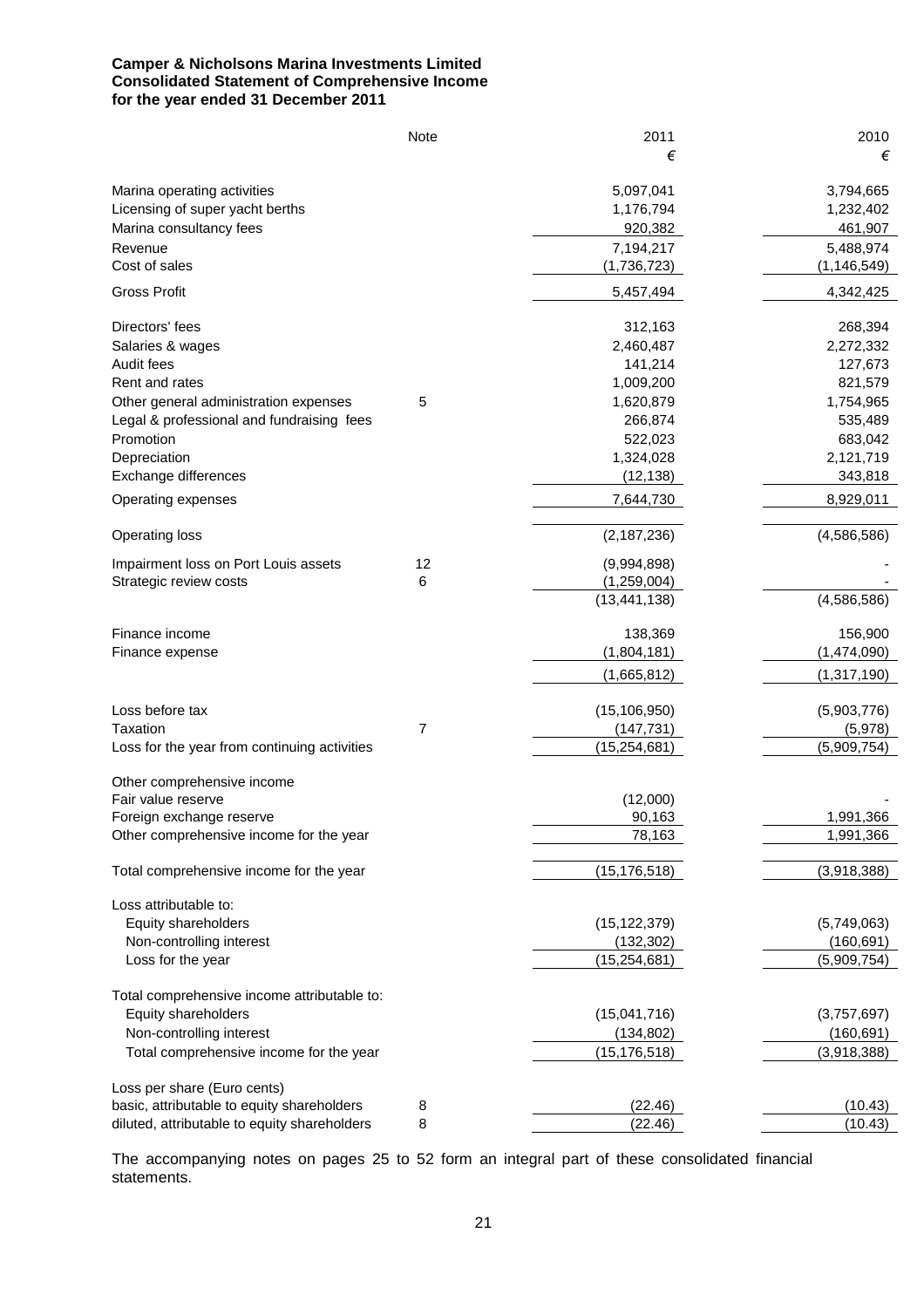## **Camper & Nicholsons Marina Investments Limited Consolidated Statement of Changes in Equity for the year ended 31 December 2011**

|                                          |                          | <b>Fair Value</b><br><b>Share</b> |                                    |                                     | Foreign                           |                | Non-                            |                     |
|------------------------------------------|--------------------------|-----------------------------------|------------------------------------|-------------------------------------|-----------------------------------|----------------|---------------------------------|---------------------|
|                                          | <b>Issued</b><br>Capital | <b>Option</b><br><b>Reserve</b>   | <b>Retained</b><br><b>Earnings</b> | <b>Fair Value</b><br><b>Reserve</b> | <b>Exchange</b><br><b>Reserve</b> | <b>Total</b>   | controlling<br><b>Interests</b> | <b>Total Equity</b> |
|                                          | €                        | €                                 | €                                  | €                                   | €                                 | €              | €                               |                     |
| Year Ended 31 December 2010              |                          |                                   |                                    |                                     |                                   |                |                                 |                     |
| At 1 January 2010                        | 48,653,795               | 78,957                            | (8,533,082)                        |                                     | 735,321                           | 40,934,991     | 1,049,086                       | 41,984,077          |
| Issue of share capital                   | 978,082                  |                                   |                                    |                                     | $\overline{\phantom{a}}$          | 978,082        | $\overline{\phantom{a}}$        | 978,082             |
| Dividends to non-controlling interest    |                          |                                   |                                    |                                     |                                   |                | (156, 209)                      | (156, 209)          |
| Total comprehensive income for the year  |                          |                                   |                                    |                                     |                                   |                |                                 |                     |
| Loss for the year                        |                          | $\blacksquare$                    | (5,749,063)                        |                                     |                                   | (5,749,063)    | (160, 691)                      | (5,909,754)         |
| Other comprehensive income               |                          |                                   |                                    |                                     |                                   |                |                                 |                     |
| Foreign currency translation differences |                          |                                   |                                    |                                     | 1,991,366                         | 1,991,366      |                                 | 1,991,366           |
| At 31 December 2010                      | 49,631,877               | 78,957                            | (14, 282, 145)                     |                                     | 2,726,687                         | 38, 155, 376   | 732,186                         | 38,887,562          |
| Year Ended 31 December 2011              |                          |                                   |                                    |                                     |                                   |                |                                 |                     |
| At 1 January 2011                        | 49,631,877               | 78,957                            | (14, 282, 145)                     |                                     | 2,726,687                         | 38,155,376     | 732,186                         | 38,887,562          |
| Exchange adjustment on IC Cesme reserves |                          |                                   | 499,984                            |                                     |                                   | 499,984        |                                 | 499,984             |
| Elimination of share option reserve      | 78,957                   | (78, 957)                         |                                    |                                     |                                   |                |                                 |                     |
| Issue of share capital                   | 4,522,898                |                                   |                                    |                                     | $\blacksquare$                    | 4,522,898      |                                 | 4,522,898           |
| Total Comprehensive income for the year  |                          |                                   |                                    |                                     |                                   |                |                                 |                     |
| Loss for the year                        |                          | $\overline{\phantom{a}}$          | (15, 122, 379)                     |                                     |                                   | (15, 122, 379) | (132, 302)                      | (15, 254, 681)      |
| Other comprehensive income               |                          |                                   |                                    |                                     |                                   |                |                                 |                     |
| Fair value reserve                       |                          |                                   | $\overline{\phantom{a}}$           | (9,500)                             |                                   | (9,500)        | (2,500)                         | (12,000)            |
| Foreign currency translation differences |                          |                                   |                                    |                                     | 90,163                            | 90,163         |                                 | 90,163              |
| At 31 December 2011                      | 54,233,732               |                                   | (28, 904, 540)                     | (9,500)                             | 2,816,850                         | 28,136,542     | 597,384                         | 28,733,926          |

The accompanying notes on pages 25 to 52 form an integral part of these consolidated financial statements.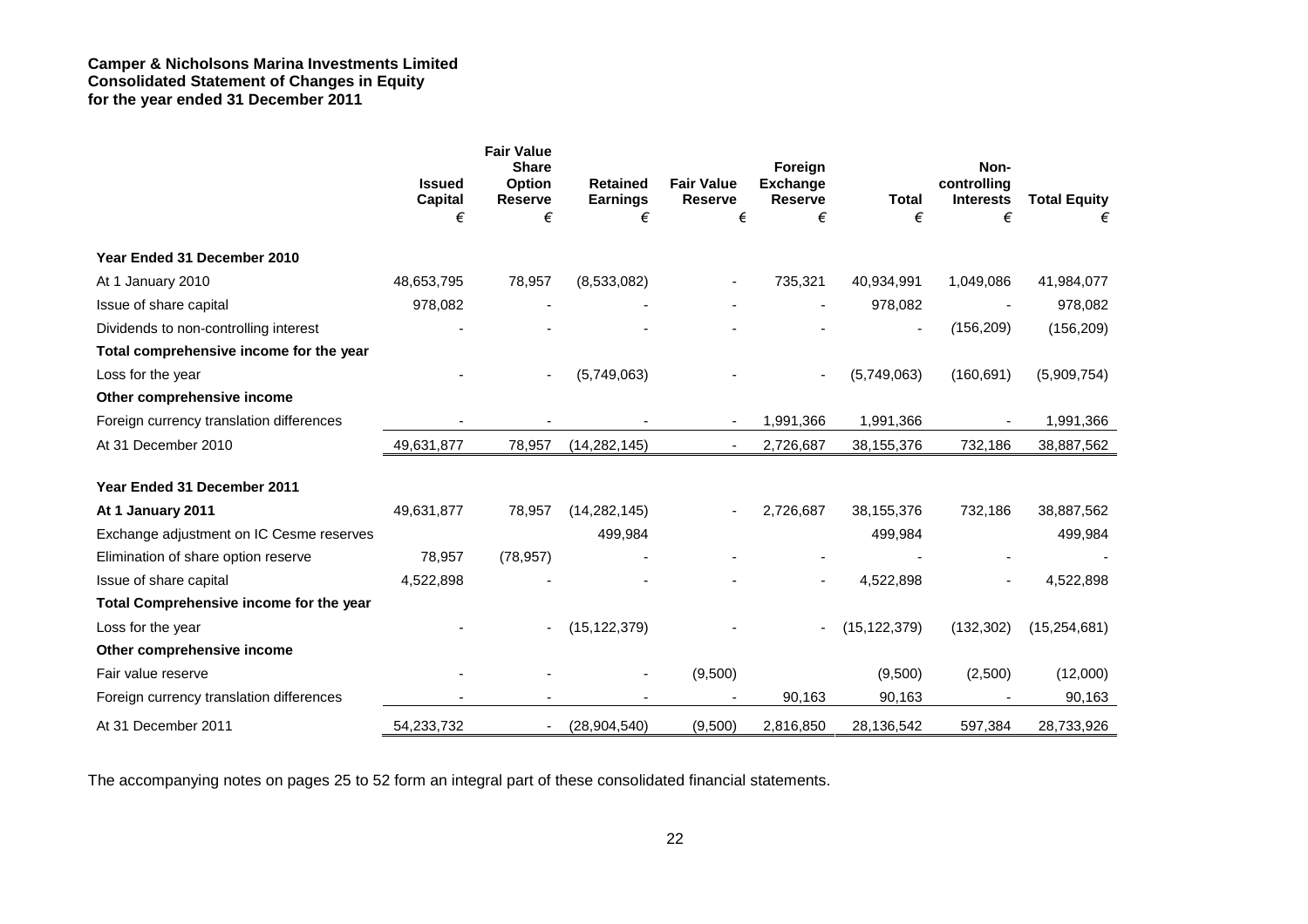## **Camper & Nicholsons Marina Investments Limited Consolidated Statement of Financial Position As at 31 December 2011**

|                                                 |             | 31 December 2011 | 31 December 2010 |
|-------------------------------------------------|-------------|------------------|------------------|
|                                                 | <b>Note</b> | €                | €                |
| <b>Non current assets</b>                       |             |                  |                  |
| Property, plant and equipment                   | 11          | 36,814,233       | 47,642,873       |
| Cash pledge                                     | 13          | 2,738,246        | 1,983,000        |
| Available for sale financial assets             | 14          | 1,563,900        |                  |
| Goodwill                                        | 15          | 10,976,014       | 10,976,014       |
|                                                 |             | 52,092,393       | 60,601,887       |
| <b>Current assets</b>                           |             |                  |                  |
| Trade and other receivables                     | 16          | 1,971,637        | 2,016,208        |
| Cash and cash equivalents                       | 17          | 6,993,944        | 10,759,421       |
|                                                 |             |                  |                  |
|                                                 |             | 8,965,581        | 12,775,629       |
| <b>TOTAL ASSETS</b>                             |             | 61,057,974       | 73,377,516       |
| <b>Current Liabilities</b>                      |             |                  |                  |
| Trade and other payables                        | 18          | 3,486,342        | 3,066,571        |
| Loans repayable within one year                 | 20          | 1,526,089        | 1,474,360        |
|                                                 |             | 5,012,431        | 4,540,931        |
| TOTAL ASSETS LESS CURRENT                       |             |                  |                  |
| <b>LIABILITIES</b>                              |             | 56,045,543       | 68,836,585       |
| <b>Non current liabilities</b>                  |             |                  |                  |
| Loans repayable after more than one year        | 20          | 15,692,593       | 17, 151, 463     |
| Unsecured 7% Bond                               | 19          | 11,619,024       | 11,586,647       |
| Other payables                                  | 21          |                  | 1,210,913        |
|                                                 |             | 27,311,617       | 29,949,023       |
|                                                 |             |                  |                  |
| <b>NET ASSETS</b>                               |             | 28,733,926       | 38,887,562       |
| Equity attributable to equity shareholders      |             |                  |                  |
| Issued capital                                  | 22          | 54,233,732       | 49,631,877       |
| Retained earnings                               |             | (28, 904, 540)   | (14, 282, 145)   |
| Fair value share option reserve                 | 24          |                  | 78,957           |
| Fair value reserve                              |             | (9,500)          |                  |
| Foreign exchange reserve                        |             | 2,816,850        | 2,726,687        |
|                                                 |             | 28,136,452       | 38,155,376       |
| <b>Non-controlling interest</b>                 | 25          | 597,384          | 732,186          |
| Total equity                                    |             | 28,773,926       | 38,887,562       |
| Net Assets per share:                           | 23          |                  |                  |
| basic, attributable to ordinary equity shares   |             | 35.06c           | 63.40c           |
| diluted, attributable to ordinary equity shares |             | 35.06c           | 63.40c           |

The consolidated financial statements on pages 21 to 52 were approved by the Board of Directors on 18 April 2012.

Sir C Lewinton, Chairman T C Ash, Director The accompanying notes on pages 25 to 52 form an integral part of these consolidated financial statements.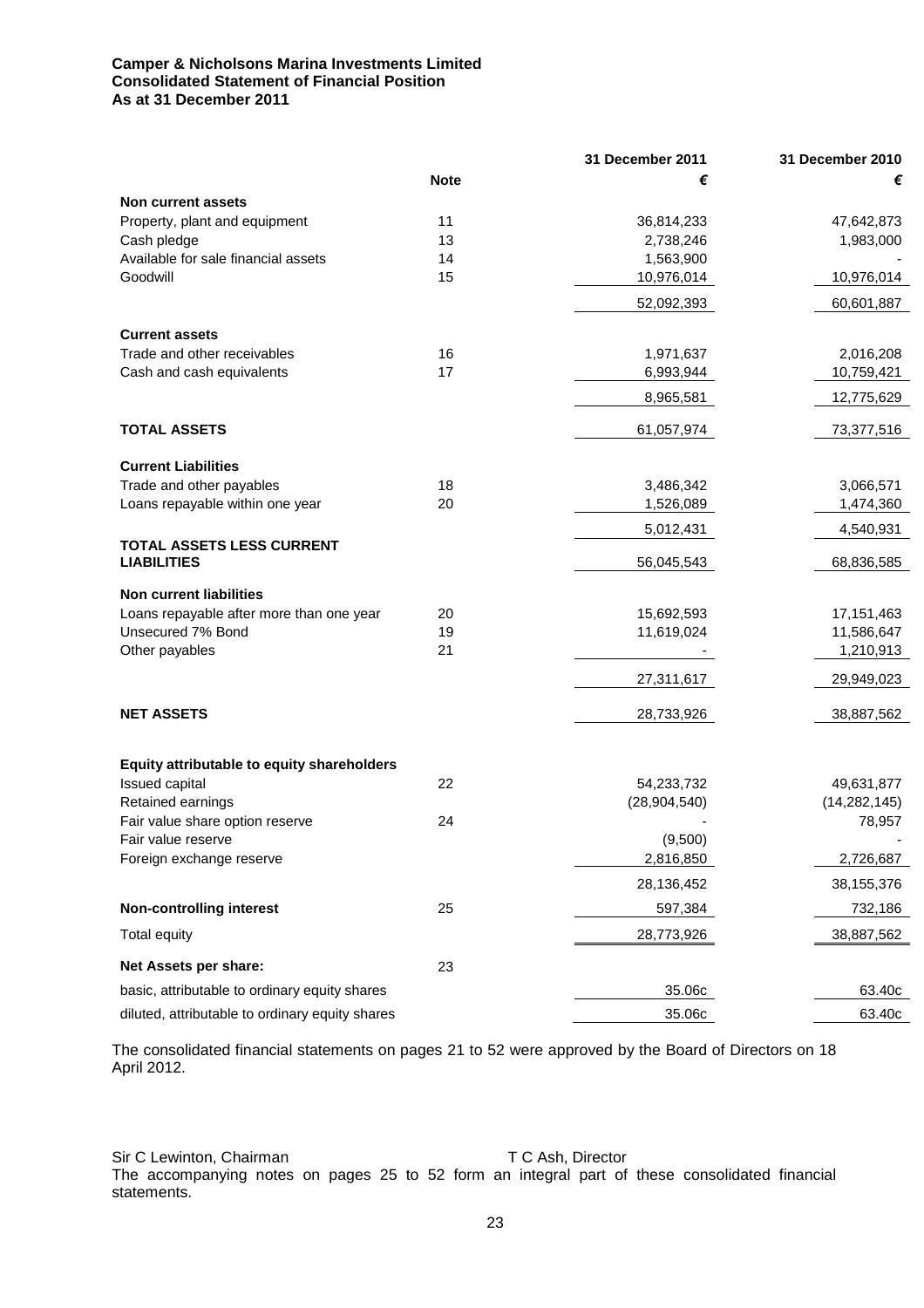## **Camper & Nicholsons Marina Investments Limited Consolidated Statement of Cash Flows for the year ended 31 December 2011**

|                                                    | Year ended<br><b>31 December 2011</b> | Year ended<br>31 December 2010 |
|----------------------------------------------------|---------------------------------------|--------------------------------|
| Cash flows from operating activities               | €                                     | €                              |
| Loss before taxation                               | (15, 106, 950)                        | (5,903,776)                    |
| Adjusted for:                                      |                                       |                                |
| Finance income                                     | (138, 369)                            | (156,900)                      |
| Finance expense                                    | 1,804,181                             | 1,474,090                      |
| Depreciation                                       | 1,324,028                             | 2,121,719                      |
| Asset impairment charge                            | 9,994,898                             |                                |
| Unrealised foreign exchange loss                   | (225,082)                             | (68, 870)                      |
|                                                    | (2,347,294)                           | (2,533,737)                    |
| (Increase)/Decrease in receivables                 | 42,722                                | (923, 405)                     |
| Increase/(Decrease) in payables                    | (308, 112)                            | 246,809                        |
| Income tax expense                                 | (147, 731)                            | (118, 885)                     |
| Net cash flows from operating activities           | (2,760,415)                           | (3,329,218)                    |
| Cash flow from investing activities                |                                       |                                |
| Acquisition of property, plant & equipment         | (1,020,855)                           | (6,248,558)                    |
| Disposals of property plant and equipment          | 616,380                               | 403,782                        |
| Acquisition of available for sale financial assets | (1,575,900)                           |                                |
| Interest received                                  | 138,369                               | 156,900                        |
| Net cash flows from investing activities           | (1,842,006)                           | (5,687,876)                    |
| Cash flows from financing activities               |                                       |                                |
| Proceeds of borrowings                             | 763,627                               | 4,468,750                      |
| Proceeds from new share issue                      | 4,522,898                             | 978,082                        |
| Net proceeds of 7% Bond issue                      |                                       | 11,586,647                     |
| Increase in cash pledge                            | (755, 246)                            | (1,983,000)                    |
| Repayment of borrowings                            | (2, 115, 236)                         | (4,321,982)                    |
| Dividend paid                                      |                                       | (156, 209)                     |
| Interest paid                                      | (1,804,181)                           | (1, 179, 515)                  |
| Net cash flows from financing activities           | 611,862                               | 9,392,773                      |
| Net increase/(decrease) in cash and cash           |                                       |                                |
| equivalents                                        | (3,990,559)                           | 375,679                        |
| Opening cash and cash equivalents                  | 10,759,421                            | 10,314,872                     |
| Effect of exchange rate fluctuations on cash held  | 225,082                               | 68,870                         |
| <b>Closing cash and cash equivalents</b>           | 6,993,944                             | 10,759,421                     |

The accompanying notes on pages 25 to 52 form an integral part of these consolidated financial statements.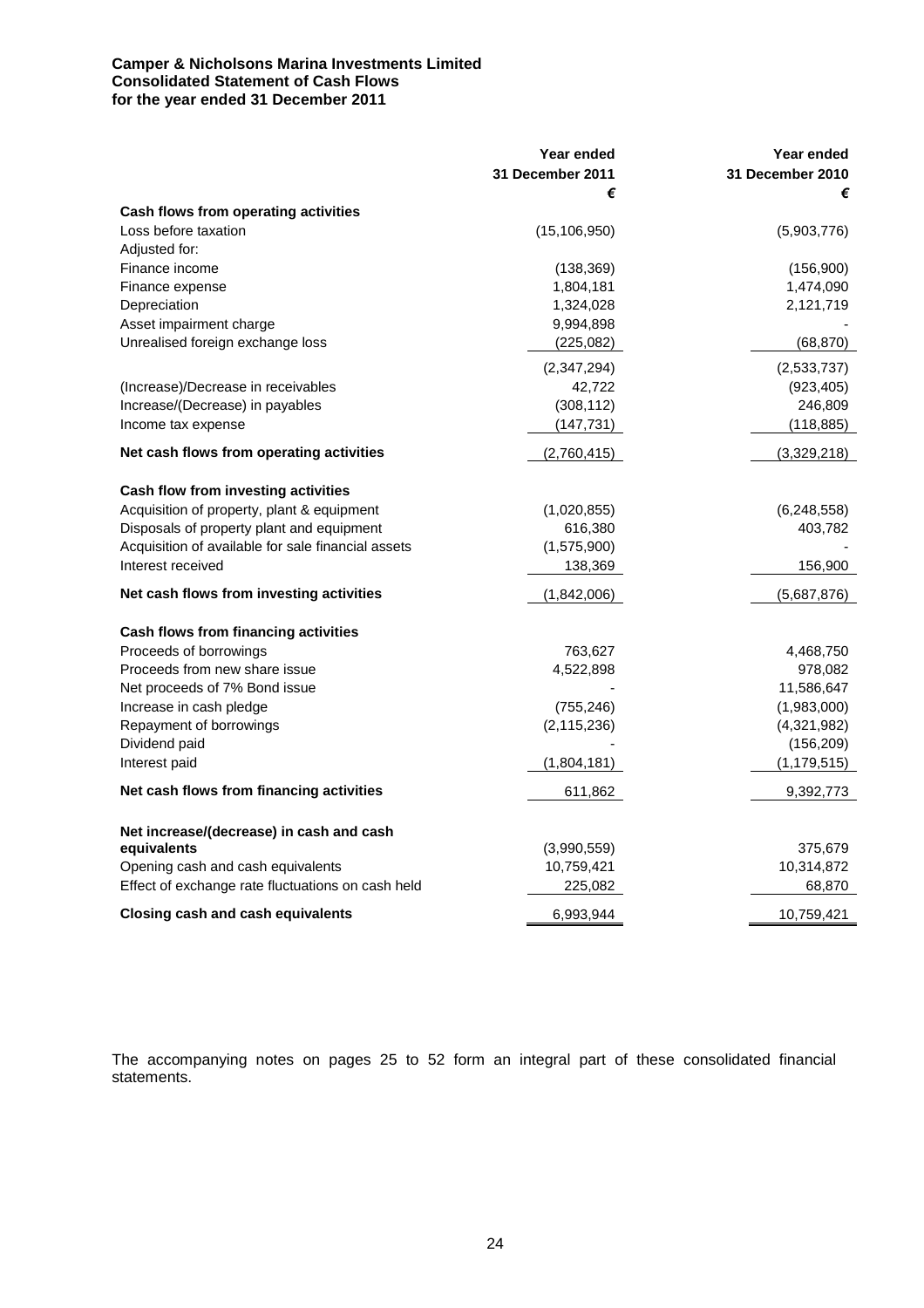## **1. Corporate Information**

Camper & Nicholsons Marina Investments Limited ("the Parent Company") is a limited liability company, registered and domiciled in Guernsey, whose shares are publicly traded on the AIM Market.

The principal activity of the Parent Company and its subsidiaries and joint ventures ("the Group") during 2011 was the acquisition, development, redevelopment and operation of an international portfolio of both new and existing marinas and related real estate in the Mediterranean and the United States / Caribbean. The Group has also continued to develop its third party marina management and consulting business.

## **2. Basis of preparation and accounting policies**

## *Basis of preparation*

The consolidated financial statements of the Group for the year to 31 December 2011 have been prepared on a historical cost basis except that available for sale financial assets are valued at fair value in the consolidated financial statements. The consolidated financial statements are presented in Euros.

#### *Statement of compliance*

The consolidated financial statements of the Group, which give a true and fair view, have been prepared in accordance with International Financial Reporting Standards (IFRS) and are in compliance with The Companies (Guernsey) Law 2008. With the adoption of The Companies (Guernsey) Law 2008, the Company is no longer required to disclose Parent Company financial statements.

#### *Basis of consolidation*

The consolidated financial statements comprise the financial statements of the Group at 31 December each year. The financial statements of the subsidiaries are prepared for the same reporting year as the parent company, using consistent accounting policies.

#### **Subsidiaries**

Subsidiaries are fully consolidated from the date of acquisition, being the date on which the Group obtains control, and continue to be consolidated until the date that such control ceases.

#### (ii) Business Combinations

Business combinations are accounted for using the acquisition method as at the acquisition date, which is the date on which control is transferred to the Group. Control is the power to govern the financial and operating policies of an entity so as to obtain benefits from its activities. In assessing control, the Group takes into consideration potential voting rights that currently are exercisable.

The Group assesses goodwill at the acquisition date as:

- the fair value of the consideration transferred; plus
- the recognised amount of any non-controlling interests in the acquiree; plus if the business combination is achieved in stages, the fair value of the existing equity interest in the acquiree; less
- the net recognised amount (generally fair value) of the identifiable assets acquired and liabilities assumed.

When the excess is negative, a bargain purchase gain is recognised immediately in the Consolidated Statement of Comprehensive Income.

The consideration transferred does not include amounts related to the settlement of pre-existing relationships. Such amounts are generally recognised in profit or loss.

Transaction costs related to the acquisition, other than those associated with the issue of debt or equity securities, that the Group incurs in connection with a business combination are expensed as incurred.

Any contingent consideration payable is recognised at fair value at the acquisition date. If the contingent consideration is classified as equity, it is not re-measured and settlement is accounted for within equity. Otherwise, subsequent changes to the fair value of the contingent consideration are recognised in the Consolidated Statement of Comprehensive Income.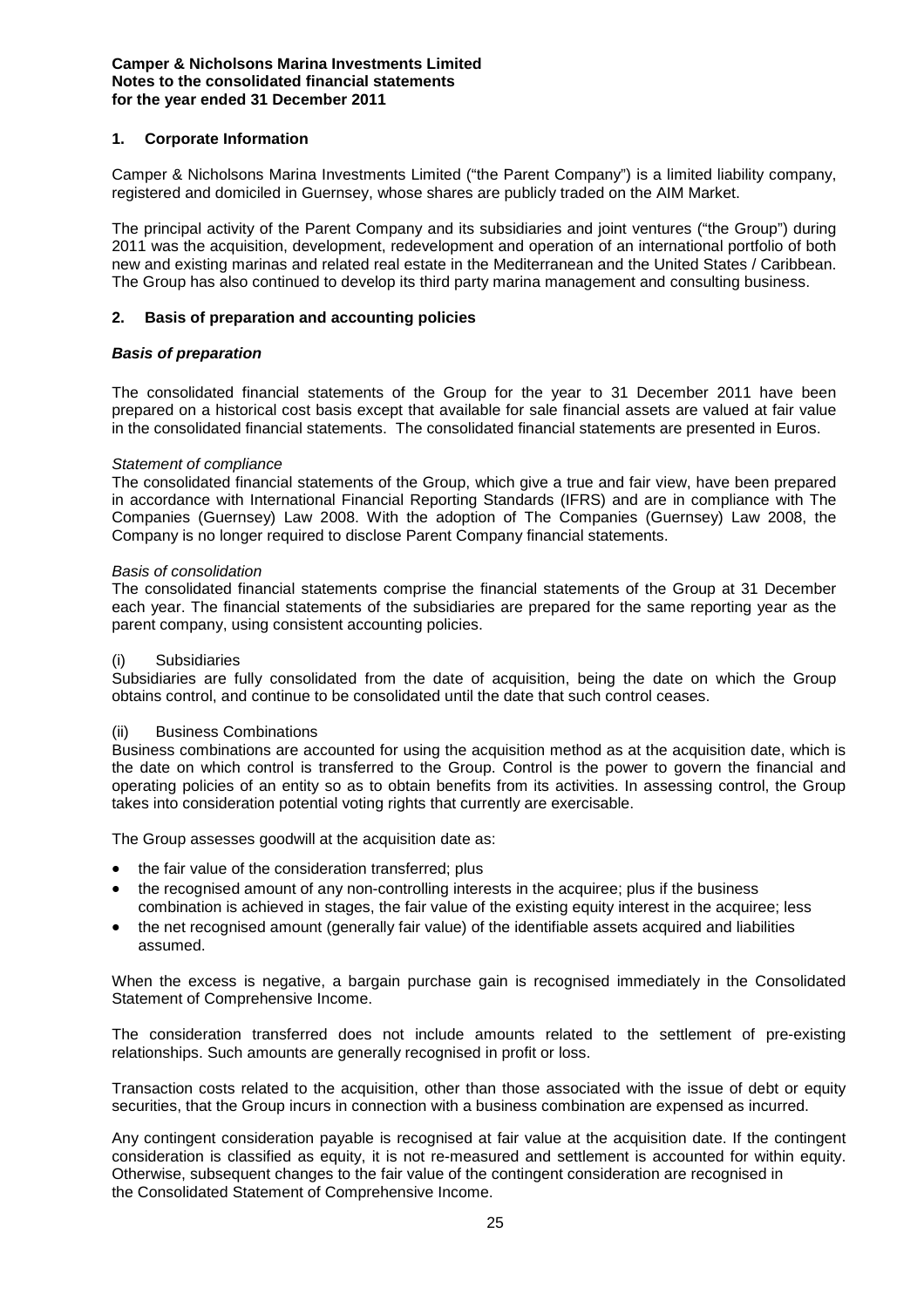## **2. Basis of preparation and accounting policies** (continued)

#### *Basis of preparation (continued)*

When share-based payment awards (replacement awards) are required to be exchanged for awards held by the acquiree's employees (acquiree's awards) and relate to past services, then all or a portion of the amount of the acquirer's replacement awards is included in measuring the consideration transferred in the business combination. This determination is based on the market-based value of the replacement awards compared with the market-based value of the acquiree's awards and the extent to which the replacement awards relate to past and/or future service.

#### (iii) Acquisitions of non-controlling interests

Acquisitions of non-controlling interests are accounted for as transactions with owners in their capacity as owners and therefore no goodwill is recognised as a result of such transactions. The adjustments to noncontrolling interests are based on a proportionate amount of the net assets of the subsidiary.

## (iv) Interests in Jointly Controlled Entities

The Group has interests in two joint ventures, which are jointly controlled entities. A joint venture is a contractual arrangement whereby two or more parties undertake an economic activity that is subject to joint control and a jointly controlled entity is a joint venture that involves the establishment of a separate entity in which each venturer has an interest. The Group recognises its interest in its' joint ventures using proportionate consolidation. The Group combines its share of each of the assets, liabilities, income and expenses of the joint venture with the similar items, line by line, in its consolidated financial statements.

The financial statements for the joint ventures are prepared for the same reporting year as the parent company using consistent accounting policies.

When the Group contributes or sells assets to the joint venture, any portion of gain or loss from the transaction is recognised based on the substance of the transaction.

A joint venture is proportionately consolidated until the date when the Group ceases to have joint control over the joint venture.

#### (v) Loss of control

On the loss of control, the Group derecognises the assets and liabilities of the subsidiary, any noncontrolling interests and the other components of equity related to the subsidiary. Any surplus or deficit arising on the loss of control is recognised in the Consolidated Statement of Comprehensive Income. If the Group retains any interest in the previous subsidiary, then such interest is measured at fair value at the date that control is lost. Subsequently it is accounted for as an equity-accounted investee or as an available for sale financial asset depending on the level of influence retained.

#### (vi) Transactions eliminated on consolidation

All intra-Group balances, transactions, income and expenses and profits and losses resulting from intra-Group transactions that are recognised in assets, are eliminated in full.

#### *Significant accounting judgments, estimates and assumptions*

The preparation of the Consolidated financial statements requires management to make judgments, estimates and assumptions that affect the reported amounts of revenues, expenses, assets and liabilities, and the disclosure of contingent liabilities, at the reporting date. However, uncertainty about these assumptions and estimates could result in outcomes that could require a material adjustment to the carrying amount of the asset or liability affected in the future.

#### *Estimates and assumptions*

The key assumptions concerning the future and other key sources of estimation uncertainty at the reporting date, that have a significant risk of causing a material adjustment to the carrying amounts of assets and liabilities within the next financial year are discussed below.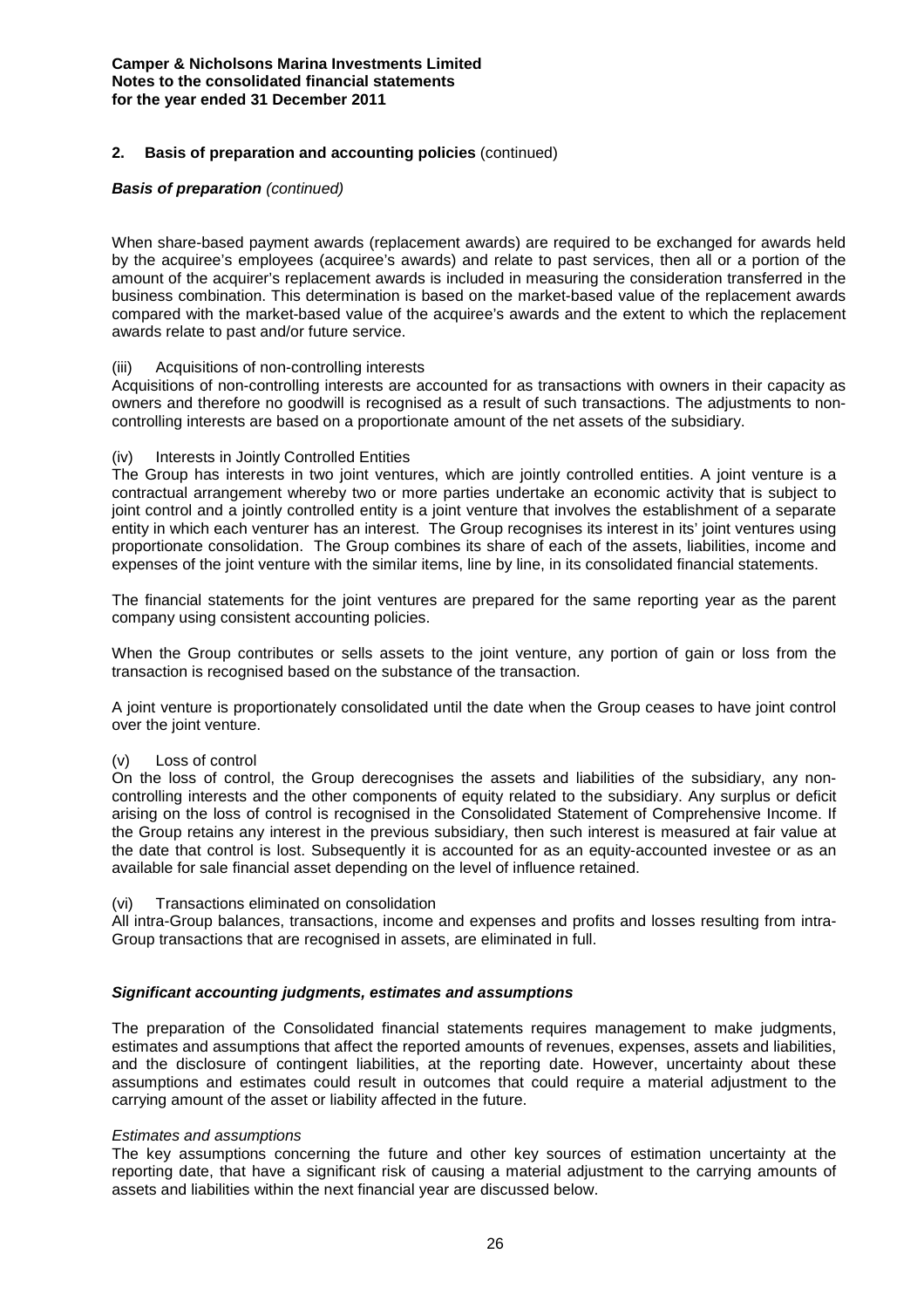## **2. Basis of preparation and accounting policies** (continued)

#### *Significant accounting judgments, estimates and assumptions (continued)*

#### *Impairment of non-financial assets*

The Group assesses whether there are any indicators of impairment for all non-financial assets at each reporting date. Goodwill and other indefinite life intangibles are tested for impairment annually and at other times when such indicators exist. Other non-financial assets are tested for impairment when there are indicators that the carrying amounts may not be recoverable.

#### *Impairment of financial assets*

A financial asset not carried at fair value through profit or loss is assessed at each reporting date to determine whether there is objective evidence that it is impaired. A financial asset is impaired if objective evidence indicates that a loss event has occurred after the initial recognition of the asset, and that the loss event had a negative effect on the estimated future cash flows of that asset that can be estimated reliably.

Objective evidence that financial assets (including equity securities) are impaired can include default or delinquency by a debtor, restructuring of an amount due to the Group on terms that the Group would not consider otherwise, indications that a debtor or issuer will enter bankruptcy, adverse changes in the payment status of borrowers or issuers in the Group, economic conditions that correlate with defaults or the disappearance of an active market for a security.

#### *Share-based payments*

The Group measures the cost of equity-settled transactions by reference to the fair value of the equity instruments at the date at which they are granted. This cost is included as a Fair Value Option Reserve in the Statement of Financial Position. Estimating fair value requires determining the most appropriate valuation model for a grant of equity instruments, which is dependent on the terms and conditions of the grant. This also requires determining the most appropriate inputs to the valuation model including the expected life of the option, volatility and dividend yield and making assumptions about them. If the option expires the cost is transferred from the Fair Value Option Reserve to Issued Capital.

#### *Deferred Tax Assets*

Deferred tax assets are recognised for all unused tax losses to the extent that it is probable that taxable profit will be available against which the losses can be utilised. Significant management judgment is required to determine the amount of deferred tax assets that can be recognised, based upon the likely timing and level of future taxable profits together with future tax planning strategies. The carrying value of recognised tax losses at 31 December 2011 was Nil (2010: Nil).

#### **Summary of significant accounting policies**

#### *Goodwill*

After initial recognition, goodwill is measured at cost less any accumulated impairment losses. For the purpose of impairment testing, goodwill acquired in a business combination is, from the acquisition date, allocated to each of the Group's cash generating units that are expected to benefit from the synergies of the combination, irrespective of whether other assets or liabilities of the acquiree are assigned to those units.

#### *Revenue Recognition*

Revenue is recognised to the extent that it is probable that the economic benefits will flow to the Group and the revenue can be reliably measured. Revenue is measured at the fair value of the consideration received, excluding discounts, rebates and sales taxes or duty. The following specific recognition criteria must be met before revenue is recognised: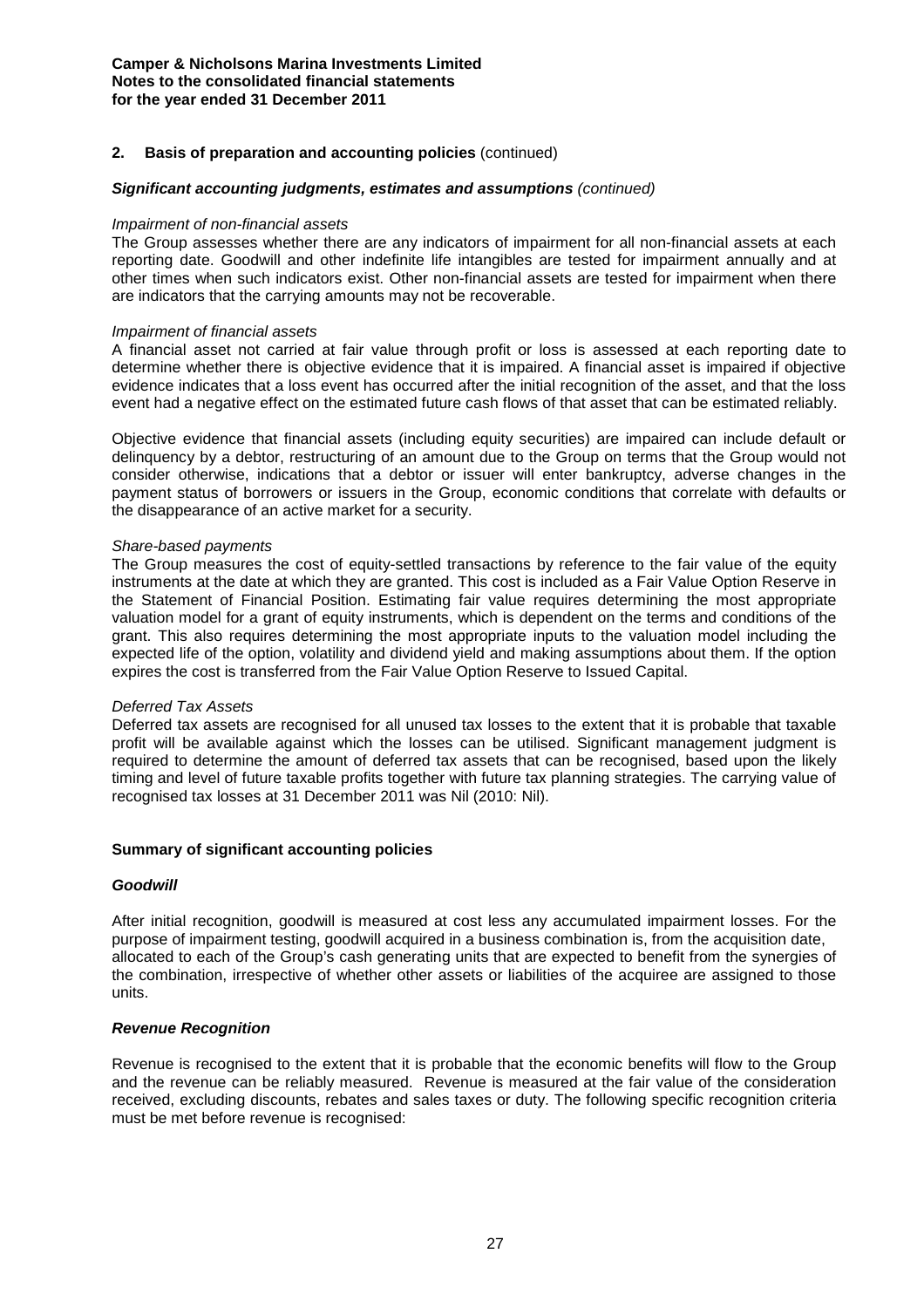#### **2. Basis of preparation and accounting policies** (continued)

#### *Revenue recognition* (continued)

#### *Licensing of super yacht berths*

Super yacht berths are licensed to berth holders on terms which transfer substantially all the risks and rewards incidental to ownership. Revenue from such licensing over long term periods is recognised in full in the statement of comprehensive income on signing of the licensing contracts.

#### *Rendering of marina operating activities and consultancy fees*

Revenue from the rendering of marina operating activities and consultancy fees is recognised when the services have been delivered. When services are delivered evenly over a period of time the revenue is recognised pro rata to the time elapsed.

#### *Rental income*

Rental income from operating leases is recognised on a straight line basis over the term of the rental.

#### *Interest income*

Interest income is recognised as interest accrues (using the effective interest method that is the rate that exactly discounts estimated future cash receipts through the expected life of the financial instrument to the net carrying amount of the financial asset).

#### *Dividends*

Dividends are recognised by the parent company when the company's right to receive the payment is established. Intragroup dividends are eliminated in the consolidated financial statements.

#### *Expenses*

All expenses are accounted for on an accruals basis. Operating expenses are charged wholly to the Consolidated Statement of Comprehensive Income. Costs of issue of shares for cash are charged to shareholders' equity and share capital is shown in the consolidated Statement of Financial Position net of such costs. Costs incurred in issuing shares as consideration for the acquisition of business combinations are charged as an expense in the Consolidated Statement of Comprehensive Income.

#### *Finance Income and Finance Expense*

Finance income comprises interest income on funds invested (including available-for-sale financial assets), dividend income, and gains on the disposal of available-for-sale financial assets. Interest income is recognised as it accrues in the Consolidated Statement of Comprehensive Income. Dividend income is recognised in the Consolidated Statement of Comprehensive Income on the date that the Group's right to receive payment is established, which in the case of quoted securities is normally the ex-dividend date.

Finance costs comprise interest expense on borrowings and impairment losses recognised on financial assets (other than trade receivables).

Borrowing costs that are not directly related to the acquisition or construction of a qualifying asset are recognised in the Consolidated Statement of Comprehensive Income using the effective interest method.

Foreign currency gains and losses are reported on a net basis as either finance income or finance cost depending on whether foreign currency movements are in a net gain or net loss position.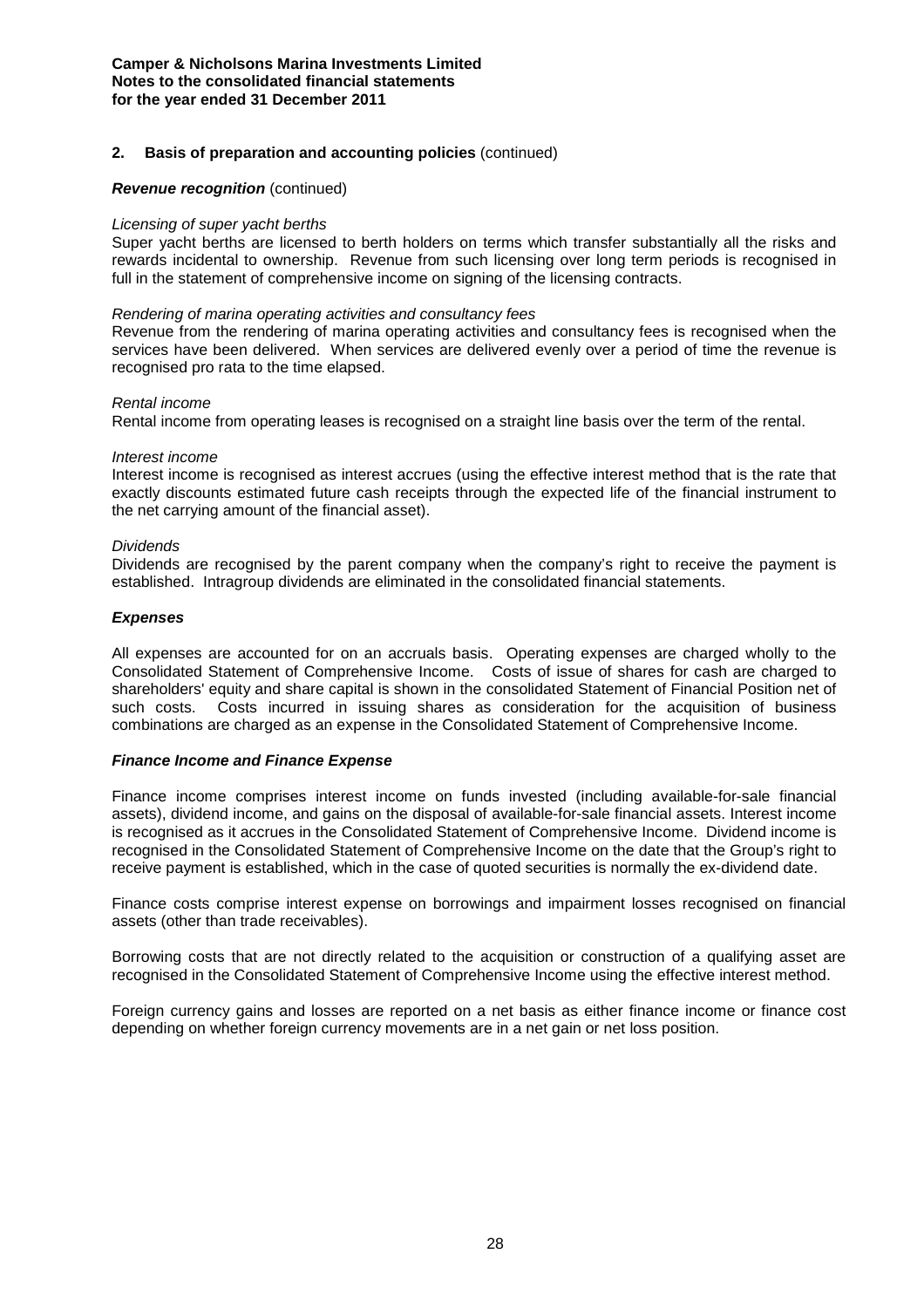#### *Taxation*

#### *Current income tax*

Current income tax assets and liabilities for the current and prior periods are measured at the amount expected to be recovered from or paid to the taxation authorities. The tax rates and tax laws used to compute the amount are those that are enacted or substantively enacted by the reporting date.

#### *Deferred income tax*

Deferred income tax is provided using the liability method on temporary differences at the balance sheet date between the tax bases of assets and liabilities and their carrying amounts for financial reporting purposes.

Deferred income tax assets and liabilities are recognised for all taxable temporary differences, except:

where the deferred tax liability arises from the initial recognition of goodwill, and

in respect of taxable temporary differences associated with investments in subsidiaries or joint ventures where the timing of the reversal of the temporary differences can be controlled and it is probable that the temporary differences will not reverse in the foreseeable future.

The carrying amount of deferred income tax assets and liabilities is reviewed at each balance sheet date and reduced to the extent that it is no longer probable that sufficient taxable profit will be available to allow all or part of the deferred tax asset to be utilised.

Deferred income tax assets and liabilities are measured at the tax rates expected to apply to the year when the asset is realised or the liability is settled, based on tax rates (and tax laws) that had been enacted or substantially enacted at the reporting date.

Deferred tax assets and liabilities are offset, if a legally enforceable right exists to set off current tax assets against current income tax liabilities and the deferred taxes relate to the same taxable entity and the same taxation authority.

#### *Sales tax*

Revenues, expenses and assets are recognised net of the amount of sales tax except:

- where the sales tax incurred on a purchase of assets or services is not recoverable from the taxation authority, in which case the sales tax is recognised as part of the cost of acquisition of the asset or as part of the expense item as applicable; and
- receivables and payables that are stated with the amount of sales tax included.

The net amount of sales tax recoverable from, or payable to, the taxation authority is included as part of receivables or payables in the consolidated Statement of Financial Position.

## *Property, plant and equipment*

#### *(i) Recognition and measurement*

Items of property, plant and equipment are measured at cost less accumulated depreciation and accumulated impairment losses.

Cost includes expenditure that is directly attributable to the acquisition of the asset, including interest incurred during the construction phase.

When parts of an item of property, plant and equipment have different useful lives, they are accounted for as separate items of property, plant and equipment. Purchased software that is integral to the functionality of the related equipment is capitalised as part of that equipment.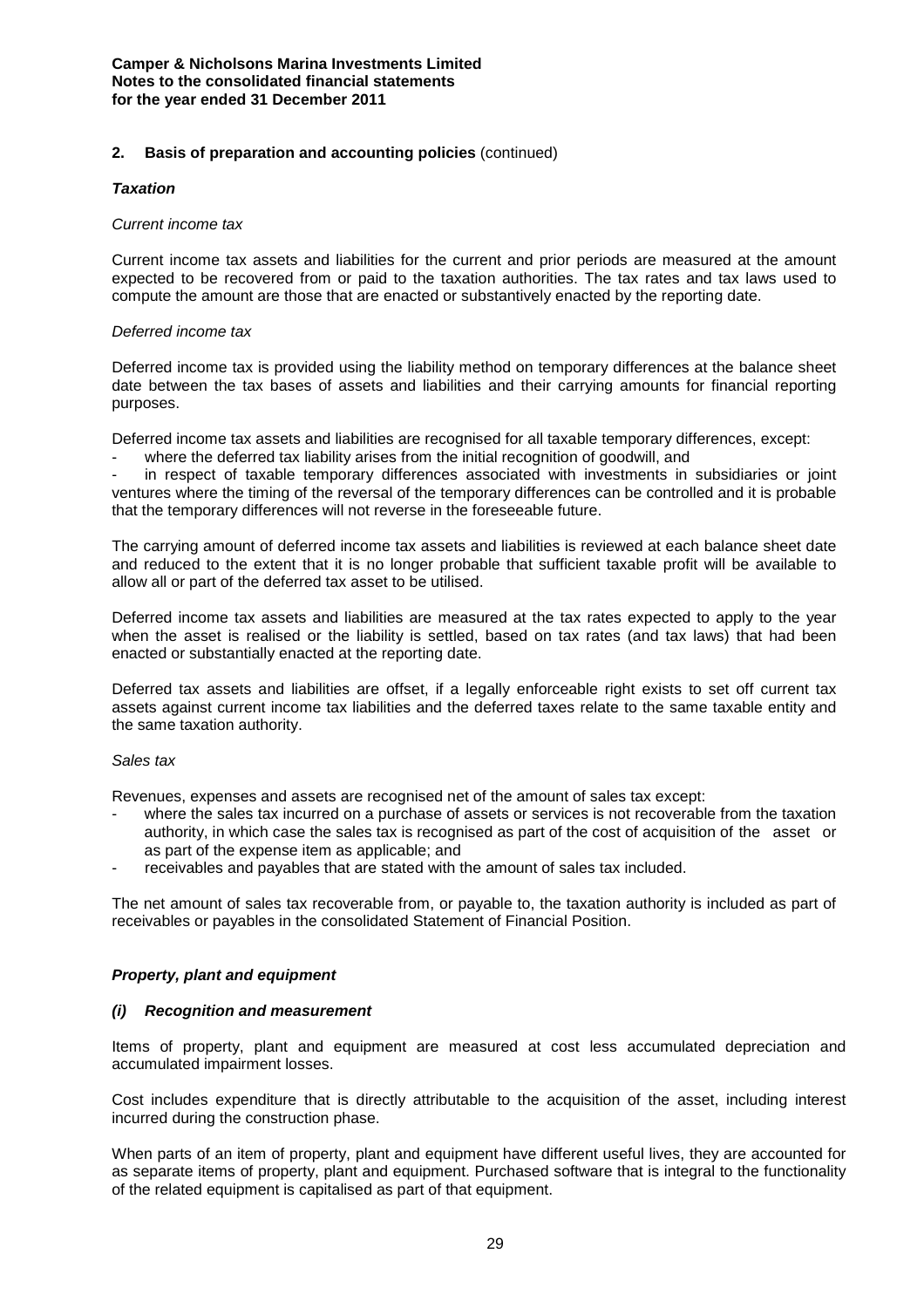#### *Property, plant and equipment* (continued)

Any gain or loss on disposal of an item of property, plant and equipment (calculated as the difference between the net proceeds from disposal and the carrying amount of the item) is recognised in the Consolidated Statement of Comprehensive Income.

## *(ii) Subsequent costs*

Subsequent expenditure is capitalised only when it is probable that the future economic benefits associated with the expenditure will flow to the Group. On-going repairs and maintenance is expensed as incurred.

## *(iii) Long term berth licences*

As described above under Revenue recognition, part of the Group's operating activities involves the licensing of superyacht berths under finance leases typically for periods of 25-30 years. On the inception of such a lease, the cost of the berth is apportioned between the part attributable to the initial licensing period, which is recognised immediately in the Consolidated Statement of Comprehensive Income as the disposal cost, and the part (residual amount) attributable to the time period which extends beyond the initial licensing period. The method of cost apportionment used represents a fair reflection of the future economic benefits estimated to accrue from the licensing of such berths. The residual amount is classified as a non-current asset in the consolidated Statement of Financial Position.

## *(iv) Depreciation*

Items of property, plant and equipment are depreciated on a straight-line basis in profit or loss over the estimated useful lives of each component. Leased assets are depreciated over the shorter of the lease term and their useful lives unless it is reasonably certain that the Group will obtain ownership by the end of the lease term. Land is not depreciated.

Items of property, plant and equipment are depreciated from the date they are installed and are ready for use. Assets in course of construction are not depreciated.

The estimated useful lives for the current and comparative years of significant items of property, plant and equipment are as follows:

| Leasehold seabed  | 99 years      |
|-------------------|---------------|
| <b>Buildings</b>  | $10-24$ years |
| Superyacht berths | 50 years      |
| Pontoons          | 25 years      |
| Motor vehicles    | 5 years       |
| Other equipment   | 5 years       |

Depreciation methods, useful lives and residual values are reviewed at each reporting date and adjusted if appropriate.

In relation to the super-yacht berths, depreciation is provided up to the point when a long term licensing contract is signed, at which time the carrying amount of such berths is apportioned and accounted for as explained in Revenue Recognition above.

#### *Available for sale financial assets*

Listed redeemable notes held by the Group that are traded in an active market are classified as Available for Sale financial assets and are stated at fair value at the end of each reporting period. Fair value is determined by reference to the quoted price of the relevant security at close of business on the last trading day of the reporting period by the stock exchange on which it is most actively traded. Changes in fair value are recognised in other comprehensive income and presented within equity in the fair value reserve.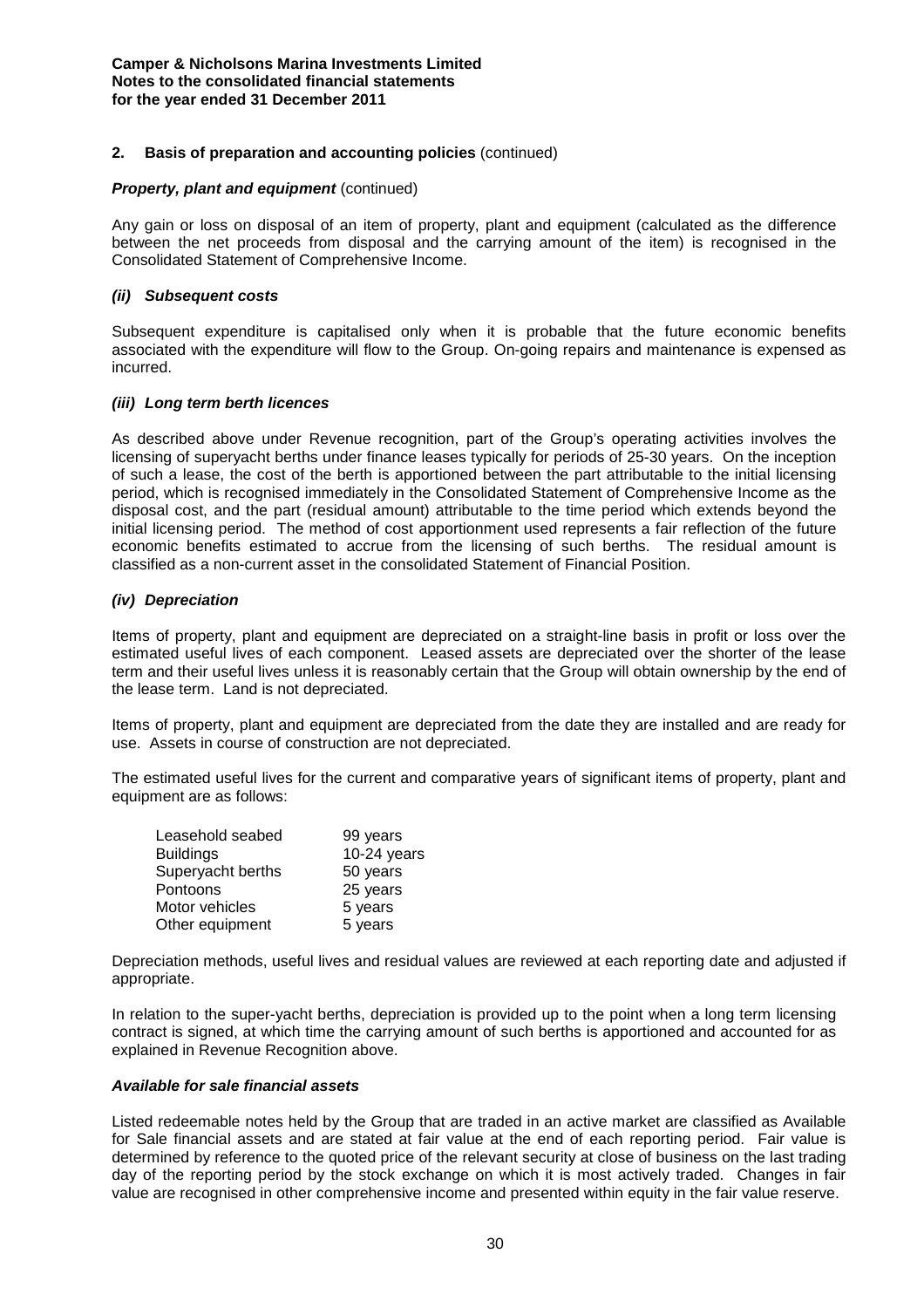#### **Available for sale financial assets** (continued)

Interest income, calculated using the effective interest method, is recognised in profit or loss. When an investment is derecognised, the gain or loss accumulated in equity is reclassified to profit or loss.

Available for sale financial assets are classified as non-current assets if they are expected to be held for a period exceeding one year otherwise they are shown as current assets.

#### *Cash and cash equivalents*

Cash and short term deposits in the consolidated Statement of Financial Position comprise cash at banks and at hand and short term deposits with an original maturity of three months or less.

For the purposes of the consolidated Statement of Cash Flows, cash and cash equivalents consist of cash and cash equivalents as defined above, net of outstanding bank overdrafts.

#### *Trade and other receivables*

Trade receivables are recognised and carried at the lower of their original invoiced value and recoverable amount. Where the time value of money is material, receivables are carried at amortised cost. Provision is made where there is objective evidence that the Group will not be able to recover balances in full. Balances are written off when the probability of recovery is assessed as being remote.

#### *Trade and other payables*

Trade payables are included at the lower of their original invoiced value and the amount payable.

#### *Interest bearing loans and borrowings*

Obligations for loans and borrowings are recognised when the Group becomes party to the related contracts and are measured initially at fair value less directly attributable transaction costs.

After initial recognition interest-bearing loans and borrowings are subsequently measured at amortised cost using the effective interest rate method.

Gains and losses arising on the repurchase, settlement or otherwise cancellation of liabilities are realised respectively in finance revenue and finance cost.

Borrowing costs that are not directly attributable to the acquisition, construction or production of a qualifying asset are recognised as expense using the effective interest method.

#### *Foreign currency*

#### *(i) Foreign currency transactions*

The consolidated financial statements are prepared in Euros, which is the Parent Company's functional and presentational currency. Each entity in the Group determines its own functional currency and items included in the financial statements of each entity are measured using that functional currency. Transactions in foreign currency are initially recorded at the functional currency rate ruling at the date of the transaction.

Monetary assets and liabilities denominated in foreign currencies are retranslated at the functional currency rate of exchange ruling at the reporting date.

Non monetary items that are measured in terms of historical cost in a foreign currency are translated using the exchange rate as at the date of the initial transaction.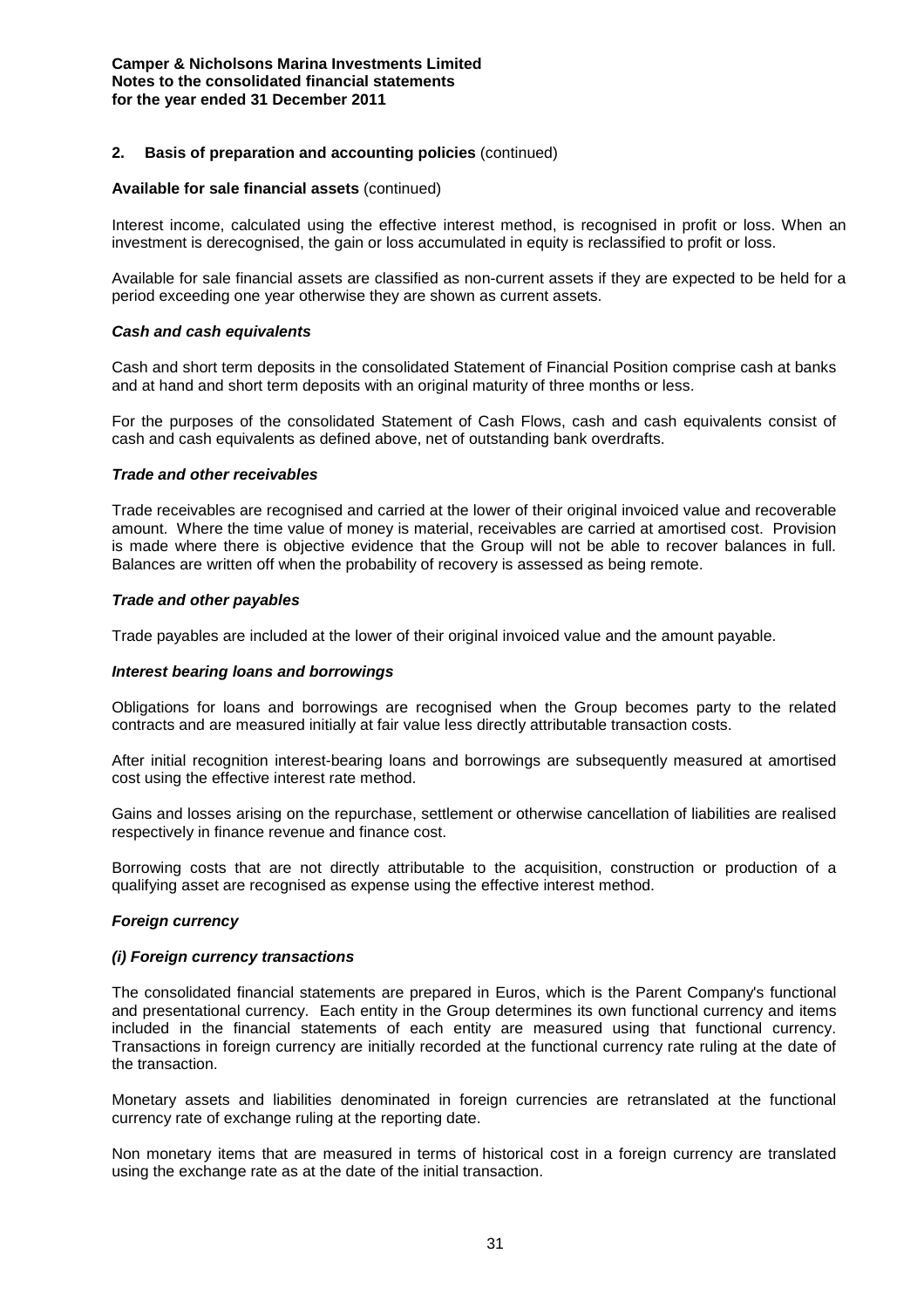#### *Foreign currency (continued)*

Non monetary items measured at fair value in a foreign currency are translated using the exchange rates at the date when the fair value was determined.

All differences are taken to the consolidated statement of comprehensive income.

## *(ii) Foreign operations*

The assets and liabilities of foreign operations, including goodwill and fair value adjustments arising on acquisition, are translated to Euro at exchange rates at the reporting date. The income and expenses of foreign operations are translated to Euro at exchange rates at the dates of the transactions.

Foreign currency differences are recognised in other comprehensive income, and presented in the foreign exchange reserve in equity. However, if the operation is a non-wholly-owned subsidiary, then the relevant proportionate share of the translation difference is allocated to the non-controlling interests. When a foreign operation is disposed of such that control, significant influence or joint control is lost, the cumulative amount in the translation reserve related to that foreign operation is reclassified to profit or loss as part of the gain or loss on disposal. When the Group disposes of only part of its interest in a subsidiary that includes a foreign operation while retaining control, the relevant proportion of the cumulative amount is reattributed to non-controlling interests. When the Group disposes of only part of its investment in an associate or joint venture that includes a foreign operation while retaining significant influence or joint control, the relevant proportion of the cumulative amount is reclassified to profit or loss.

When the settlement of a monetary item receivable from or payable to a foreign operation is neither planned nor likely in the foreseeable future, foreign exchange gains and losses arising from such a monetary item are considered to form part of a net investment in a foreign operation and are recognised in other comprehensive income, and presented in the foreign exchange reserve in equity.

#### *Impairment of non-financial assets*

The carrying amounts of the Group's non-financial assets, other than deferred tax assets, are reviewed at each reporting date to determine whether there is any indication of impairment. If any such indication exists, then the asset's recoverable amount is estimated. Goodwill and indefinite-lived intangible assets are tested annually for impairment. An impairment loss is recognised if the carrying amount of an asset or cash generating unit (CGU) exceeds its recoverable amount.

The recoverable amount of an asset or CGU is the greater of its value in use and its fair value less costs to sell. In assessing value in use, the estimated future cash flows are discounted to their present value using a pre-tax discount rate that reflects current market assessments of the time value of money and the risks specific to the asset or CGU. For the purpose of impairment testing, assets are grouped together into the smallest group of assets that generates cash inflows from continuing use that are largely independent of the cash inflows of other assets or CGUs. Subject to an operating segment ceiling test, CGUs to which goodwill has been allocated are aggregated so that the level at which impairment testing is performed reflects the lowest level at which goodwill is monitored for internal reporting purposes. Goodwill acquired in a business combination is allocated to groups of CGUs that are expected to benefit from the synergies of the combination.

Impairment losses are recognised in the Consolidated Statement of Comprehensive Income. Impairment losses recognised in respect of CGUs are allocated first to reduce the carrying amount of any goodwill allocated to the CGU and then to reduce the other assets in the CGU on a pro rata basis.

An impairment loss in respect of goodwill is not reversed. For other assets, an impairment loss is reversed only to the extent that the asset's carrying amount does not exceed the carrying amount that would have been determined, net of depreciation or amortisation, if no impairment loss had been recognised.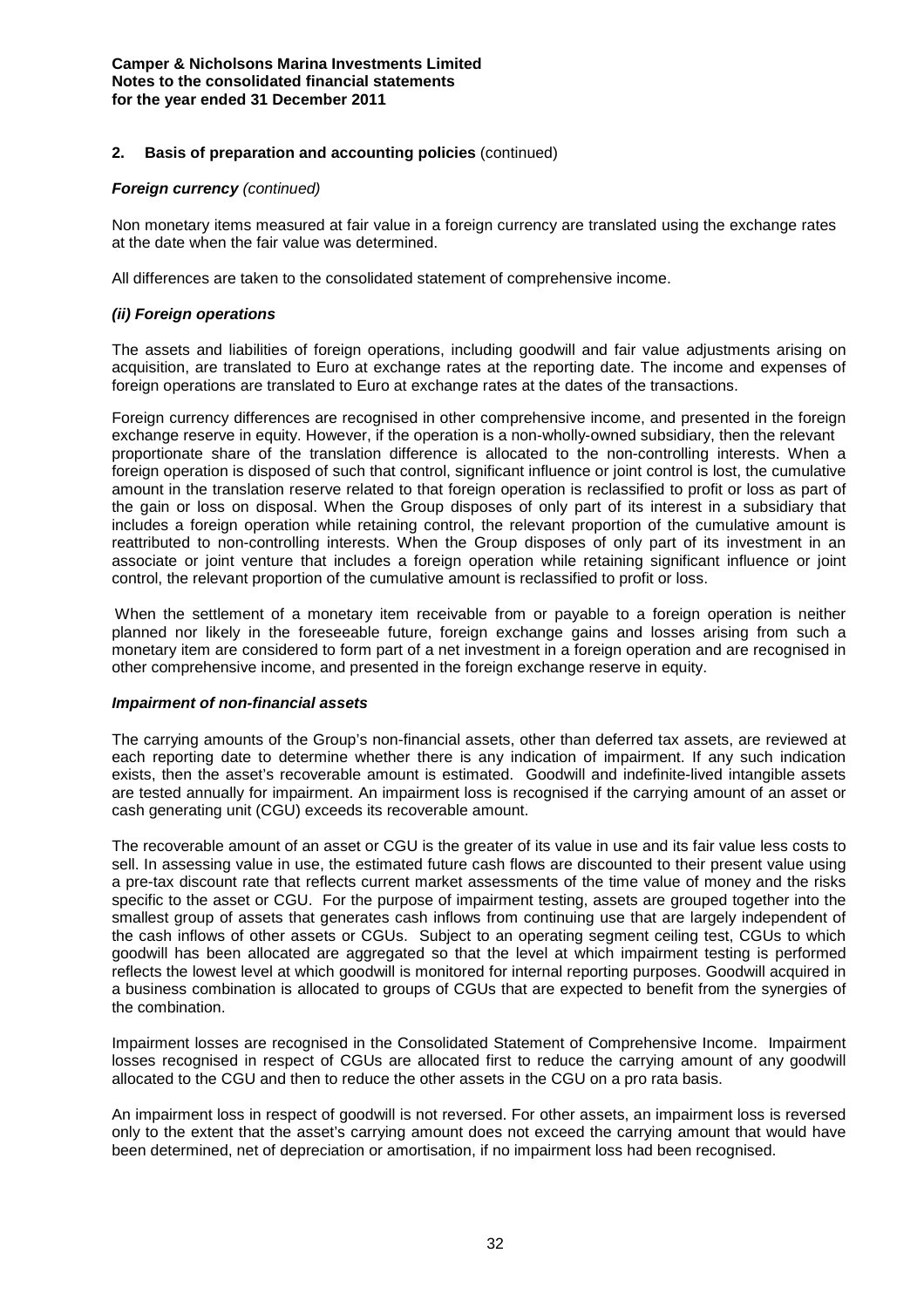#### *Share Capital*

#### Ordinary shares

Ordinary shares are classified as equity. Incremental costs directly attributable to the issue of ordinary shares are recognised as a deduction from equity.

## *Provisions*

A provision is recognised when the Group has a legal or constructive obligation as a result of a past event and it is probable that an outflow of economic benefits will be required to settle the obligation. If the effect is material, expected future cash flows are discounted using a current pre-tax discount rate that reflects, where appropriate, the risks specific to the liability.

Where the Group expects some or all of a provision to be reimbursed, for example under an insurance policy, the reimbursement is recognised as a separate asset but only when recovery is virtually certain. The expense relating to any provision is presented in the Consolidated Statement of Comprehensive Income net of any reimbursement. Where discounting is used, the increase in the provision due to unwinding the discount is recognised as a finance cost.

#### *Leases*

Leases in terms of which the Group assumes substantially all the risks and rewards of ownership are classified as finance leases. Other leases are operating leases and not recognised in the consolidated Statement of Financial Position; lease payments under operating leases are straight lined across the term of the lease.

#### *Share based payment transactions*

The company granted share options to each of its placing agents. These options were valued at the grant date using the Black and Scholes valuation method and were recognised as an expense, with a corresponding increase in equity. These options all expired on 29 January 2011 at which time none had been exercised. The value at which they were recognized in the cost of equity has been transferred to Issued Capital during 2011. As no share options remain there is no potential dilution of the Group's earnings for the year ended 31<sup>st</sup> December 2011 or of the net assets of the Group at the reporting date.

The Group has no other share based payment transactions.

## *Segment reporting*

An operating segment is a component of the Group that engages in business activities from which it may earn revenues and incur expenses, including revenues and expenses that relate to transactions with any of the Group's other components. All operating segments' operating results are reviewed by the Chairman and CEO of Camper & Nicholsons Marinas International Ltd, the Group's chief operating decision maker, to make decisions about resources to be allocated to the segment and assess its performance.

Reported segment results include items directly attributable to a segment as well as those that can be allocated on a reasonable basis. Unallocated items comprise mainly corporate assets and liabilities (primarily Camper & Nicholsons Marina Investments Limited) and head office expenses.

Segment capital expenditure is the total cost incurred during the period to acquire property, plant and equipment, and intangible assets other than goodwill.

#### *Standards issued but not yet effective*

A number of new standards, amendment to standards and interpretations are effective for annual accounts beginning after 1 January 2011, and have not been applied in preparing these consolidated financial statements. None of these is expected to have a significant effect on the consolidated financial statements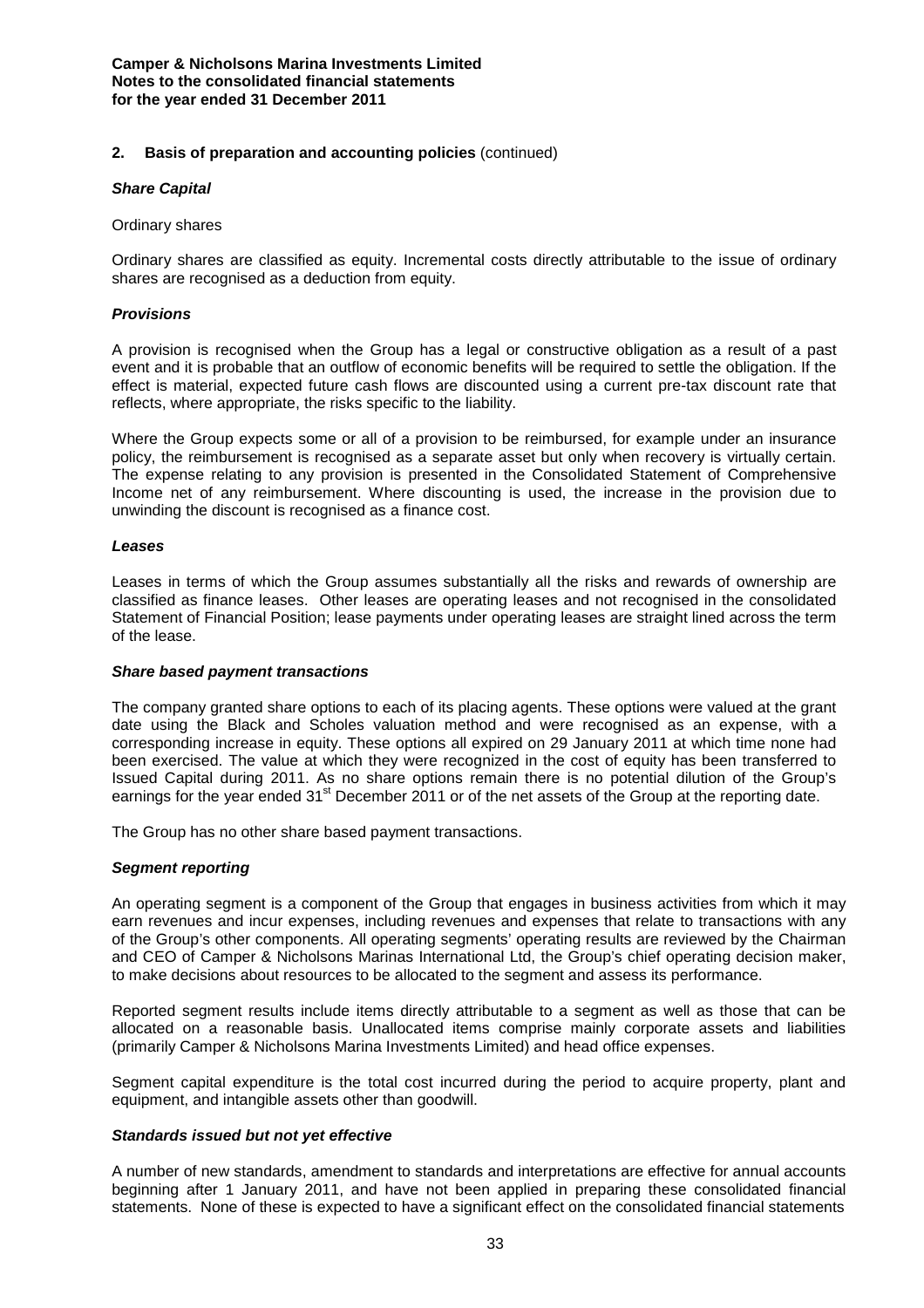## **2. Basis of preparation and accounting policies** (continued)

#### **Standards issued but not yet effective** (continued)

of the Group, except for IFRS *9 Financial Instruments*, IFRS 10 *Consolidated Financial Statements,* IFRS 11 *Joint arrangements* and IFRS 12 *Disclosure of Interests in Other Entities*, the adoption of which become mandatory for the Group's 2013 financial statements.

Implementation of IFRS10 will impact the presentation of the consolidated financial statements whilst IFRS 12 establishes disclosure requirements as the Group has subsidiaries and joint arrangements. The implementation of IFRS 9 could change the classification and measurement of financial assets. The adoption of IFRS 11 will require the Group to change from its current practice of proportional consolidation to the equity method of accounting for the results of its joint ventures. This change is not expected to alter the Group's profit or loss for the year but its reported revenues, expenses, assets and liabilities may be different because the Group's proportionate share of the revenues, expenses, assets and liabilities of its joint ventures will no longer be included in the consolidated financial statements on a line by line basis.

#### **3 Seasonality of operations**

Marinas derive their income from several sources some of which will produce greater revenues during the summer months and while these seasonally-affected sources are generally relatively small in relation to the overall level of sales they can make an important contribution to profitability. The timing of long term berth sales, which are neither seasonal by nature nor capable of accurate prediction, can have a more significant impact on the level of both sales and profits.

#### **4 Segmental Reporting**

Under the "management approach" to segmental reporting, the Company believes there are two separately reportable segments to its business, Marina operations and Marina consultancy. These two operating segments are managed separately as they have different resource and capital requirements. A summary of the business operations in each of these two operating segments is given below:

*Marina operations:* ownership and operation of high quality marina facilities providing berthing and ancillary services for yachts and super yachts.

*Marina consultancy:* provision through multi-year contracts of a range of services, including consultancy, to third party marinas.

The results for these two segments for the year ended 31 December 2011 are set out below:-

|                                                                     | Marina       | Marina      | Parent      |               |
|---------------------------------------------------------------------|--------------|-------------|-------------|---------------|
|                                                                     | Operations   | Consultancy | Company     | Total         |
|                                                                     | €            | €           | €           | €             |
| For the year ended 31 December 2011                                 |              |             |             |               |
| Revenues from external customers                                    | 6,273,835    | 920,382     |             | 7,194,217     |
| Intersegment revenues                                               |              | 2,134,417   | 106,540     | 2,240,957     |
| Interest revenue                                                    | 93,993       | 327         | 44,049      | 138,369       |
| Interest expense                                                    | (1,699,057)  | (31, 847)   | (73, 277)   | (1,804,181)   |
| Depreciation & amortisation                                         | 1,239,031    | 84,997      |             | 1,324,028     |
| Reportable segment profit / (loss)                                  | (2,036,678)  | (810, 712)  | (2,264,662) | (5, 112, 052) |
| Asset impairment                                                    | (9,994,898)  |             | ٠           | (9,994,898)   |
| Reportable segment assets                                           | 52,261,253   | 2,226,856   | 34,768,691  | 89,256,800    |
| Expenditures for<br>reportable<br>segment<br>non-<br>current assets | 585,641      | 103,313     |             | 688,954       |
| Reportable segment liabilities                                      | (55,866,000) | (1,841,732) | (639,604)   | (58,347,336)  |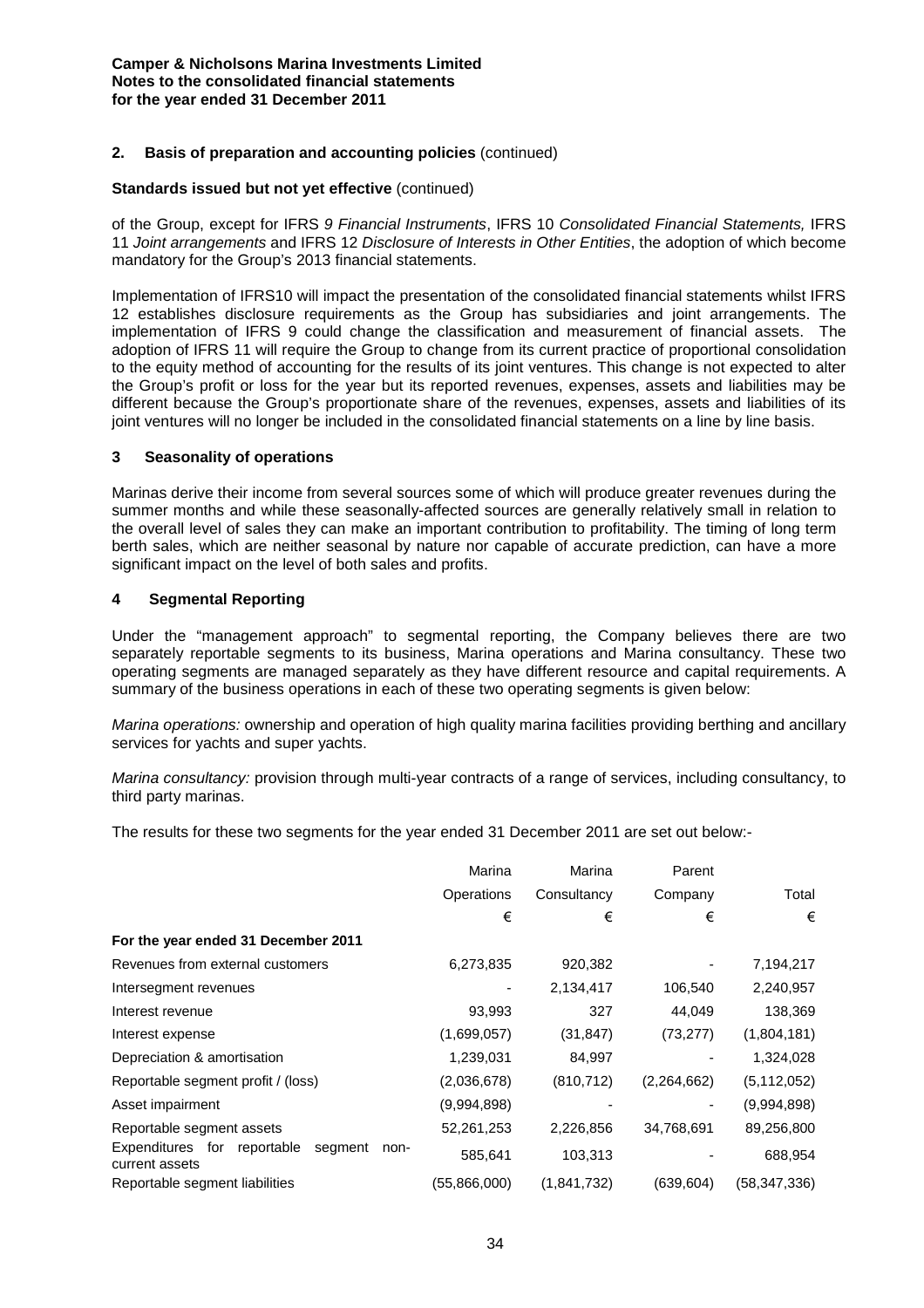## **Segmental Reporting (continued)**

|                                                                     | Marina       | Marina      | Parent      |                |
|---------------------------------------------------------------------|--------------|-------------|-------------|----------------|
|                                                                     | Operations   | Consultancy | Company     | Total          |
|                                                                     | €            | €           | €           | €              |
| For the year ended 31 December 2010                                 |              |             |             |                |
| Revenues from external customers                                    | 5,027,067    | 461,907     |             | 5,488,974      |
| Intersegment revenues                                               |              | 2,588,388   | 44,172      | 2,632,560      |
| Interest revenue                                                    | 139,309      | 1.561       | 16,030      | 156,900        |
| Interest expense                                                    | (1,400,871)  | (57,099)    | (16, 120)   | (1,474,090)    |
| Depreciation & amortisation                                         | 2,028,346    | 82,594      |             | 2,110,940      |
| Reportable segment loss                                             | (3,871,742)  | 258,639     | (2,290,673) | (5,903,776)    |
| Reportable segment assets                                           | 67,688,185   | 2,184,544   | 33,583,959  | 103,456,688    |
| Expenditures for<br>reportable<br>segment<br>non-<br>current assets | 6,224,109    | 47,932      |             | 6,272,041      |
| Reportable segment liabilities                                      | (57,751,599) | (1,387,211) | (1,690,368) | (60, 829, 178) |

## **Reconciliation of reportable segment revenues and profit and loss**

|                                                     | 31 Dec 2011    | 31 Dec 2010    |
|-----------------------------------------------------|----------------|----------------|
|                                                     | €              | €              |
| <b>Revenues</b>                                     |                |                |
| Total revenues for reportable segments              | 9,328,634      | 8,077,362      |
| Other revenues                                      | 106,540        | 44,172         |
| Elimination of inter-segment revenues               | (2, 240, 957)  | (2,632,560)    |
| <b>Group Revenues</b>                               | 7,194,217      | 5,488,974      |
| Profit & loss                                       |                |                |
| Total profit and loss for reportable segments       | (2,847,390)    | (3,613,103)    |
| Other profit or loss                                | (2,264,662)    | (2, 290, 673)  |
| Group loss                                          | (5, 112, 052)  | (5,903,776)    |
| <b>Assets</b>                                       |                |                |
| Total assets for reportable segments                | 54,488,109     | 69,872,729     |
| Other assets                                        | 34,768,691     | 33,583,959     |
| Less: intercompany loans                            | (26,023,288)   | (26, 339, 224) |
| Less: investments in subsidiaries (net of goodwill) | (2, 175, 538)  | (3,739,948)    |
| <b>Group Assets</b>                                 | 61,057,974     | 73,377,516     |
| <b>Liabilities</b>                                  |                |                |
| Total liabilities for reportable segments           | (57, 707, 732) | (59, 138, 810) |
| Other liabilities                                   | (639, 604)     | (1,690,368)    |
| Less: intercompany loans                            | 26,023,288     | 26,339,224     |
| Group liabilities                                   | (32, 324, 048) | (34, 489, 954) |
|                                                     |                |                |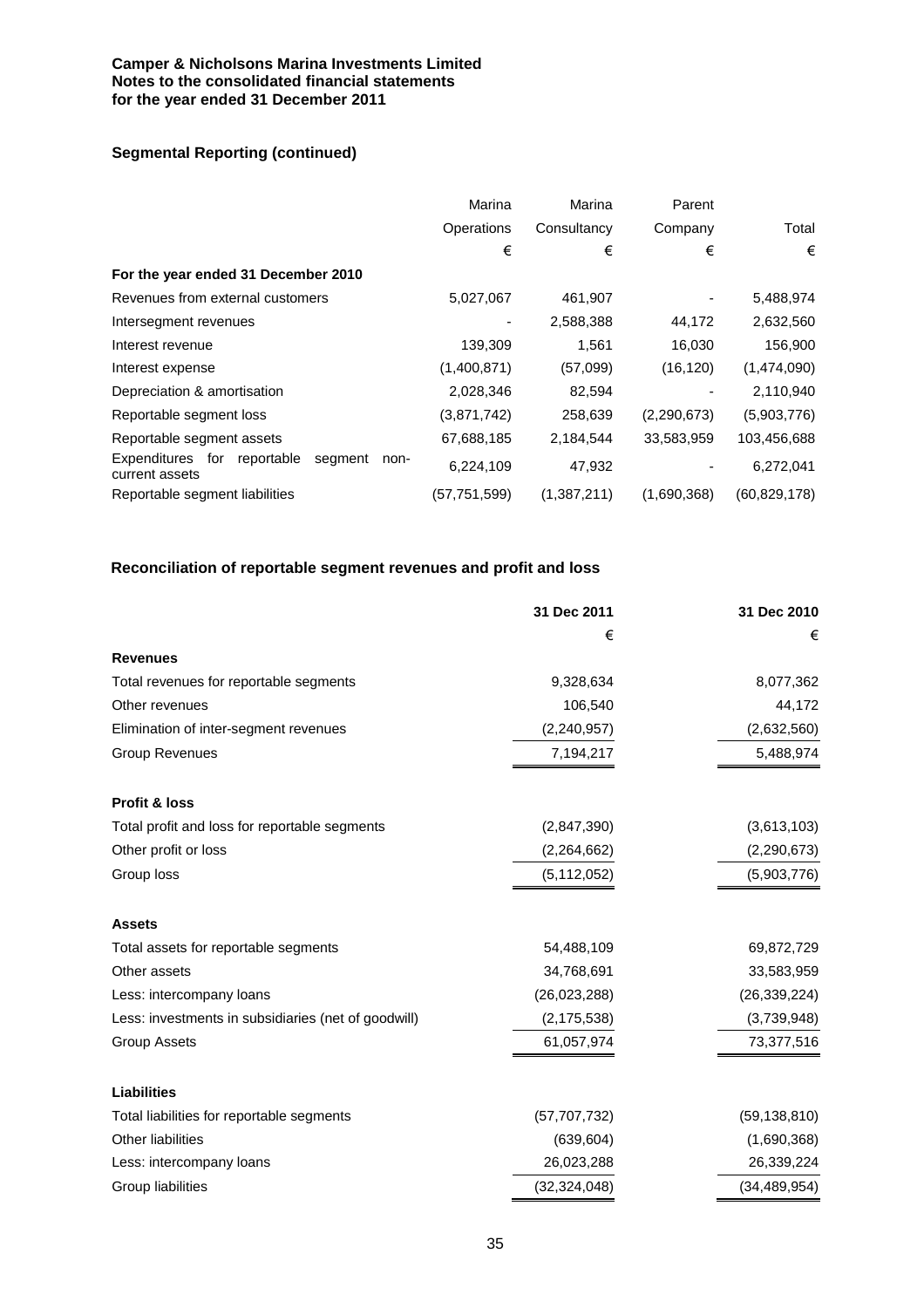## **5 Other general administration expenses**

|                                 | Year ended              | Year ended       |
|---------------------------------|-------------------------|------------------|
|                                 | <b>31 December 2011</b> | 31 December 2010 |
|                                 | €                       | €                |
| Communications including travel | 303,485                 | 299,780          |
| Repairs & maintenance           | 217.614                 | 177,585          |
| Security                        | 142,556                 | 130,959          |
| Insurance                       | 198,596                 | 196,400          |
| Electricity, water & gas        | 173,636                 | 175,647          |
| Administration fees             | 57,681                  | 66,630           |
| Printing stationery & postage   | 38,378                  | 54,940           |
| Bank charges                    | 99,379                  | 63,044           |
| Bad debt provision              | 11,030                  | 113,113          |
| Other                           | 378,524                 | 476,867          |
| <b>Total</b>                    | 1,620,879               | 1,754,965        |

## **6 Strategic review costs**

|                            | Year ended       | Year ended               |
|----------------------------|------------------|--------------------------|
|                            | 31 December 2011 | 31 December 2010         |
|                            | €                | €                        |
| <b>Strategic Review</b>    | 579,116          |                          |
| Restructuring costs        | 262,580          |                          |
| Malta Office closure costs | 417,308          | $\overline{\phantom{0}}$ |
| Total                      | 1,259,004        |                          |

On 16 March 2011, when the Company released its results for the year ended 31 December 2010, it announced also that CBRE had been appointed to carry out a Strategic Review of the business. As a result of the review, First Eastern Marina Investments Limited made a significant investment in new share capital in the Company and a new joint venture was created between the Company and First Eastern to access the fast growing Asian market. A further result of the review was the decision to close the Malta office, the cost of which is shown above.

During the year, the Group also completed the transaction whereby the Company's 45% equity interest in IC Cesme Marina Yatirim Turizm ve Isletmeleri Sirketi ("IC Cesme") was sold to its' principal subsidiary, Grand Harbour Marina plc ("GHM"). The restructuring costs above include the costs of both the Company and GHM for this related party transaction.

## **7 Taxation**

## **7.1 Taxation charge**

The parent company, Camper & Nicholsons Marina Investments Limited is a Guernsey Exempt Company and is therefore not subject to taxation on its income under the Income Tax (Exempt Bodies) (Guernsey) Ordinance, 1989. An annual exempt fee of £600 has been paid. The Group's tax charge during the year is calculated as shown in the table below. The current period charge relates to the 12% final tax charge on the long term berth sales completed at Grand Harbour Marina.

|                                    | Year ended       | Year ended       |
|------------------------------------|------------------|------------------|
|                                    | 31 December 2011 | 31 December 2010 |
|                                    | €                | €                |
| Tax over provided in prior periods | (627)            |                  |
| Current period                     | 148,358          | 5,978            |
| Total charge                       | 147,731          | 5,978            |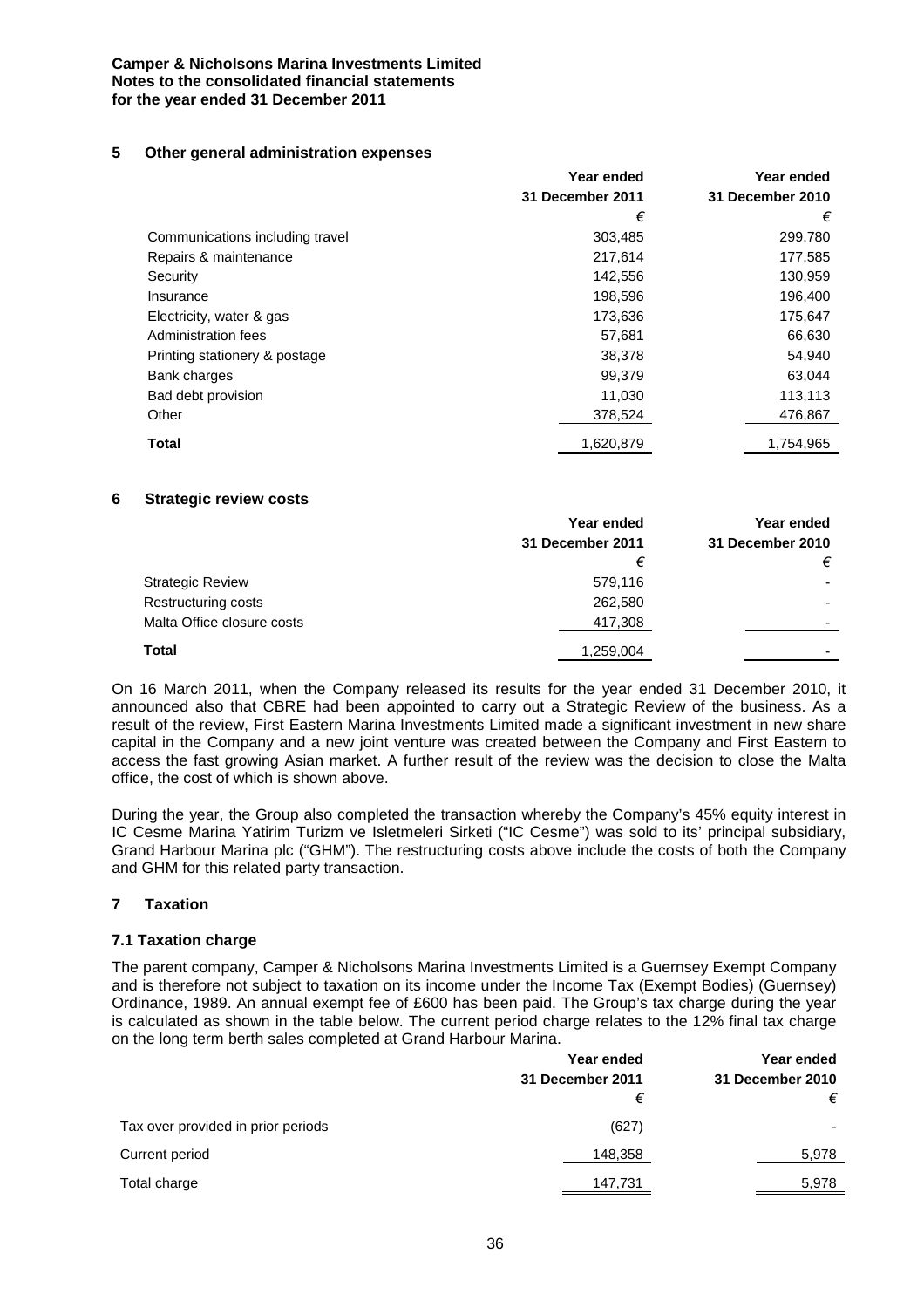## **7 Taxation** (continued)

## **7.2 Reconciliation of taxation charge**

A reconciliation between tax expense and the product of accounting profit multiplied by domestic tax rates in the countries of operation for the year ended 31 December 2011 is as follows:

|                                                                                  | Year ended<br>31 December 2011 | Year ended<br>31 December 2010 |
|----------------------------------------------------------------------------------|--------------------------------|--------------------------------|
|                                                                                  | €                              | €                              |
| Accounting loss before income tax                                                | (15, 106, 950)                 | (5,903,776)                    |
| Income tax using the country domestic rates                                      | (425, 413)                     | (424, 065)                     |
| Tax effect of:                                                                   |                                |                                |
| Brought forward losses<br>Previously unrecognised unrelieved tax                 | (19, 191)                      | (52, 269)                      |
| losses and unabsorbed capital allowances                                         |                                | (79, 654)                      |
| Expenses not deductible for income tax                                           | 207,468                        | 173,387                        |
| Current tax (over) provided in prior periods<br>Movement in deductible temporary | (627)                          |                                |
| differences not recognised<br>Deductible temporary differences arising as        | (17, 313)                      | 29,940                         |
| a result of change in estimate                                                   |                                | 126,188                        |
| Losses carried forward                                                           | 254,449                        | 226,473                        |
| 12% final tax on berth sales                                                     | 148,358                        |                                |
| Withholding tax in foreign jurisdictions                                         |                                | 5,978                          |
| Income tax charge for the year                                                   | 147,731                        | 5,978                          |

#### **8 Earnings per share**

Basic earnings per share amounts are calculated by dividing €15,131,879 Group net loss (2010: €5,749,063 Group net loss) for the year attributable to ordinary equity holders of the parent by 67,327,691 (2010: 55,113,190) being the weighted average number of ordinary shares outstanding during the period.

Diluted earnings per share amounts are calculated by dividing the above net losses attributable to ordinary equity holders of the parent by 67,327,691 (2010: 55,113,190), being the weighted average number of ordinary shares outstanding during the year plus the weighted average number of ordinary shares that would be issued on the conversion of all the dilutive potential ordinary shares into ordinary shares (see notes 22 and 24). For the year ended 31 December 2011 the weighted average number of shares used to calculate the basic and diluted earnings per share is the same because there were no outstanding options.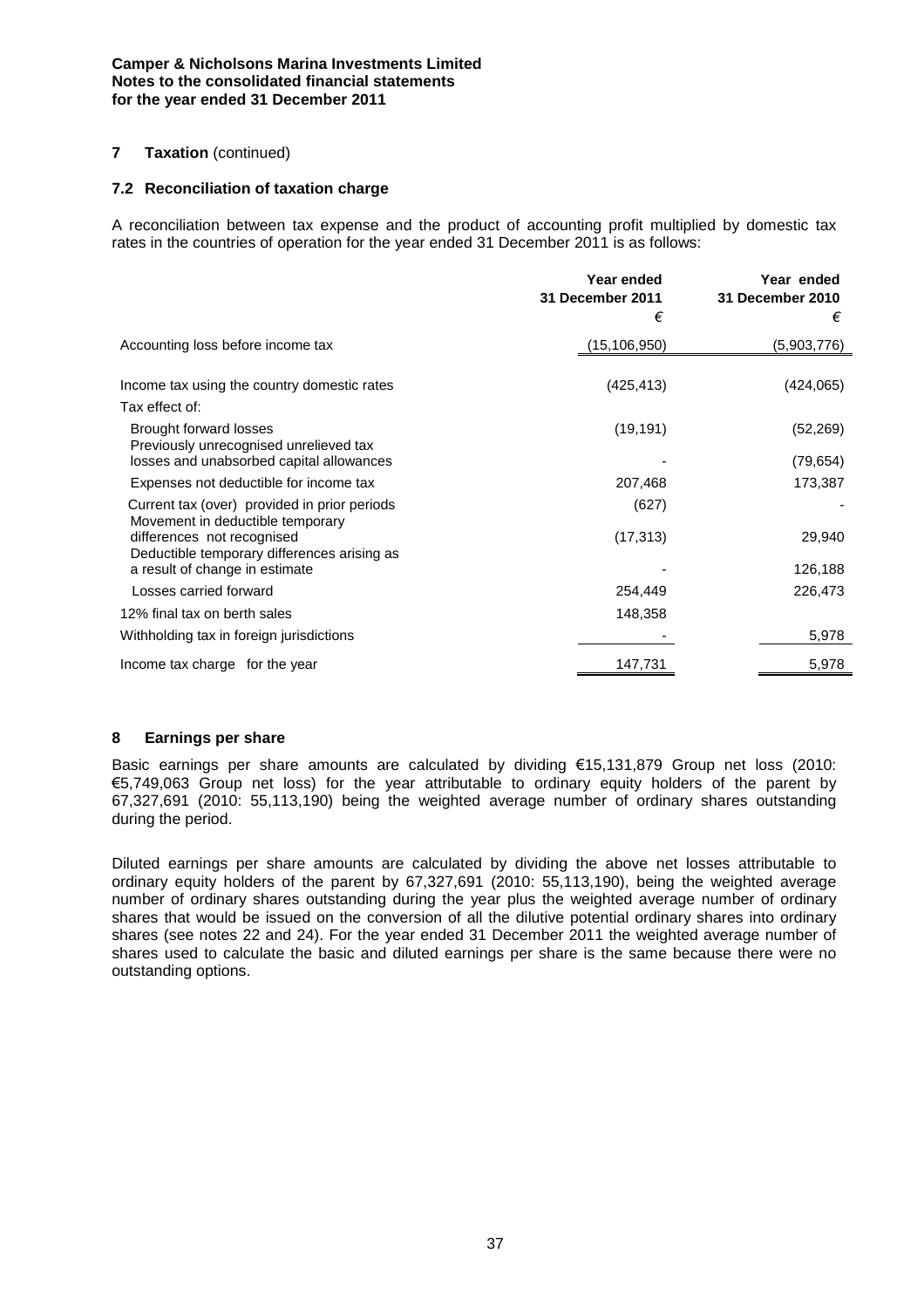## **9 Subsidiaries and jointly controlled entities**

| <b>Subsidiaries</b>                                                          | <b>Activity</b>                                                                   | <b>Country of</b><br>Incorporation | $\%$<br><b>Equity</b><br><b>Interest</b> |
|------------------------------------------------------------------------------|-----------------------------------------------------------------------------------|------------------------------------|------------------------------------------|
| Camper & Nicholsons Marinas (Malta) Ltd                                      | <b>Investment Holding</b>                                                         | Malta                              | 100.00                                   |
| Camper & Nicholsons Caribbean Holdings Ltd                                   | Investment Holding                                                                | <b>Bahamas</b>                     | 100.00                                   |
| Camper & Nicholsons Grenada Ltd                                              | <b>Property Holding</b>                                                           | Grenada                            | 100.00                                   |
| Camper & Nicholsons Grenada Services Ltd                                     | Marina Operator                                                                   | Grenada                            | 100.00                                   |
| Grand Harbour Marina plc (including its'<br>subsidiary Maris Marine Limited) | Marina Operator                                                                   | Malta                              | 79.17                                    |
| Camper & Nicholsons Marinas International Ltd                                | Group Investment Management<br>and Third Party Marina<br>Management & Consultancy | Malta                              | 100.00                                   |
| Camper & Nicholsons Marinas Ltd                                              | Group Investment Management<br>and Third Party Marina<br>Management & Consultancy | UK                                 | 100.00                                   |
| Jointly controlled entities                                                  |                                                                                   |                                    |                                          |
| Camper & Nicholsons First Eastern Ltd                                        | Third Party Marina Management<br>& Consultancy                                    | Hong Kong                          | 50.00                                    |
| IC Cesme Marina Yatirim Turizm ve Isletmeleri<br>Sirketi                     | Marina Operator                                                                   | Turkey                             | 45.00                                    |

## **10 Jointly Controlled Entities**

The Group has a 45% interest in IC Cesme Marina Yatirim Turizm ve Isletmeleri Sirketi ("IC Cesme"), a jointly controlled entity which operates a marina in Turkey. As at 31 December 2011 the Group had invested €1.8 million (2010: €1.6 million) in the equity of IC Cesme.

The company has a 50% interest in Camper & Nicholsons First Eastern Limited "CNFE"), a jointly controlled entity established during 2011 which is involved in marina management and consultancy in the Asia Pacific region. The company agreed to provide funding of up to \$1.25 million to CNFE over 2 years of which \$0.5 million was provided in 2011.

The share of the assets, liabilities, income and expenses of the jointly controlled entities at 31 December 2011 and for the year then ended, which are included in the consolidated financial statements, are as follows:

|                            |             | 31 December 2011 |             |               |  |
|----------------------------|-------------|------------------|-------------|---------------|--|
|                            | IC Cesme    | <b>CNFE</b>      | Total       | Total         |  |
|                            | €           | €                | €           | €             |  |
| <b>Current assets</b>      | 369,136     | 383,165          | 752,301     | 299,033       |  |
| Non-current assets         | 6,767,788   |                  | 6,767,788   | 6,441,617     |  |
|                            | 7,136,924   | 383,165          | 7,520,089   | 6,740,650     |  |
| <b>Current liabilities</b> | (936, 633)  | (64, 987)        | (1,001,620) | (1, 115, 882) |  |
| Non-current liabilities    | (6,203,800) |                  | (6,203,800) | (5,770,339)   |  |
|                            | (3,509)     | 318,178          | 314,669     | (145,571)     |  |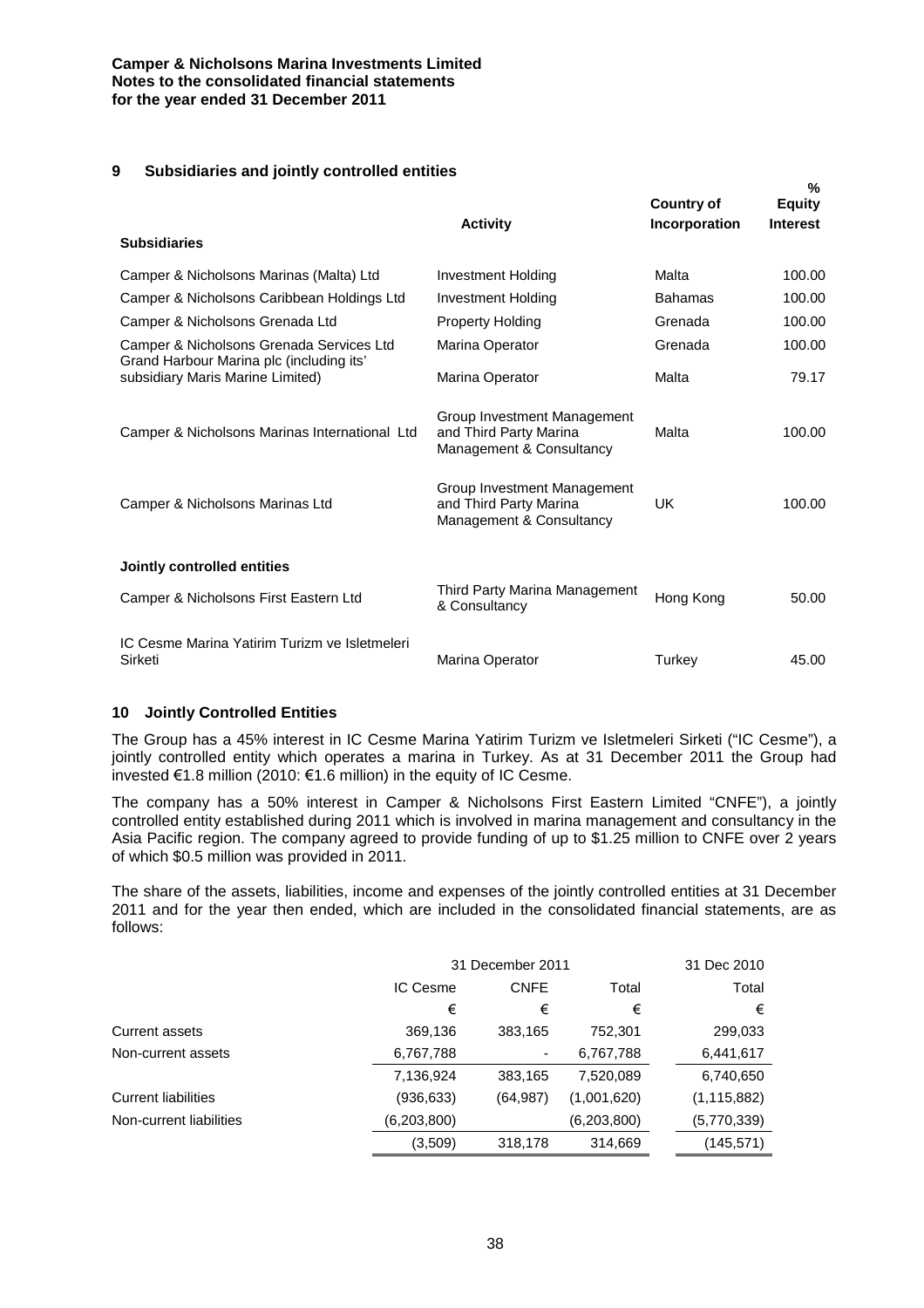## **10 Jointly Controlled Entities** (continued)

|                                |             | 31 December 2011 |             |               |  |
|--------------------------------|-------------|------------------|-------------|---------------|--|
|                                | IC Cesme    | <b>CNFE</b>      | Total       | Total         |  |
|                                | €           | €                | €           | €             |  |
| Revenue                        | 1,327,078   | 19,437           | 1,346,515   | 678,142       |  |
| Operating expenses             | (1,649,492) | (82, 895)        | (1,732,387) | (1,626,265)   |  |
| Finance revenue                | 5,545       |                  | 5,545       | 221           |  |
| Finance costs                  | (344,054)   | ٠                | (344,054)   | (200, 166)    |  |
| Loss before & after income tax | (660, 923)  | (63, 458)        | (724,381)   | (1, 148, 068) |  |
| Non-controlling interest       | 87,883      |                  | 87,883      |               |  |
| Earnings                       | (573,040)   | (63, 458)        | (636,498)   | (1, 148, 068) |  |

As reported in the 2010 Financial Statements, the Company sold its 45% beneficial equity investment in IC Cesme to its subsidiary, Grand Harbour Marina plc for consideration of €1.9 million in March 2011. The investment was sold at a price derived from an independent valuation completed by the Group's valuers, CBRE.

## **11 Property, plant and equipment**

|                                                       | <b>Marina</b><br>Develop. | <b>Deferred</b><br>super<br>vacht<br>berth<br>costs | <b>Equipment</b><br>&<br>office<br>furniture | <b>Motor</b><br>vehicles | Leasehold<br><b>Property</b> | Total       |
|-------------------------------------------------------|---------------------------|-----------------------------------------------------|----------------------------------------------|--------------------------|------------------------------|-------------|
| Cost:                                                 | €                         | €                                                   | €                                            | €                        | €                            | €           |
| Year ended 31 December 2010                           |                           |                                                     |                                              |                          |                              |             |
| At 1 January 2010                                     | 41,062,531                | 532,315                                             | 2,257,138                                    | 48,956                   | 256,691                      | 44,157,631  |
| <b>Additions</b>                                      | 4,746,785                 |                                                     | 1,481,316                                    | 43,760                   | 180                          | 6,272,041   |
| <b>Reallocations</b>                                  | (1, 160, 947)             | (4, 544)                                            | 1,165,491                                    |                          |                              |             |
| Sale of berths                                        | (398, 939)                |                                                     |                                              |                          |                              | (398, 939)  |
| Disposals                                             |                           |                                                     | (8,072)                                      | (15, 735)                |                              | (23, 807)   |
| Exchange to closing rate                              | 2,734,015                 |                                                     | 81,995                                       | 2,467                    |                              | 2,818,477   |
| As at 31 December 2010                                | 46,983,445                | 527,771                                             | 4,977,868                                    | 79,448                   | 256,871                      | 52,825,403  |
| Year ended 31 December 2011<br>Exchange adjustment on |                           |                                                     |                                              |                          |                              |             |
| IC Cesme fixed assets                                 | 458,956                   |                                                     | 11,283                                       | 1,552                    |                              | 471,791     |
| Additions                                             | 474,716                   |                                                     | 169,469                                      |                          | 44,769                       | 688,954     |
| Reallocations                                         | 3,262,146                 |                                                     | (3,262,146)                                  |                          |                              |             |
| Sale of berths                                        | (339, 025)                |                                                     |                                              |                          |                              | (339, 025)  |
| Deferred costs                                        | (24,064)                  | 24,064                                              |                                              |                          |                              |             |
| <b>Disposals</b><br>Impairment charge (Note           |                           |                                                     | (158, 114)                                   |                          | (256, 871)                   | (414, 985)  |
| 12)                                                   | (9,994,898)               |                                                     |                                              |                          |                              | (9,994,898) |
| Exchange to closing rate                              | 156,174                   |                                                     | (212, 280)                                   | (69)                     | 1,748                        | (54, 427)   |
| As at 31 December 2011                                | 40,977,450                | 551,835                                             | 1,526,080                                    | 80,931                   | 46,517                       | 43,182,813  |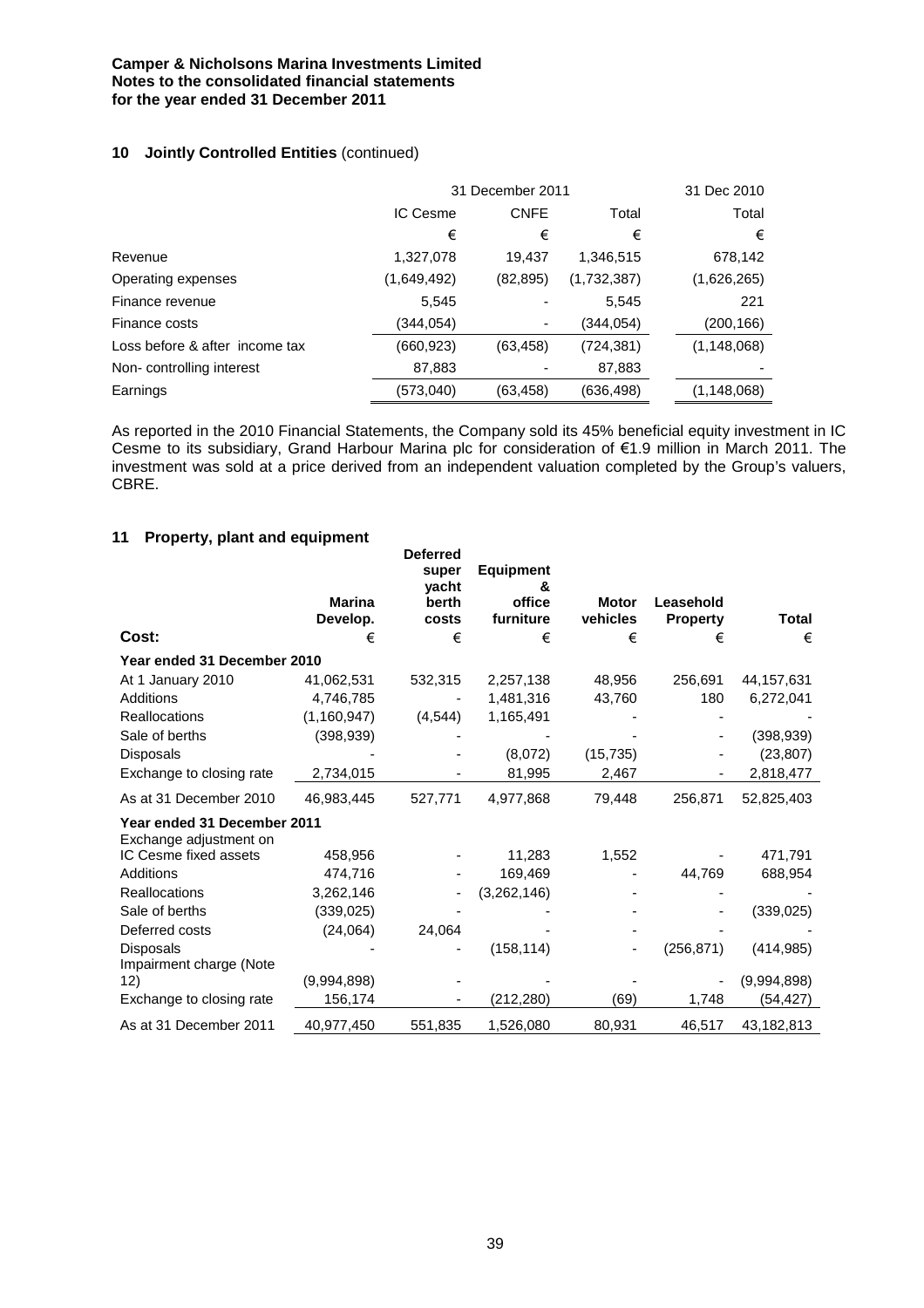## **11 Property, plant and equipment** (continued)

|                                                       | <b>Marina</b><br>Develop. | <b>Deferred</b><br>super<br>vacht<br>berth<br>costs | <b>Equipment</b><br>&<br>office<br>furniture | <b>Motor</b><br>vehicles | Leasehold<br><b>Property</b> | Total      |
|-------------------------------------------------------|---------------------------|-----------------------------------------------------|----------------------------------------------|--------------------------|------------------------------|------------|
| Depreciation:                                         | €                         | €                                                   | €                                            | €                        | €                            | €          |
| Year ended 31 December 2010                           |                           |                                                     |                                              |                          |                              |            |
| At 1 January 2010                                     | 2,248,905                 | 3,613                                               | 715,800                                      | 27,801                   | 13,369                       | 3,009,488  |
| Depreciation charge                                   | 1,183,019                 |                                                     | 910,687                                      | 14,635                   | 13,378                       | 2,121,719  |
| <b>Disposals</b>                                      |                           |                                                     | (3,229)                                      | (15, 735)                |                              | (18, 964)  |
| Exchange to closing rate                              | 48,613                    |                                                     | 20,950                                       | 724                      |                              | 70,287     |
| As at 31 December 2010                                | 3,480,537                 | 3,613                                               | 1.644.208                                    | 27,425                   | 26,747                       | 5,182,530  |
| Year ended 31 December 2011<br>Exchange adjustment on |                           |                                                     |                                              |                          |                              |            |
| IC Cesme fixed assets                                 | (31, 198)                 |                                                     | 2,464                                        | 540                      |                              | (28, 194)  |
| <b>Reallocations</b>                                  | 1,092,789                 |                                                     | (1,092,789)                                  |                          |                              |            |
| Depreciation charge                                   | 1,061,881                 |                                                     | 233,587                                      | 15,550                   | 13,010                       | 1,324,028  |
| Disposals                                             | (21, 607)                 | 1,444                                               | (78, 457)                                    |                          | (39,010)                     | (137, 630) |
| Exchange to closing rate                              | 97,634                    |                                                     | (70,165)                                     | 349                      | 29                           | 27,847     |
| As at 31 December 2011                                | 5,680,036                 | 5,057                                               | 638,847                                      | 43,864                   | 776                          | 6,368,580  |
| <b>Net Book Value:</b>                                |                           |                                                     |                                              |                          |                              |            |
| As at 31 December 2010                                | 43,502,908                | 524,158                                             | 3,333,660                                    | 52,023                   | 230,124                      | 47,642,873 |
| As at 31 December 2011                                | 35,297,414                | 546,778                                             | 887,233                                      | 37,067                   | 45,741                       | 36,814,233 |

## **12. Asset Impairment charge**

During 2011, although the Port Louis marina generated significant increases in operating revenues the prevailing subdued economic conditions, particularly in the important North American market, have prevented the marina revenue growth achieving the levels previously expected. All recent valuations undertaken by CBRE have indicated that the current open market value of the property is less than the carrying value and as the Directors now believe there is unlikely to be a significant upturn in value in the short to medium term, in accordance with the accounting policy in Note 2, the Group completed a value-inuse calculation for the Port Louis Marina. Based on forecast future cash flows of the asset over its life, using an assumed discount rate of 14.3% and terminal growth rate of 5% per annum, the value-in-use calculation at the current time is estimated at \$28.7 million as compared with the book value of \$41.8 million. Although the Directors remain confident that Port Louis marina will prove to be a sound long term investment, based on this estimated value in use the financial statements for 2011 include an impairment charge of \$13.1 million (2010: Nil) or €10.0 million which represents the difference between the carrying value and the current estimated value in use.

## **13 Cash pledge**

As detailed in Note 20, the subordinated loan provided by Isbank to IC Cesme is secured against cash pledges made by the IC Cesme Marina shareholders. The Company's interest in IC Cesme Marina was sold to Grand Harbour Marina plc ("GHM") in March 2011. Part of the contractual terms of the sale required GHM to take over the Company's obligations to Isbank. At 31 December 2011 the Group's share of the cash pledge amounting to €2,738,246 (31 December 2010: €1,983,000) including interest added of €23,996 (31 December 2010: Nil) continued to be held in the Company's name but in line with the terms of the sale agreement, GHM has lodged an equivalent sum with the Company in anticipation of Isbank agreeing to substitute GHM for the Company in relation to the banking arrangements for IC Cesme.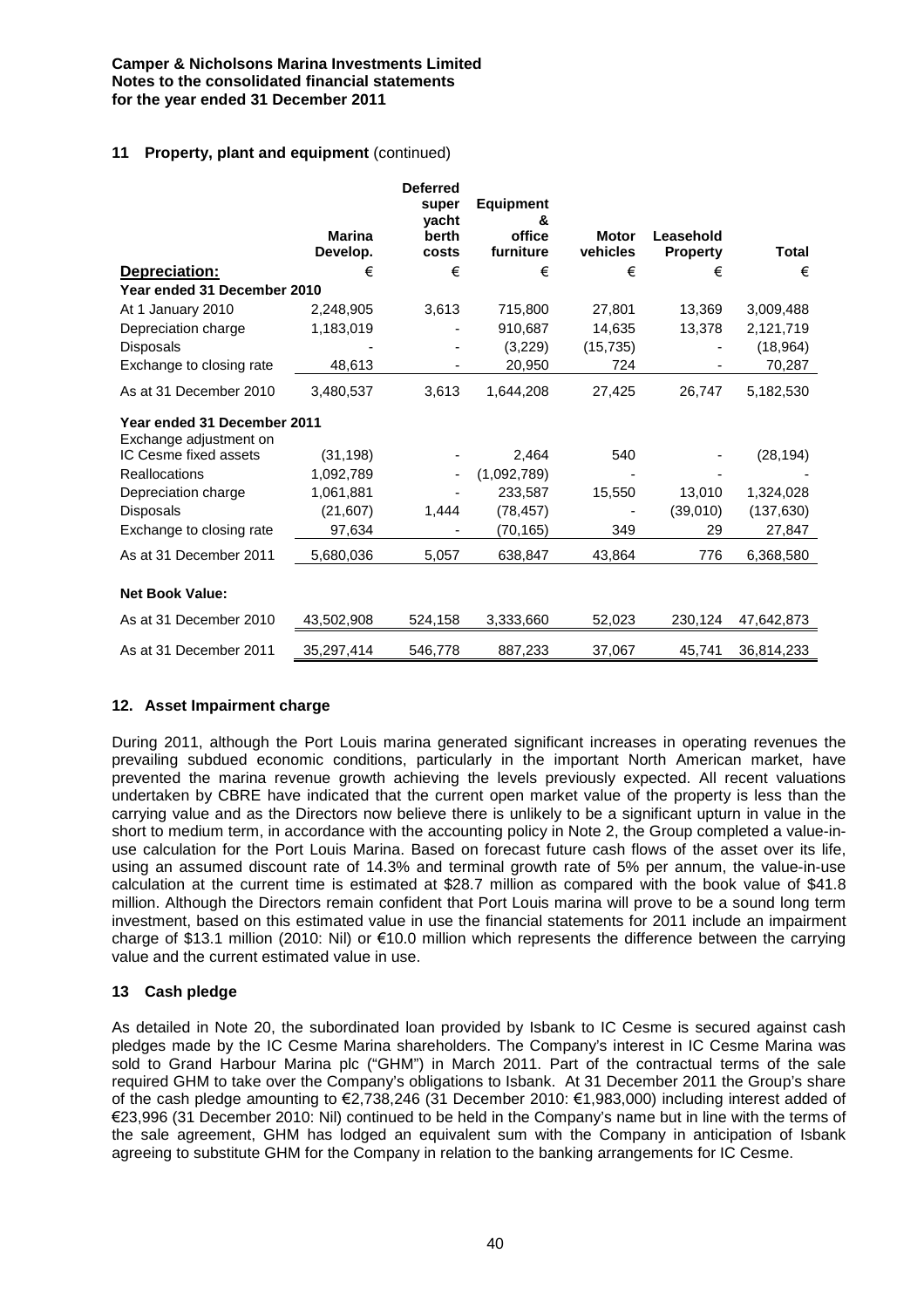## **14 Available for sale financial assets**

At 31 December 2011, the Group held Available for sale financial assets which consisted of an investment in Malta Government Bonds amounting to €1,563,900. Although the investment will be sold and will not be held to maturity, it is not expected that a sale will be completed in the short term. Consequently, the investment in Malta Government Bonds was classified as a non-current asset.

## **15 Goodwill**

Goodwill arises from the following acquisitions:

|                                                          |                    | 31 December 2011                                             |            | 31 December 2010 |
|----------------------------------------------------------|--------------------|--------------------------------------------------------------|------------|------------------|
|                                                          | <b>Acquisition</b> | Group share of<br>fair value of<br>assets /<br>(liabilities) |            |                  |
|                                                          | Cost               | acquired                                                     | Goodwill   | Goodwill         |
|                                                          | €                  | €                                                            | €          | €                |
| Grand Harbour Marina plc                                 | 11,167,684         | 1,835,062                                                    | 9,332,622  | 9,332,622        |
| IC Cesme Marina Yatirim<br>Turizm ve Isletmeleri Sirketi | 1,084,091          | 711,900                                                      | 372,191    | 372,191          |
| Camper & Nicholsons Marina<br><b>Holdings</b>            | 125,808            | (1, 145, 393)                                                | 1,271,201  | 1,271,201        |
|                                                          |                    |                                                              | 10,976,014 | 10,976,014       |

The company commissions biannual professional valuations of the marinas in which it has a financial interest and reviews the carrying value of marina related goodwill by reference to those valuations. Valuations of Grand Harbour Marina and Cesme Marina were carried out as at 31 December 2011 by the specialist leisure consultancy team of CBRE Limited, the company's independent property valuer. Having reviewed these valuations and completed value in use assessments, the Directors have concluded that no adjustment to the carrying value of goodwill was necessary at 31 December 2011.

## **16 Trade and other receivables**

|                                | 31 December 2011 | 31 December 2010 |
|--------------------------------|------------------|------------------|
|                                | €                | €                |
| Trade receivables              | 1,279,303        | 1,370,916        |
| Taxation recoverable           | 33,022           | 172,800          |
| Other receivables              | 247,069          | 8,399            |
| Prepayments and accrued income | 412,243          | 464,093          |
|                                | 1,971,637        | 2,016,208        |

Trade receivables are non-interest bearing and are generally on 30-90 days terms.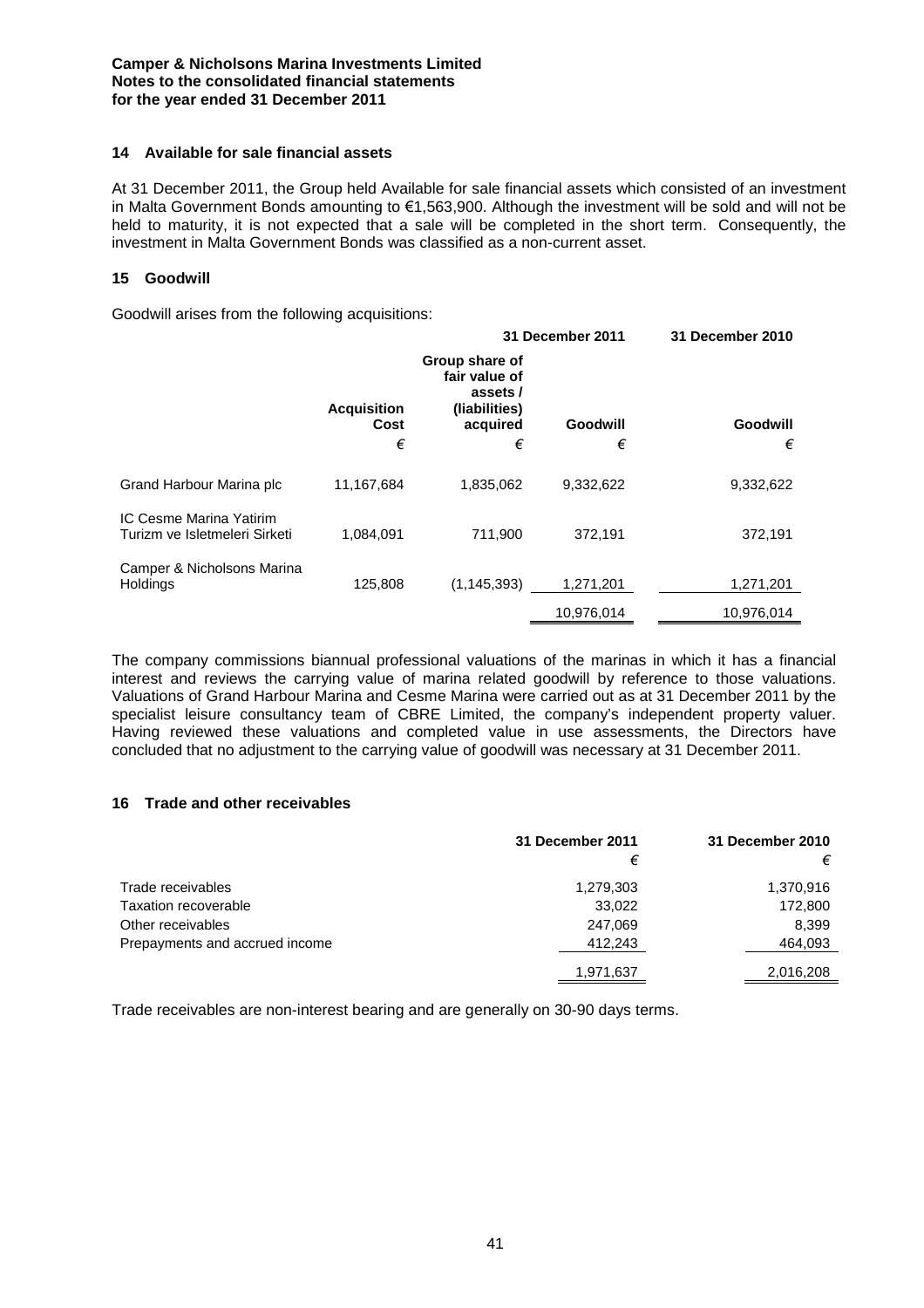## **16 Trade and other receivables** (continued)

As at 31 December 2011 the ageing analysis of trade receivables was as follows:-

|                               | 31 December 2011<br>€ | 31 December 2010<br>€ |
|-------------------------------|-----------------------|-----------------------|
| Neither past due nor impaired | 750.844               | 271,838               |
| Past due but not impaired:    |                       |                       |
| Less than 30 days             | 49,595                | 642,645               |
| Between 30 and 60 days        | 161,119               | 134,892               |
| Between 60 and 90 days        | 113,467               | 121,525               |
| Between 90 and 120 days       | 85,215                | 147,536               |
| Greater than 120 days         | 119,051               | 52,480                |
| Past due and impaired:        |                       |                       |
| Less than 120 days            | 741                   | 16,533                |
| Greater than 120 days         | 218,551               | 232,113               |
| Less impairment               | (219,280)             | (248,646)             |
|                               | 1.279.303             | 1.370.916             |

| 17<br>Cash and cash equivalents                    |                  |                  |
|----------------------------------------------------|------------------|------------------|
|                                                    | 31 December 2011 | 31 December 2010 |
|                                                    | €                | €                |
| Cash and cash equivalents comprise the following:- |                  |                  |
| Cash at bank and in hand                           | 1.647.163        | 1,226,166        |
| Short term deposits                                | 5,346,781        | 9,533,255        |
|                                                    | 6,993,944        | 10,759,421       |

#### **18 Trade and other payables**

|                  | 31 December 2011 | 31 December 2010 |
|------------------|------------------|------------------|
|                  | €                | €                |
| Trade payables   | 411,860          | 782,525          |
| Other payables   | 466,741          | 386,271          |
| Accrued expenses | 1,752,032        | 1,356,158        |
| Deferred revenue | 855,709          | 541,617          |
|                  | 3,486,342        | 3,066,571        |

Trade payables are non-interest bearing and are normally settled on 30-90 day terms.

## **19 Unsecured Bond Issue**

During the period ended 31 December 2010, Grand Harbour Marina plc ("GHM") issued €10,000,000 bonds, with an over-allotment option of €2,000,000 bearing an interest rate of 7%, redeemable on 25 February 2020 and subject to an early redemption option that may be exercised by GHM between 2017 and 2020.

As at 31 December 2011 the outstanding balance related to these bonds was €11,619,024 (31 December 2010: €11,586,647) which can be analysed as shown in the table below: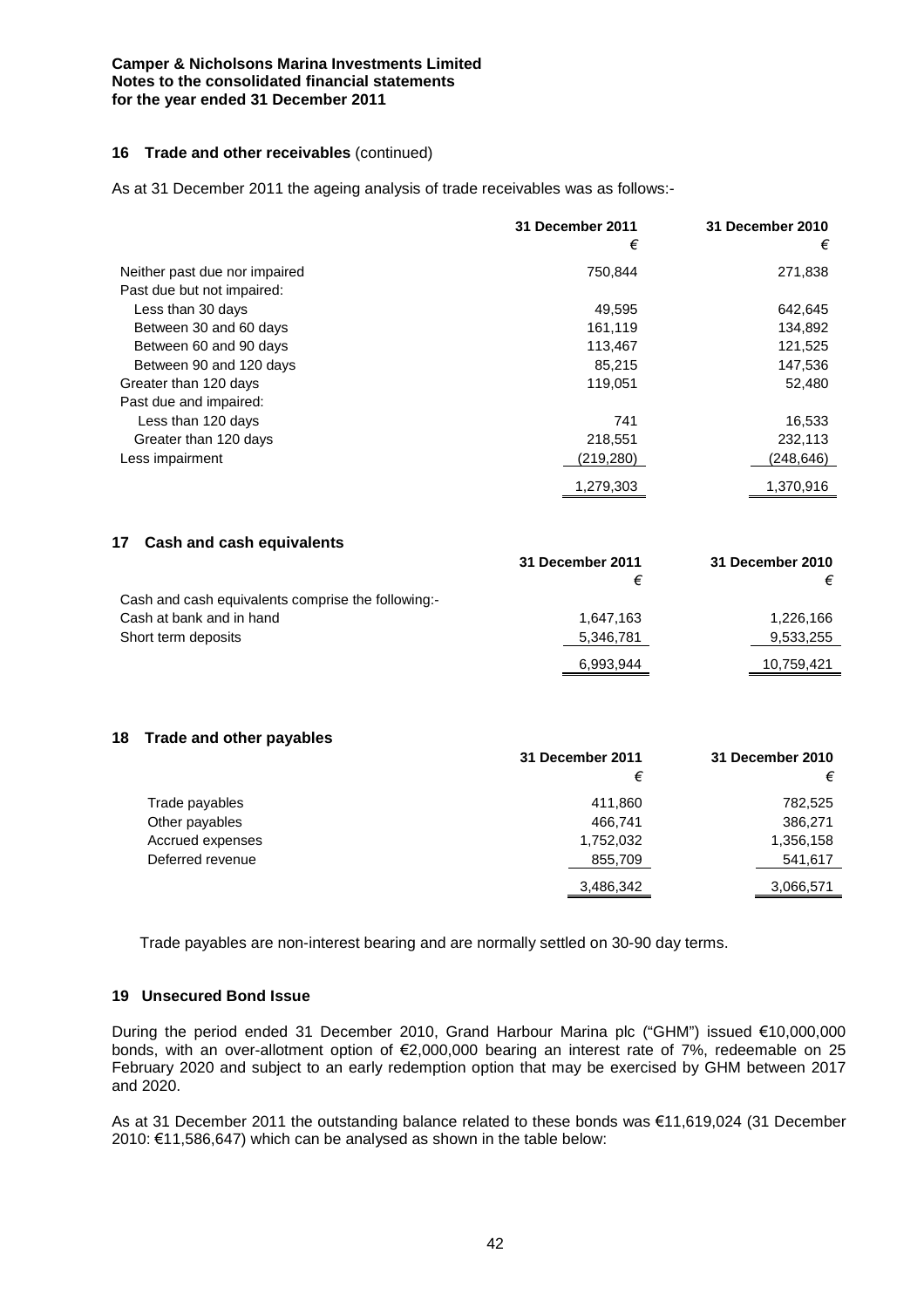## **19 Unsecured Bond Issue** (continued)

|                                        | 31 December 2011 | 31 December 2010 |
|----------------------------------------|------------------|------------------|
|                                        | €                |                  |
| Opening balance                        | 11,586,647       |                  |
| Proceeds from issue of unsecured bonds |                  | 12,000,000       |
| Issue costs                            |                  | (440, 336)       |
| Amortisation of transaction costs      | 32,377           | 26,983           |
| Balance at year end                    | 11,619,024       | 11,586,647       |

## **20 Interest bearing loans and deposits**

|                                 | 31 December 2011 | 31 December 2010 |
|---------------------------------|------------------|------------------|
|                                 | €                | €                |
| Scotia Bank Loan A              | 4,290,693        | 5,287,587        |
| Scotia Bank Loan B              | 5,796,750        | 5,613,000        |
| Isbank Loan                     | 3,917,387        | 4,162,224        |
| <b>Isbank Subordinated Loan</b> | 2,700,000        | 1,968,761        |
| Total Bank Loans                | 16,704,830       | 17,031,572       |
| <b>Bank Overdrafts</b>          | 25,602           | 92,251           |
|                                 | 16,730,432       | 17,123,823       |
| Unsecured 7% Bond (Note 19)     | 11,619,024       | 11,586,647       |
| Other Loan                      | 488,250          | 1,502,000        |
| Total Loans                     | 28,837,706       | 30,212,470       |
|                                 |                  |                  |
|                                 |                  |                  |
|                                 |                  |                  |

| Repayable within one year          | 1.526.089  | 1.474.360  |
|------------------------------------|------------|------------|
| Repayable after more than one year | 27,311,617 | 28,738,110 |
|                                    | 28,837,706 | 30,212,470 |

|                             | <b>Interest</b><br>Rate at 31<br><b>December</b><br>2011<br>% | <b>Interest</b><br>Rate at 31<br>December<br>2010<br>% | Due<br>2012<br>€ | <b>Due</b><br>2013<br>€ | <b>Due 2014</b><br>& 2015<br>€ | <b>Due 2016</b><br>& 2017<br>€ | Due 2018,<br>2019 &<br>2020<br>€ | <b>Total</b><br>€ |
|-----------------------------|---------------------------------------------------------------|--------------------------------------------------------|------------------|-------------------------|--------------------------------|--------------------------------|----------------------------------|-------------------|
|                             |                                                               |                                                        |                  |                         |                                |                                |                                  |                   |
| Scotia Bank Loan A          | 3.40%                                                         | 3.39%                                                  | 761.400          | 1,522,800               | 2,006,493                      |                                | ۰                                | 4,290,693         |
| Scotia Bank Loan B          | 5.70%                                                         | 5.70%                                                  |                  | ۰.                      | 5,796,750                      |                                | ۰                                | 5,796,750         |
| Isbank Loan                 | 7.26%                                                         | 6.52%                                                  | 244,837          | 489,673                 | 979,346                        | 979,346                        | 1,224,185                        | 3,917,387         |
| Isbank sub loan             | 1.40%                                                         | 1.40%                                                  | 168,750          | 337.500                 | 675,000                        | 675,000                        | 843.750                          | 2,700,000         |
| Bank overdraft              | 5.00%                                                         | 5.50%                                                  | 25,602           |                         |                                |                                |                                  |                   |
| Unsecured 7%<br><b>Bond</b> | 7.00%                                                         | 7.00%                                                  |                  |                         |                                | ۰.                             | 11,619,024                       | 11,619,024        |
| Other Loan (Note<br>27)     | 6.71%                                                         | 6.30%                                                  | 325.500          | 162.750                 |                                |                                |                                  | 488,250           |
| Total                       |                                                               |                                                        | 1,526,089        | 2,512,723               | 9.457.589                      | 1.654.346                      | 13.686.959                       | 28,837,706        |

Information on the maturity profiles of the loans is given in Note 29.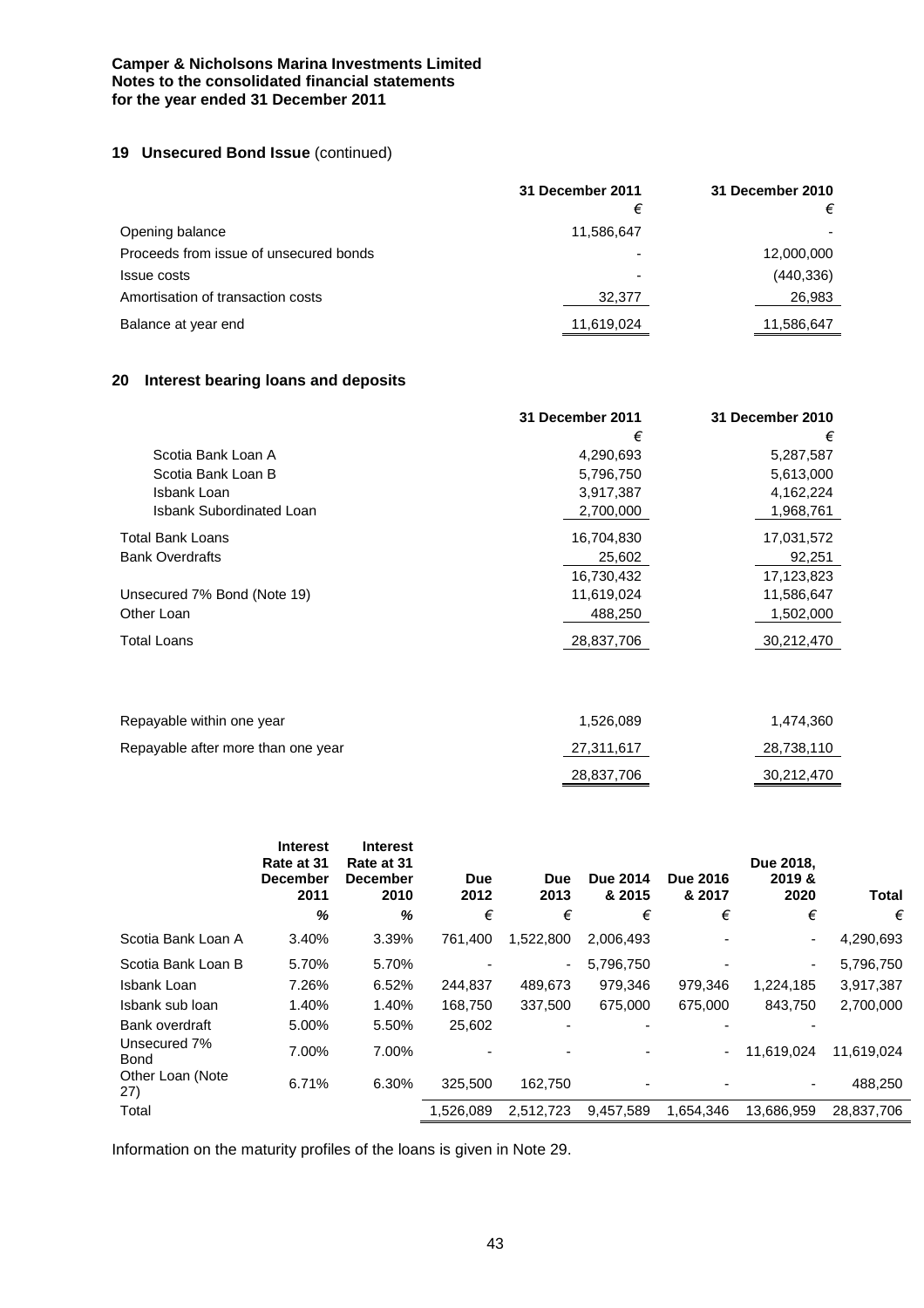## **20 Interest bearing loans and deposits** (continued)

#### **Security**:

The Scotia Bank loan in respect of Camper & Nicholsons Grenada Limited ("CNGL") is secured by:

First ranking and continuing sum Demand Mortgage Debenture stamped for US\$15,000,000 or equivalent charge over the fixed assets, goodwill, and uncalled capital of the borrower and a floating charge over all other assets.

The loan has been shown in two parts as Scotia Bank Loan A and Loan B to reflect the different repayment profiles. Scotia Bank Loan A, originally for US\$7,500,000 is repayable in quarterly instalments that commenced at 30 June 2010 with the final payment due in June 2015. Scotia Bank Loan B for US\$7,500,000, on which the interest rate has been fixed at 5.7% as shown above, is the bullet payment due in June 2015.

The Isbank loan is provided to IC Cesme in the form of a Term Facility Agreement ("Term Facility") in the amount of €9,249,386. This loan is repayable in semi-annual instalments commencing in December 2011. In addition to the Term Facility Isbank provided a loan in the form of a General Cash and Non-Cash Credit Agreement (the "Subordinated Loan") with a maximum facility of €6 million. The Subordinated Loan has been secured against cash pledges by the shareholders and is repayable commensurate with the Term Facility. The Group's audited consolidated statement of financial position includes 45% of the value of these loans from Isbank reflecting its shareholding % in IC Cesme Marina. The Isbank loans are guaranteed by the shareholders as detailed in note 26.

The bank overdraft in respect of Grand Harbour Marina plc ("GHM") is secured by:

- a first general hypothec for €1,747,030 on overdraft basis over all assets, present and future given by Grand Harbour Marina plc; and
- a first special hypothec for €1,747,030 on overdraft basis over the temporary utile dominium for 99 years commencing from 2 June 1999 over the land measuring 1,410 square metres at Cottonera Waterfront Vittoriosa; and

Details of the Grand Harbour Marina 7% unsecured bond are given in Note 19.

The Other Loan is secured by a share charge in favour of the lender over shares that the Parent Company or its subsidiary owns in Camper & Nicholsons Marinas International Limited.

#### **21 Non-current liabilities – other payables**

The amount of other payables totalled €Nil (2010: €1,210,913). During the year the Group made the final payment of the deferred consideration on the initial acquisition of Port Louis Marina.

#### **22 Share Capital**

|                                 | <b>Authorised</b> |            | <b>Issued &amp; Fully Paid</b> |
|---------------------------------|-------------------|------------|--------------------------------|
|                                 |                   | 2011       | 2010                           |
| Ordinary shares of no par value | Unlimited         | 80.243.615 | 60.182.711                     |

The share capital is shown in the consolidated Statement of Financial Position net of issue costs of €2,552,043 (2010: €2,453,448). In August 2011 the Company raised €4,700,450 (pre costs), €4,522,898 net of costs of €177,552, from the issue of 20,060,904 new Ordinary shares at a price of 20.75p per share.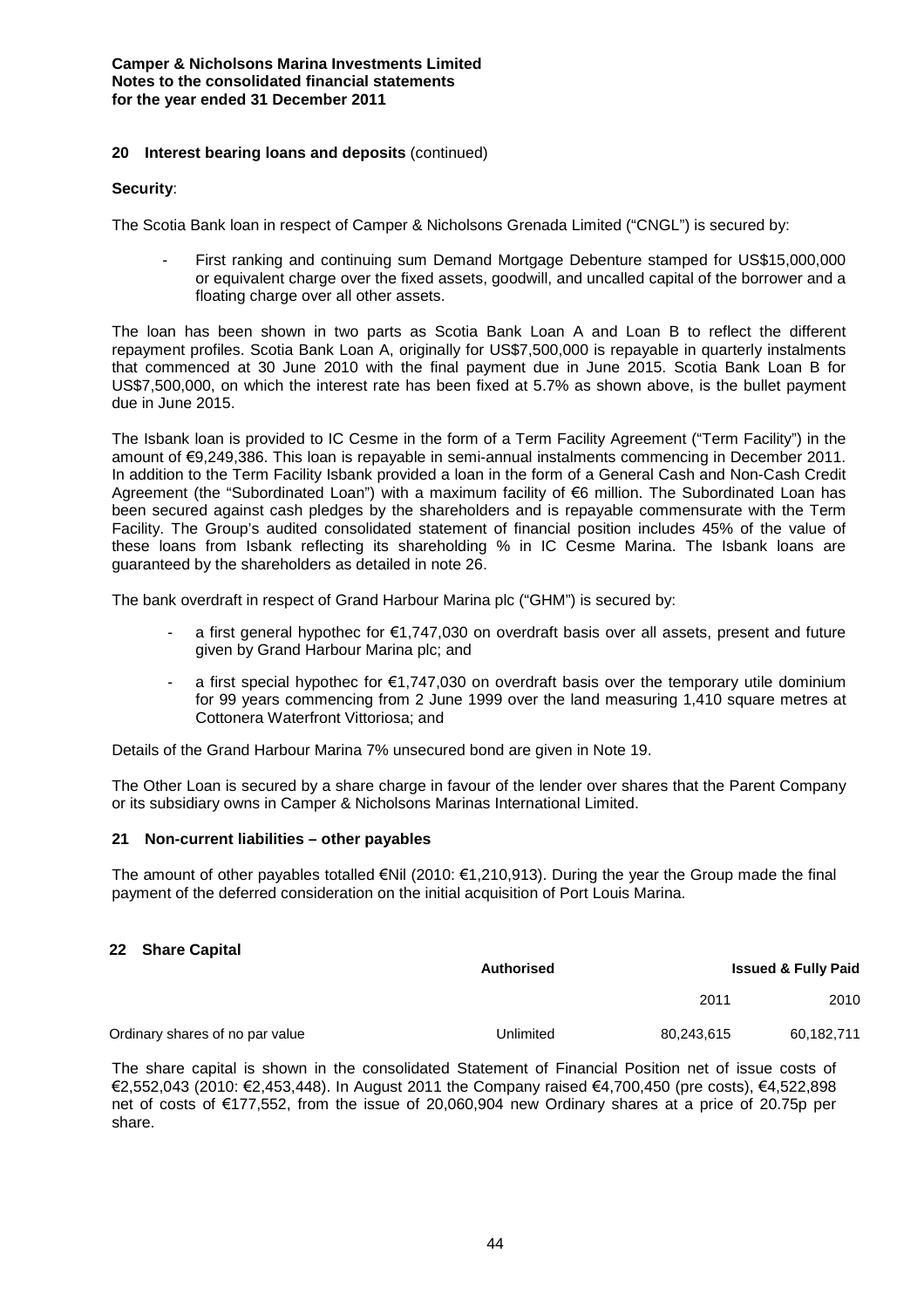## **23 Net asset value per share**

The calculation of basic net asset value per share as at 31 December 2011 is based on net assets of €28,136,542 (2010: €38,155,376), divided by the 80,243,615 (2010: 60,182,711) ordinary shares in issue at that date. The basic and diluted net asset value per share are the same as at 31 December 2011 there were no options outstanding.

## **24 Share-based payments**

The company granted an option to each of its placing agents, Arbuthnot Securities Limited and Cantor Fitzgerald Europe, in respect of the share issue at Listing in January 2007, to subscribe for up to 250,000 ordinary shares each at a price of €1 each at any time between the first and fourth anniversaries of the admission for listing of the company's shares on the AIM market on 29th January 2007. The options were not exercised prior to their expiry date and the value at which they were recognised in the cost of equity, €78,957, has been transferred from the Fair Value Share Option Reserve to Issued Capital during the period under review.

## **25 Non-controlling interest**

The non-controlling interest is all attributable to the 20.83% non-controlling shareholding in Grand Harbour Marina plc.

## **26 Commitments and contingencies**

## **Operating lease commitments – Group as lessee**

The Group carries on business from three marinas and three office premises all of which are held under non-cancellable operating leases. Rentals are payable as follows:

|                            |                         | 2011                    | 2010                    |                  |
|----------------------------|-------------------------|-------------------------|-------------------------|------------------|
|                            | €'000<br><b>Minimum</b> | €'000<br><b>Maximum</b> | €'000<br><b>Minimum</b> | €'000<br>Maximum |
| Less than one year         | 722                     | 1.043                   | 588                     | 798              |
| Between one and five years | 3,142                   | 4.794                   | 2.872                   | 4,334            |
| More than 5 years          | 13.402                  | 20.114                  | 13.649                  | 20,743           |
| Total                      | 17.266                  | 25.951                  | 17.109                  | 25,875           |

The marina leases have (a) 88 years, (b) 95 years and (c) 22 years unexpired at 31 December 2011. In respect of lease (a) the Group has the option to terminate in 2033 and in respect of lease (b) the original term can be extended for a further 99 years. The rent payable under lease (a) is based on a percentage of turnover, subject to defined minimum and maximum levels; under lease (b) the rent is dependent upon the square footage brought into use; and under lease (c) the 2011 rent of €0.8 million, 45% of which is included in the Group's results, is subject to index linking.

The office premises' leases range in length between 5 and 25 years and the rents are reviewable periodically to prevailing market rates. The unexpired periods of these leases at 31 December 2011 were between 5 and 19 years. The Group recently ceased to occupy one of the offices and a sub-letting is currently being sought. Provision has been made for the cost of holding the property until the date by which it is anticipated that the sub-letting will be achieved.

#### **Finance lease commitments – Group as lessor**

The Group has granted a number of licences ranging in duration from 25 to 30 years in respect of berths at Grand Harbour Marina. The licence fees payable for the berth are accounted for in the year of sale and consequently there is no future licence fee income. Licensees are required to pay annual service charges to defray the costs of maintenance of the berths. Because all amounts receivable under long term licenses are collected at the outset of the contract, the Group's gross and net investment in finance leases is zero.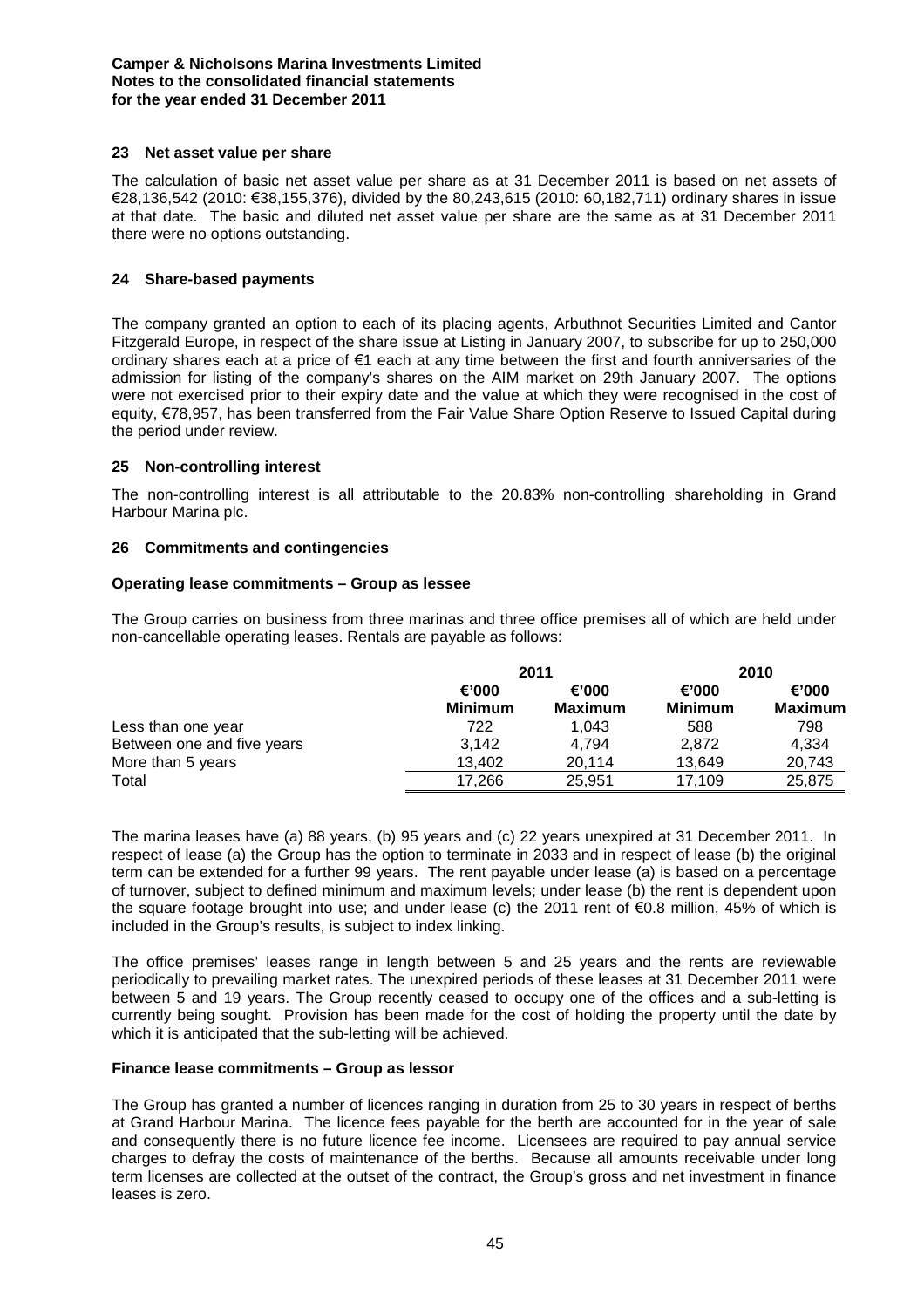## **26 Commitments and contingencies** (continued)

#### **Finance lease and hire purchase commitments**

At the reporting date the Group has no commitments as lessee under finance leases.

#### **Capital commitments**

At 31 December 2011, the Group had contracted capital commitments of €24,811 (2010: €Nil).

#### **Contingent liabilities**

The Company had no contingencies at 31 December 2011 (2010: Nil) but the Group had the following:

#### **Litigation and claims**

At 31 December 2011, a subsidiary was party to claims amounting to €160,084 (2010: €160,084) for contract works carried out by third parties.

While liability is not admitted, if defence against these actions is unsuccessful, the disclosed amounts could become due. The directors do not expect the company to be found liable and no provision has been made for these claims in the consolidated financial statements.

During the year ended 31 December 2008, a subsidiary paid over the VAT received on the sale of three berths under protest, pending the outcome of a dispute with the Commissioner of VAT as to whether such sales are subject to VAT. During the reporting period the judgement of the case was handed down by the Court of Appeal and declared that VAT was in fact due.

#### **Guarantees**

The Parent Company has provided an unlimited guarantee in favour of The Bank of Nova Scotia in support of a loan facility provided to Camper & Nicholsons Grenada Limited.

The Parent Company currently acts as a guarantor and sponsor of IC Cesme's repayment obligations under the Term Facility and the Subordinated Loan to the extent of 45% of any non-payment. As part of the contractual arrangements for the sale of the Company's interest in IC Cesme to GHM, GHM has agreed to become guarantor in place of the Company but the legal formalities relating to this substitution had not been completed at the reporting date. GHM has indemnified the Company against any loss arising. The Group's potential liability at 31 December 2011 was €6,617,387 (2010: €6,130,985).

Grand Harbour Marina plc, a subsidiary, has provided guarantees in respect of one performance bond and one bid bond amounting in total to €34,941 (2010: €134,941).

Camper & Nicholsons Grenada Services Limited, a subsidiary, has provided an unlimited guarantee in favour of The Bank of Nova Scotia in support of a loan facility provided to Camper & Nicholsons Grenada Limited.

#### **Trade Mark Licence**

The Company has an exclusive, perpetual, global licence to use the Camper & Nicholsons brand and related trademarks in connection with marinas and marina related services and is liable to pay a royalty of, generally, 1.5% of the marina related turnover of entities licensed to use the brand and of 1.5% of fees earned from marina related consultancy services provided to third party clients, subject to a minimum annual payment of €125,000 (base year 2009) rising annually in line with RPI.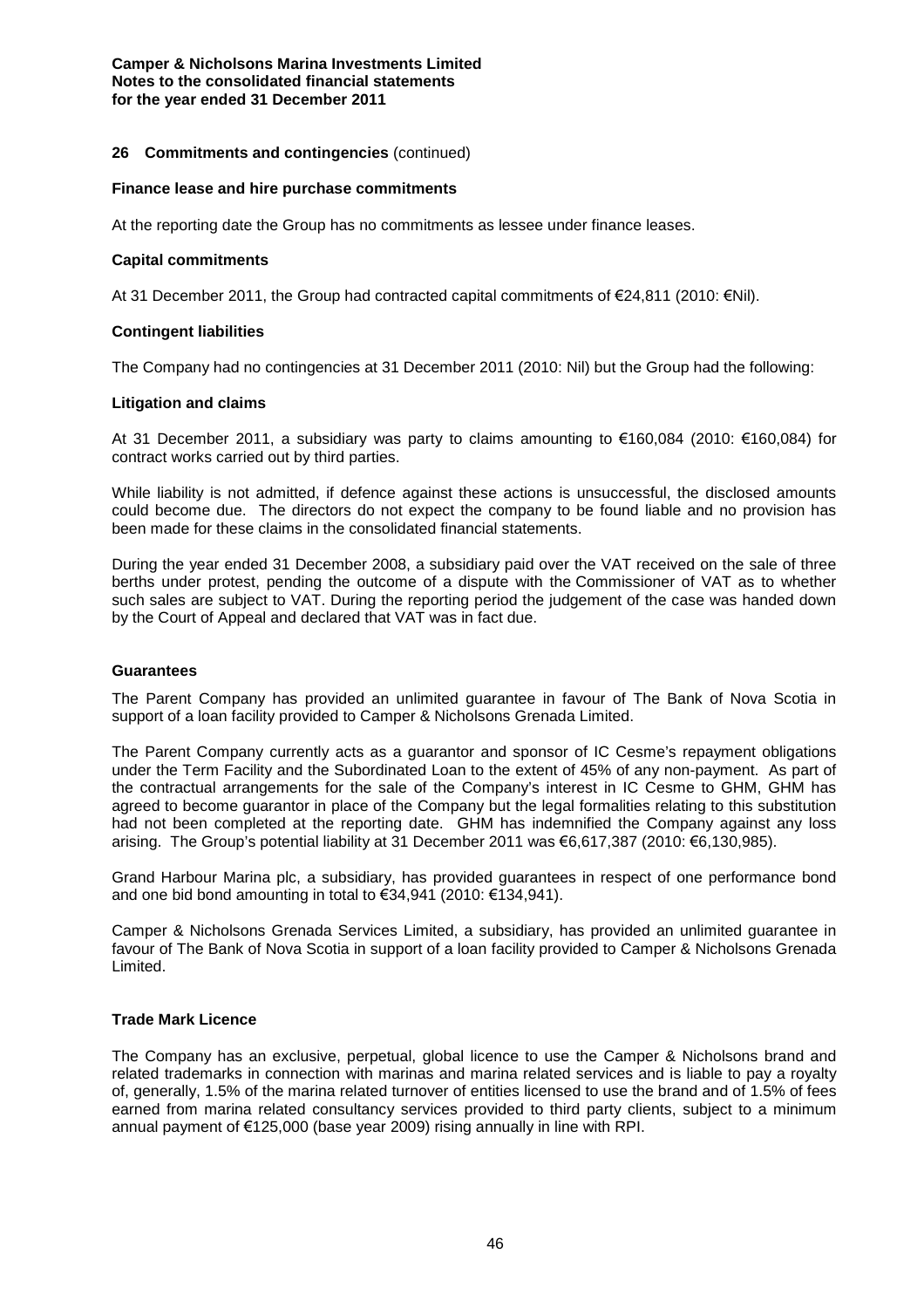## **27 Related party transactions**

## **27.1 Transactions with key management personnel**

Information on Directors' Emoluments, the key terms of their contracts and their interests in the shares of the Company is given in the Directors' Report.

## **27.2 Loan from Maris Marine Holdings Limited**

As at 31 December 2011, the Company had a loan of €488,250 from Maris Marine Holdings Limited, a company of which Nicholas Maris is a controlling shareholder. The loan is repayable by monthly instalments of €27,125 The Company may, in its discretion, accelerate any or all of the repayments (in whole or in part). The loan is subject to immediate repayment in the event of a sale or on a change of control of the Company. Interest is payable semi-annually on the loan at the rate of 5.5 per cent above Euribor. The loan is secured by a charge in favour of the lender over the shares that the Company or its subsidiary owns in Camper & Nicholsons Marinas International Limited.

## **27.3 Accounting services provided to Maris Marine Holdings Limited**

Maris Marine Holdings Limited, a company of which Nicholas Maris is the controlling shareholder, has been charged £13,800 (2010: £13,800) for accounting services provided by an employee of Camper & Nicholsons Marinas Limited. At 31 December 2011 £Nil (2010: £1,351) was due to Camper & Nicholsons Marinas Limited and is included in trade debtors.

## **27.4 Marina database**

Camper & Nicholsons Marinas International Limited has incurred costs of €52,900 (2010: €48,655) with Maris Technologies Limited, a subsidiary of Maris Marine Holdings Limited, for the development of a database. At 31 December 2011 €4,409 (2010: €14,730) was due to Maris Technologies Limited and is included within trade creditors.

## **27.5 Trade Mark Licence**

The royalties due under the Trade Mark licence referred to in Note 26 are payable to Camper & Nicholsons (Designs) Limited. Nicholas Maris is a director of Camper & Nicholsons (Designs) Limited, and a potential beneficiary of the Maris Settlement, a trust which ultimately controls Camper & Nicholsons (Designs) Limited. During the year, the Company paid royalties and other related fees of €139,484 (2010: €144,613) and there was €33,525 outstanding at 31 December 2011 (2010: €32,699).

## **27.6 Administration and support services provided by CL Partners**

During the year, CL Partners, of which Sir Christopher Lewinton is a partner, provided administration and support services to Camper & Nicholsons Marinas Limited for which it charged £28,000 (2010: £14,000). At 31 December 2011 £Nil (2010: £4,112) was due to CL Partners and is included within trade creditors. CL Partners also provided services to Camper & Nicholsons Marina Investments Limited in relation to the Strategic Review for which it charged fees of €150,000 (2010: €Nil) all of which had been paid prior to 31 December 2011.

## **28 Financial risk management objectives and policies**

The Group holds cash and liquid resources, bank and other loans as well as debtors and creditors arising from its operations.

The main risks arising from the Group's financial instruments and its fixed assets are market price risk, credit risk, liquidity risk, exchange rate risk and interest rate risk. The directors regularly review and agree policies for managing these risks and these are summarised as follows: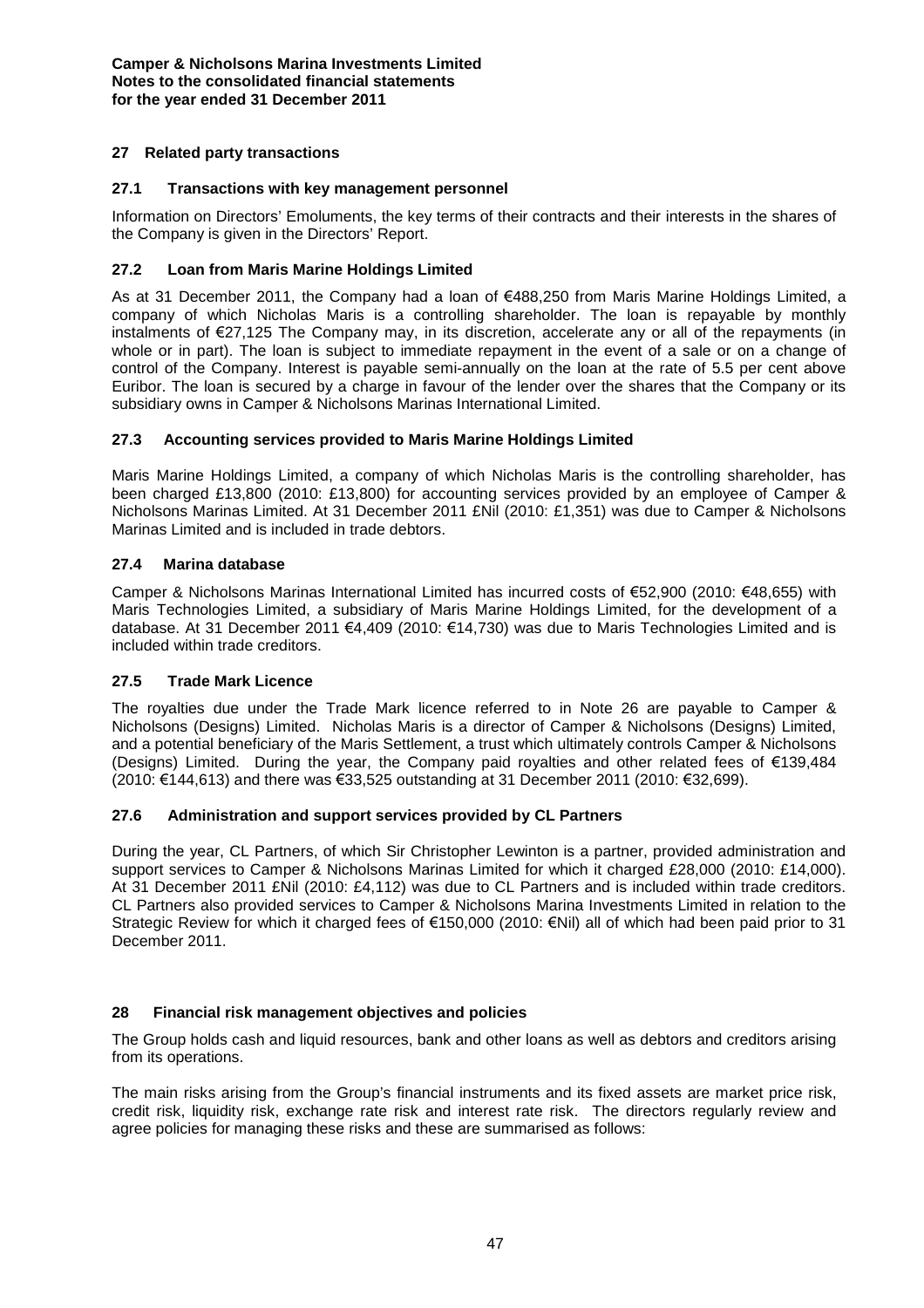## **28 Financial risk management objectives and policies** (continued)

#### **Market price risk**

The Group's exposure to market price risk relates mainly to changes in the value of its marina assets. Marinas and marina related real estate are inherently difficult to value due to the individual nature and particular characteristics of each property. As a result, professional valuations are subject to uncertainty and there can be no assurance that estimates resulting from the valuation process will reflect the actual sale price achievable in the marketplace.

The market value of the Group's marinas may be affected by general economic conditions, including changes in interest rates and inflation, by conditions and pricing within the markets in which the Group operates. It may also be affected by changes in the political and economic climate in the countries or regions within which the Group's assets are situated.

Operating income and capital values may also be affected by other factors specific to the marina industry such as competition from other marina owners, the perceptions of berth holders (and prospective berth holders) of the attractiveness, convenience and safety of marinas, and increases in operating costs such as labour, maintenance and insurance etc.

The directors monitor market value by having biannual valuations carried out by CBRE Limited.

## **Credit risk**

Credit risk is the risk that an issuer or counterparty will be unable or unwilling to meet a commitment that it has entered into with the Group. The nature of the Group's business is such that the amount of credit extended to individual customers is small and there are no significant concentrations of credit risk within the Group.

#### **Liquidity risk**

Liquidity risk is the risk the Group will encounter in realising assets or otherwise raising funds to meet financial commitments. Investments in marinas and marina related real estate are relatively illiquid.

However, the Group has tried to mitigate the risk by limiting the size of the investment in any single property and investing in desirable locations.

Management monitor the Group's cash flow requirements on a weekly basis to ensure there is sufficient cash on demand to meet capital expenditure commitments and expected operational expenses, including the servicing of financial obligations; this excludes the potential impact of circumstances that cannot reasonably be predicted.

#### **Interest rate risk**

The Group's exposure to market risk for changes in interest rates relates primarily to the Group's cash deposits and to its bank and other borrowings. In respect of cash balances, the Group's strategy is to maximise the amount of cash held on interest bearing accounts and to ensure that those accounts attract a competitive interest rate.

The Group may be exposed to the risk of interest rate fluctuations as borrowings may be obtained on either floating or fixed interest rate terms. It is the Group's policy not to hedge against interest rate risks.

Increases in interest rates may increase the costs of the Group's borrowings, in particular on floating interest rate loans and may have an adverse effect on the Group.

#### **Exchange rate risk**

The Group makes investments in currencies other than Euros, the base currency of the Parent Company. The Parent Company's net asset value is reported in Euros. Changes in the rates of exchange may have an effect on the value, price or income of such investments. A change in foreign currency exchange rates may impact returns on the Group's non-Euro denominated investments. The Group intends to incur borrowings of up to 100% of the company's net asset value and, where possible, it will mitigate the exchange rate risk by matching the investment and borrowing currencies.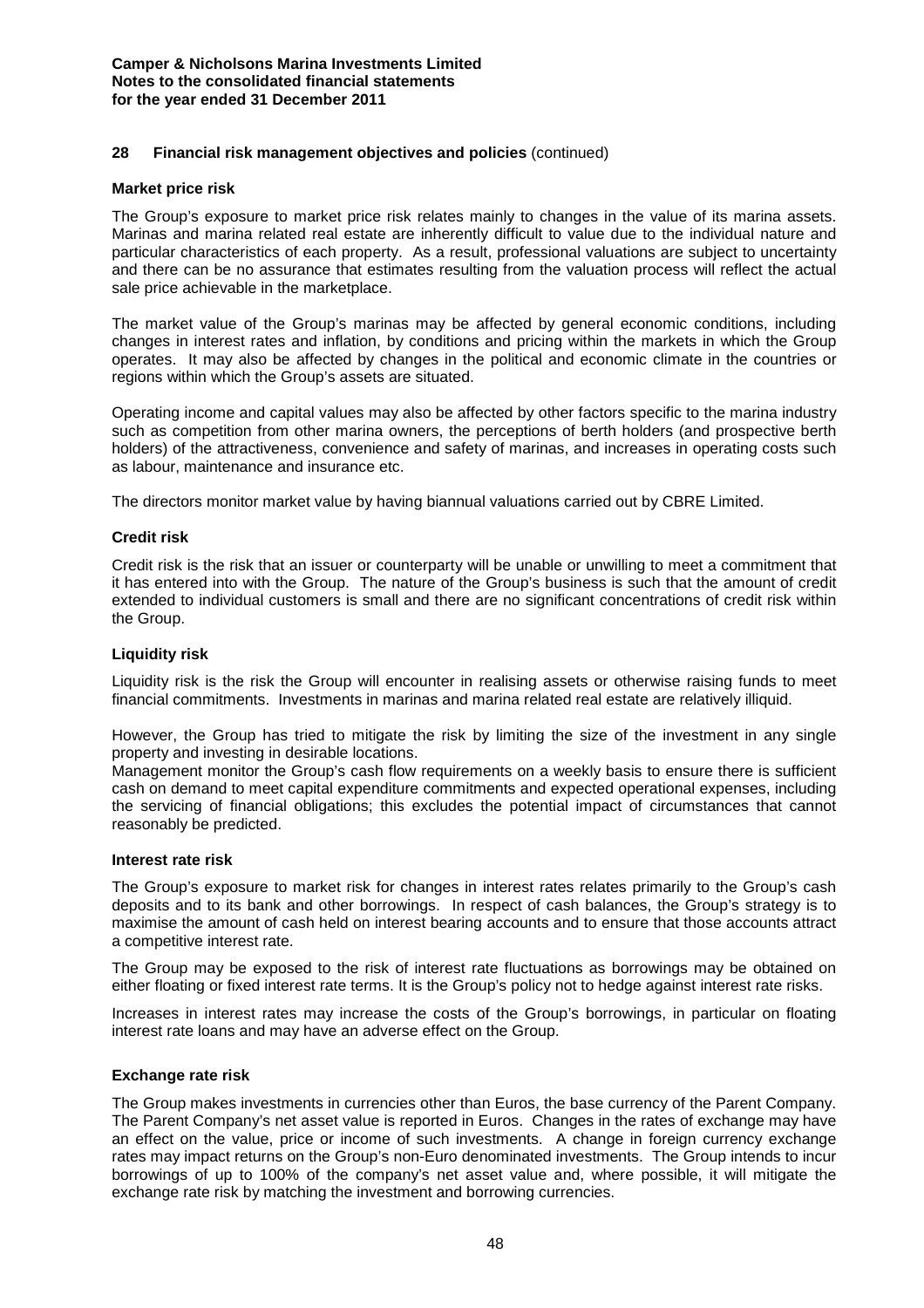## **29 Financial instruments**

## **29.1 Credit risk**

The carrying amount of financial assets represents the maximum credit exposure. The maximum credit exposure to credit risk at the reporting date was:

|                           | <b>Carrying amount</b> |                  |  |  |
|---------------------------|------------------------|------------------|--|--|
|                           | 31 December 2011       | 31 December 2010 |  |  |
|                           | €                      | €                |  |  |
| Trade receivables         | 1,279,303              | 1,370,916        |  |  |
| Other receivables         | 692,334                | 645,292          |  |  |
| Cash Pledge               | 2,738,246              | 1,983,000        |  |  |
| Government Bonds          | 1,563,900              |                  |  |  |
| Cash and cash equivalents | 6,993,944              | 10,759,421       |  |  |
|                           | 13,267,727             | 14,758,629       |  |  |

Cash and cash equivalents represents funds deposited with several major Banks, the most significant being; HSBC, Bank of Valletta, Barclays and Scotia Bank.

The maximum exposure to credit risk for trade receivables at the reporting date by type of customer was:-

|                      | <b>Carrying amount</b> |                  |  |  |
|----------------------|------------------------|------------------|--|--|
|                      | 31 December 2011       | 31 December 2010 |  |  |
|                      | €                      | €                |  |  |
| Individual           | 158,287                | 119,902          |  |  |
| Legal entities       | 941,604                | 1,424,301        |  |  |
| Agents               | 207,744                | 75,359           |  |  |
|                      | 1,307,635              | 1,619,562        |  |  |
| Amounts provided for | (28, 332)              | (248,646)        |  |  |
| Carrying amount      | 1,279,303              | 1,370,916        |  |  |

Information relating to the aging of receivables at the reporting date and associated impairment is provided in note 16.

## **29.2 Liquidity risk**

The following are the contractual maturities of financial liabilities, including estimated interest payments:

| <b>Financial</b>             |            | Contractual    |                 |               |             |                |              |
|------------------------------|------------|----------------|-----------------|---------------|-------------|----------------|--------------|
| <b>Liabilities</b>           | Carrying   | Cash           | <b>6 Months</b> | $6 - 12$      | $1 - 2$     | $3 - 5$        | $6 - 10$     |
|                              | Amount     | <b>Flows</b>   | or less         | <b>Months</b> | Years       | Years          | Years        |
| 31 December 2011             | €          | €              | €               | €             | €           | €              | €            |
| Scotia Bank Ioan             | 10,087,443 | (11, 057, 575) | (556, 294)      | (549, 725)    | (1,842,786) | (8, 108, 770)  |              |
| Isbank Term Ioan             | 3,917,387  | (4, 545, 883)  | ۰.              | (378, 029)    | (610, 378)  | (1,731,242)    | (1,826,234)  |
| <b>Isbank Subord</b><br>Loan | 2,700,000  | (3, 133, 183)  | ٠               | (260,550)     | (420, 694)  | (1, 193, 232)  | (1,258,707)  |
| 7% Bond Issue                | 11,619,024 | (19, 140, 000) | (420,000)       | (420,000)     | (840,000)   | (2,520,000)    | (14,940,000) |
| Bank overdraft               | 25,602     | (25,602)       | (25,602)        |               |             |                |              |
| Loan due to related<br>party | 488,250    | (521, 012)     | (179, 131)      | (173, 671)    | (168, 210)  |                |              |
| Accounts payable             | 411,860    | (411,860)      | (411,860)       |               |             |                |              |
|                              | 29,249,566 | (38, 835, 115) | (1,592,887)     | (1,781,975)   | (3,882,068) | (13, 553, 244) | (18,024,941) |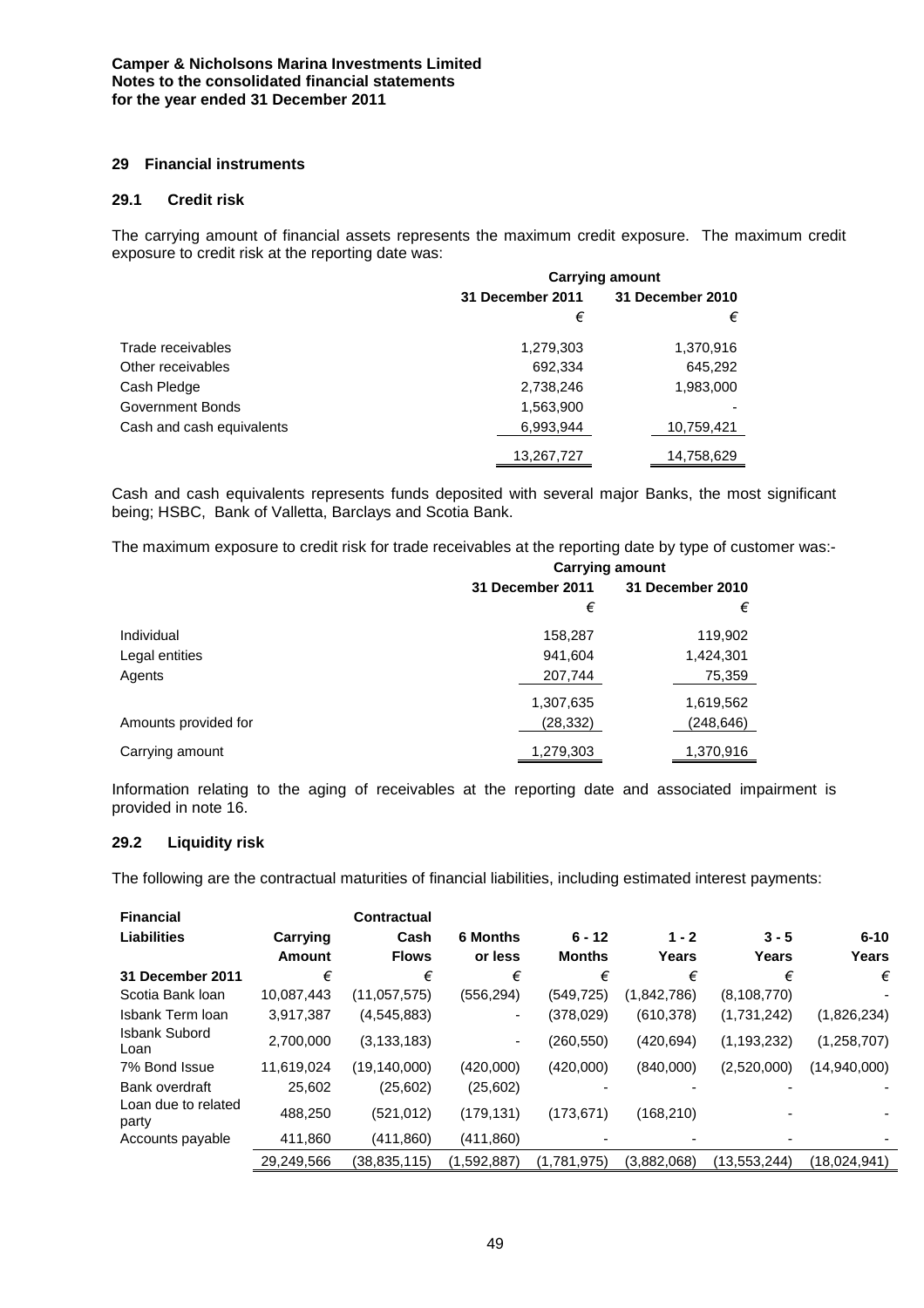## **29 Financial Instruments** (continued)

#### **Liquidity risk** (continued)

|                                           |            | <b>Contractual</b> |                 |               |             |              |               |
|-------------------------------------------|------------|--------------------|-----------------|---------------|-------------|--------------|---------------|
|                                           | Carrying   | Cash               | <b>6 Months</b> | $6 - 12$      | $1 - 2$     | $3 - 5$      | $6 - 10$      |
|                                           | Amount     | <b>Flows</b>       | or less         | <b>Months</b> | Years       | Years        | Years         |
| 31 December 2010                          | €          | €                  | €               | €             | €           | €            | €             |
| Scotia Bank Ioan                          | 10,900,587 | (12,278,214)       | (426, 964)      | (422, 842)    | (1,091,926) | (10,336,482) |               |
| Isbank Term Ioan                          | 4,162,224  | (4,930,046)        | ۰               | (385,900)     | (377,600)   | (1,780,066)  | (2,386,480)   |
| <b>Isbank Subord</b><br>Loan              | 1,968,761  | (2,331,944)        | ۰               | (182,532)     | (178, 608)  | (841, 982)   | (1, 128, 822) |
| 7% Bond Issue                             | 11,586,647 | (19,980,000)       | (420,000)       | (420,000)     | (840,000)   | (2,520,000)  | (15,780,000)  |
| Bank overdraft                            | 92,251     | (92, 251)          | (92, 251)       |               |             |              |               |
| Loan due to related<br>party              | 1,502,000  | (1,651,846)        | (247, 313)      | (366, 513)    | (702, 267)  | (335, 753)   |               |
| Accounts payable                          | 782,525    | (782, 525)         | (782, 525)      |               |             |              |               |
| Retentions &<br>deferred<br>consideration | 1,210,913  | (1,329,815)        | (29, 726)       | (48, 834)     | (1,251,255) |              |               |
|                                           | 32,205,908 | (43, 376, 641)     | (1,998,779)     | (1,826,621)   | (4,441,656) | (15,814,283) | (19,295,302)  |

As detailed in Note 20 part of the Scotia Bank loan at 31 December 2011 was subject to a floating interest rate based on Libor and part is at a fixed rate. The Isbank loan is subject to a floating interest rate based on Euribor. The loan due to the related party is also a floating rate loan based on Euribor.

The Isbank loans to Cesme are guaranteed by shareholders and referred to in Note 26.

#### **29.3 Exposure to interest rate risk**

The Group is subject to changes in base interest rates as may be announced by the European Central Bank from time to time and to changes in the market rates for LIBOR. Based on the gross value of loans outstanding as at 31 December 2011 that are subject to variable interest rates, an increase of 100 bps (2010: 100bps) would reduce profit before tax by €87k (2010: €110k). Similarly a reduction of 100bps (2010: 100bps) on all of the Group's borrowings subject to variable interest rates would increase profit before tax by €87k (2010: €110k).

#### **29.4 Exposure to currency risk**

The Company's exposure to foreign currency risk at 31 December was as follows, based on notional amounts:

| $\epsilon$ 000 based on year end exchange rates | 31 December 2011 | 31 December 2010 |
|-------------------------------------------------|------------------|------------------|
| Cash at bank                                    |                  |                  |
| <b>GB Pounds</b>                                | 111              | 312              |
| <b>US Dollars</b>                               | 815              | 542              |
| <b>EC Dollars</b>                               | 58               | 229              |
| <b>Turkish Lira</b>                             | 88               | 10               |
| <b>Trade receivables</b>                        |                  |                  |
| <b>GB Pounds</b>                                | ۰                | 2                |
| <b>US Dollars</b>                               |                  | 635              |
| <b>EC Dollars</b>                               | 60               | 82               |
| <b>Turkish Lira</b>                             | 47               | 55               |
| Borrowings                                      |                  |                  |
| <b>US Dollars</b>                               | 10,087           | 10,901           |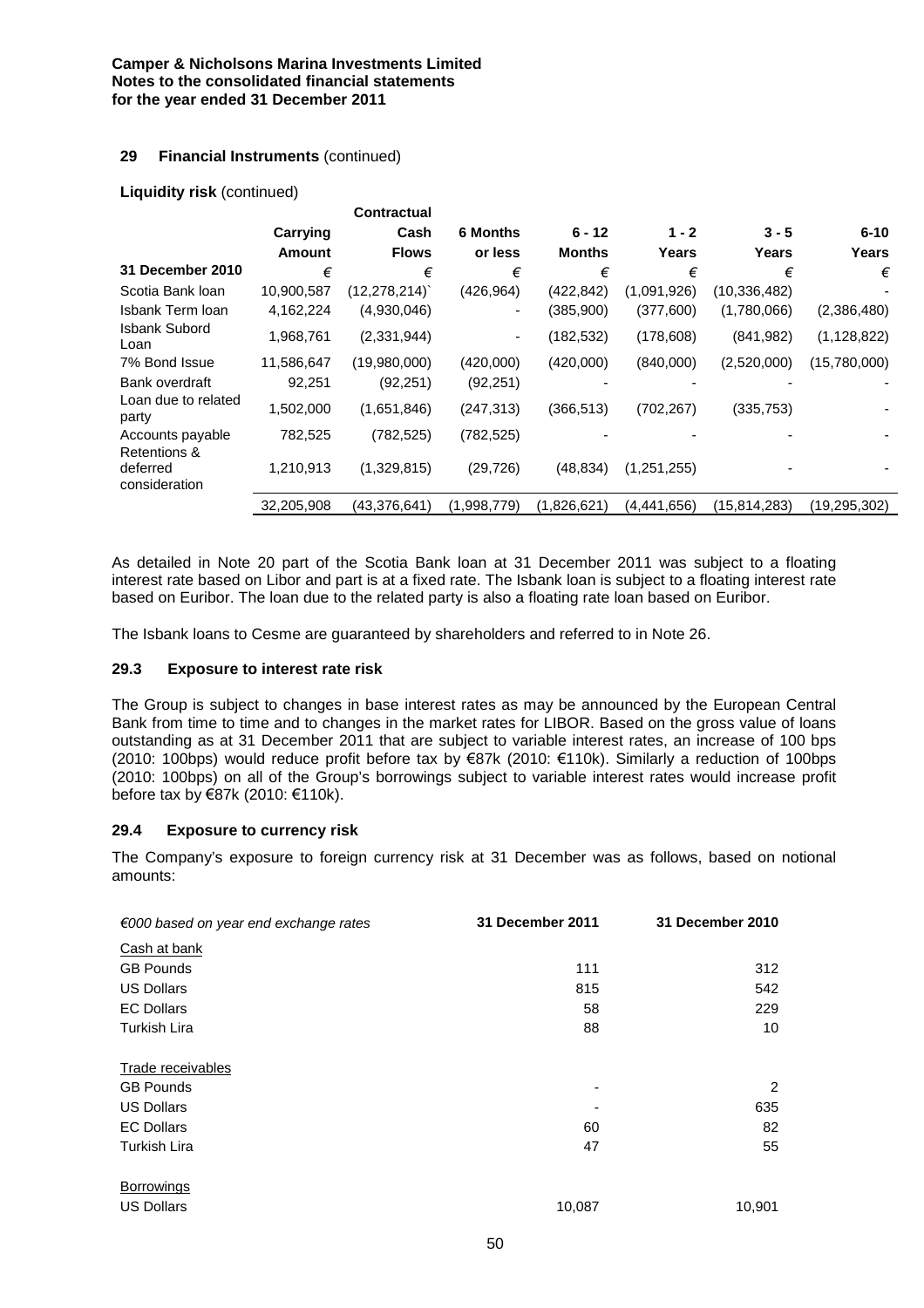## **29 Financial instruments** (continued)

#### **Exposure to currency risk (continued)**

#### Exchange Rate to Euro Table

The following significant exchange rates versus the Euro applied during the year:

| <b>Currency</b>   | Average rate |        | Year end rate |        |  |
|-------------------|--------------|--------|---------------|--------|--|
|                   | 2011         | 2010   | 2011          | 2010   |  |
|                   | 1.1522       | 1.1657 | 1.1972        |        |  |
| <b>GB Pounds</b>  |              |        |               | 1.1617 |  |
| <b>US Dollars</b> | 0.7184       | 0.7543 | 0.7729        | 0.7484 |  |
| <b>EC Dollars</b> | 0.2651       | 0.2847 | 0.2820        | 0.2826 |  |
| Turkish Lira      | 0.4277       | 0.5009 | 0.4092        | 0.4880 |  |

#### Sensitivity analysis

A 10 percent strengthening of the Euro against the year end rate for the following currencies at 31 December would have increased/(decreased) equity by the amounts shown whilst a 10 per cent strengthening of the average Euro rate during the year would have increased/(decreased) profit or loss by the amounts shown. This analysis assumes that all other variables, in particular interest rates remain constant. The analysis is performed on the same basis for 2010**.**

| €000                |               | 31 December 2011         |               | 31 December 2010         |
|---------------------|---------------|--------------------------|---------------|--------------------------|
|                     | <b>Equity</b> | <b>Profit or</b><br>Loss | <b>Equity</b> | <b>Profit or</b><br>Loss |
| <b>GB Pounds</b>    | (16)          | 294                      | (15)          | 212                      |
| <b>US Dollars</b>   | (2,299)       | 123                      | (2, 196)      | 159                      |
| <b>Turkish Lira</b> | (31)          | 69                       | (655)         | 58                       |

A 10 percent weakening of the Euro against the year-end rates and average rates would have had the equal but opposite effect on the above currencies to the amounts shown above, on the basis that all other variables remain constant.

#### **29.5 Fair value hierarchy**

The Available for Sale Financial Assets are Malta Government Bonds. As these Bonds are quoted on the Malta Stock Exchange they are carried at fair value at the reporting date based on the market value.

## **29.6 Fair values**

At the reporting date the carrying amount of financial assets and financial liabilities approximated their fair values.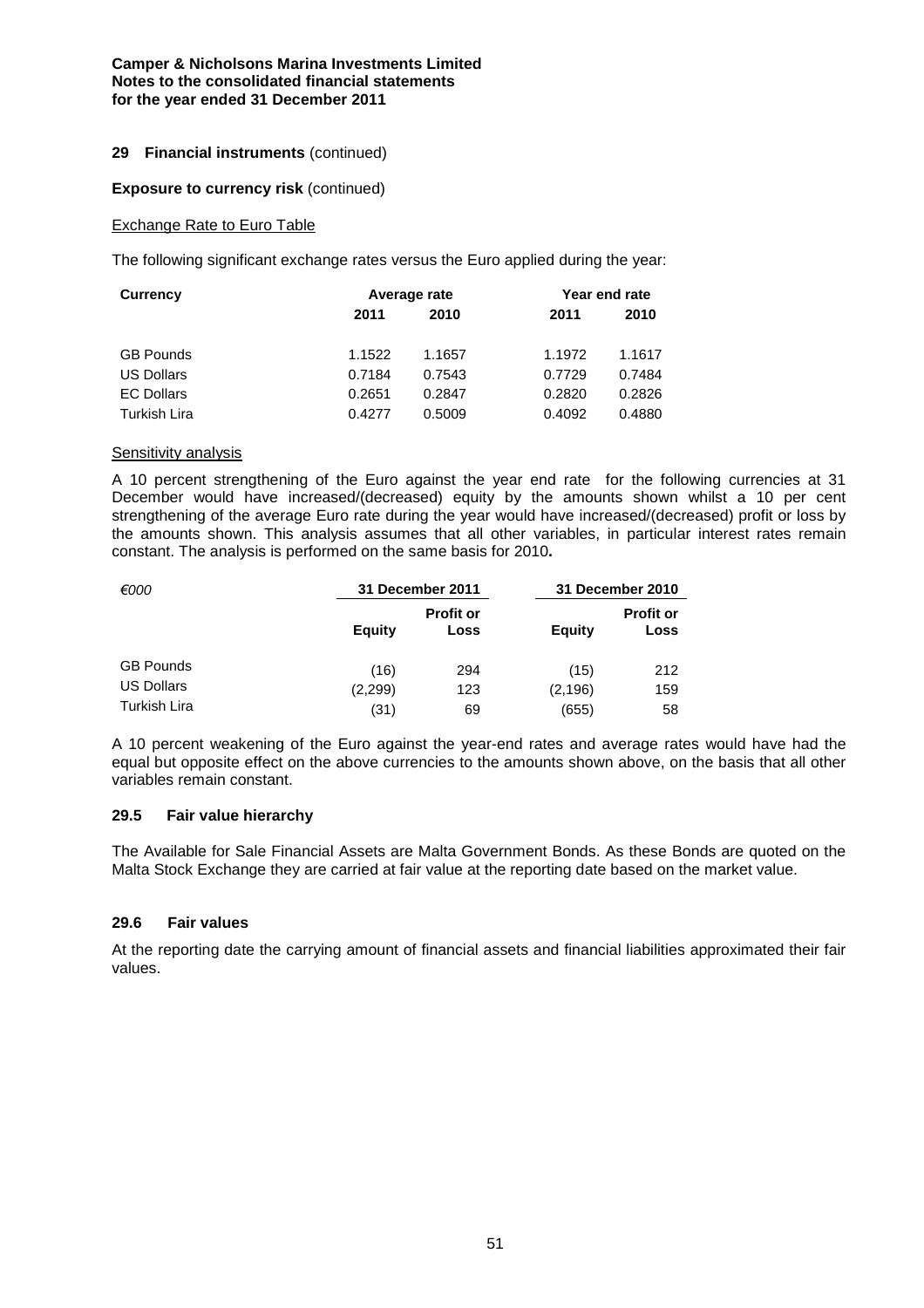## **30 Substantial shareholdings**

As at 16 April 2012 the Directors had been notified, or were aware, of the following holdings representing more than 3 per cent of the Company's issued share capital:

|                                        | % held |
|----------------------------------------|--------|
| FE Marina Investments Ltd              | 25.00% |
| Nicholas Maris                         | 10.17% |
| Deutsche Bank AG                       | 9.01%  |
| F&C Asset Management plc               | 8.23%  |
| Henderson Global Investors Ltd         | 6.35%  |
| <b>Richard Griffiths</b>               | 6.07%  |
| Universities Superannuation Scheme     | 5.61%  |
| Moore Europe Capital Management LLP    | 5.17%  |
| Overseas Asset Management (Cayman) Ltd | 3.80%  |

Included in the holding for Nicholas Maris are 3,246,625 shares (4.05%) held by the Maris Settlement, a discretionary trust of which Nicholas Maris is a potential beneficiary.

## **31 Post balance sheet events**

There were no material subsequent events between the end of the reporting period and the date of signing of these consolidated financial statements.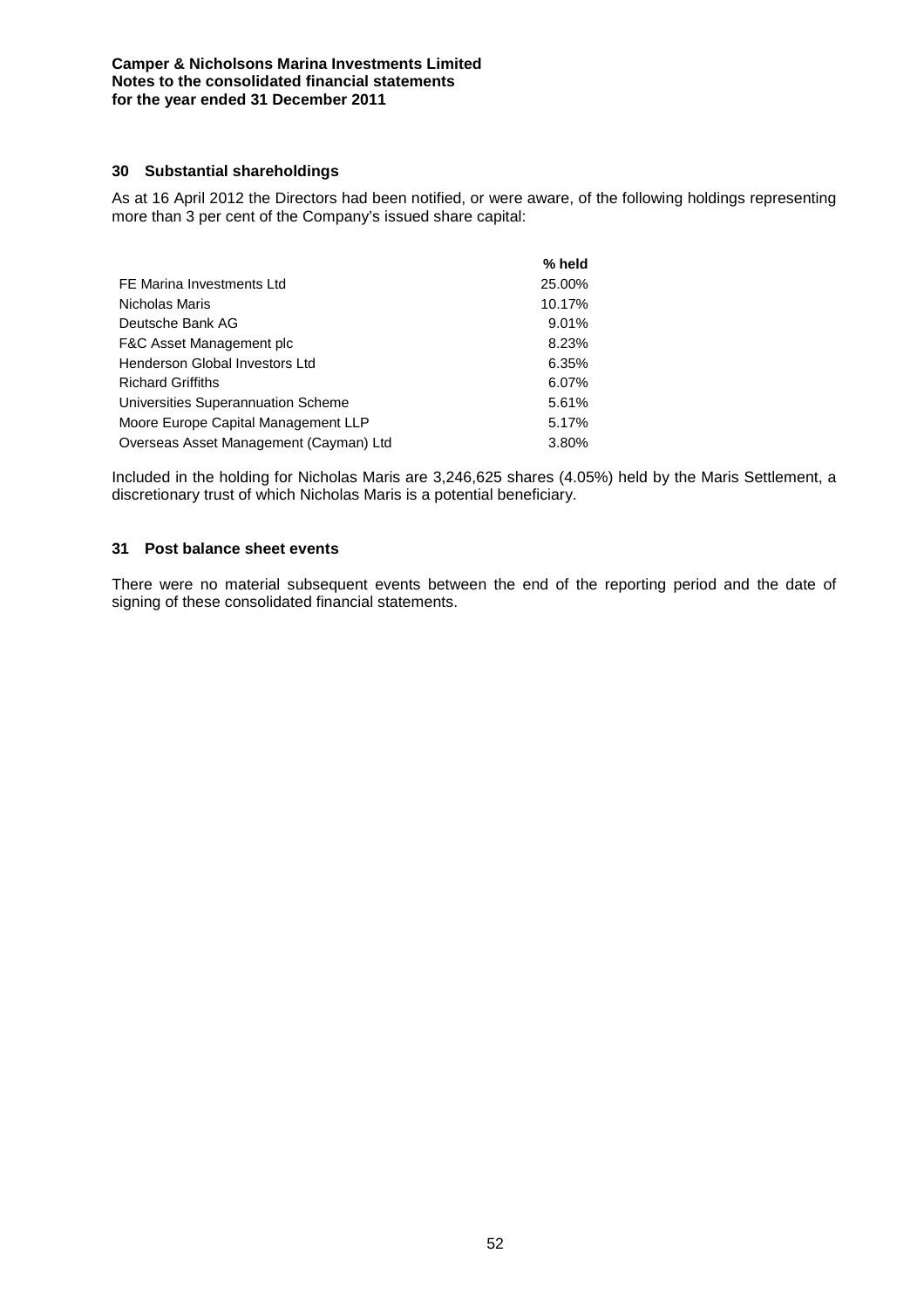## Notice of Annual General Meeting

NOTICE IS HEREBY GIVEN that an Annual General Meeting will be held at Island House, Grande Rue, St Martins, Guernsey, Channel Islands, Great Britain GY4 6RU on 22nd June 2012 at 09.30am for the following purposes:

- 1. To receive and adopt the audited financial statements and the reports of the Directors and Auditors for the period ended 31 December 2011.
- 2. To approve the Directors' report on remuneration as set out on page 17 of the Consolidated Financial Statements.
- 3. To re-appoint KPMG Channel Islands Limited as Auditors of the Company and to authorise the Audit Committee to determine the Auditors' remuneration.
- 4. To elect three directors:
	- a. Sir Christopher Lewinton
	- b. Mr Nicholas Maris
	- c. Mr Martin Bralsford.

## 5. SPECIAL RESOLUTION

 THAT the Company be authorised in accordance with The Companies (Purchase of Own Shares) Ordinance, 1998, to make market purchases (as defined in section 5 of the said Ordinance) of its own shares provided that:

- a. The maximum number of shares hereby authorised to be purchased is 14.99% of the shares in issue as at the date of the passing of this resolution;
- b. This authority shall expire at the conclusion of the next annual general meeting of the Company (although the Company may, prior to the expiry of such authority, enter into a contract to purchase shares under such authority and make a purchase of shares pursuant to any such contract).
- 6. To consider any other business.

## By order of the Board

Shaftesbury Limited Company Secretary

Registered office: Island House, Grande Rue, St Martins, Guernsey, GY4 6RU

Dated this 4<sup>th</sup> May 2012

N.B. Every member entitled to attend and vote at the meeting is entitled to appoint a proxy to attend, speak and vote instead of him/her. A proxy need not be a member of the Company.